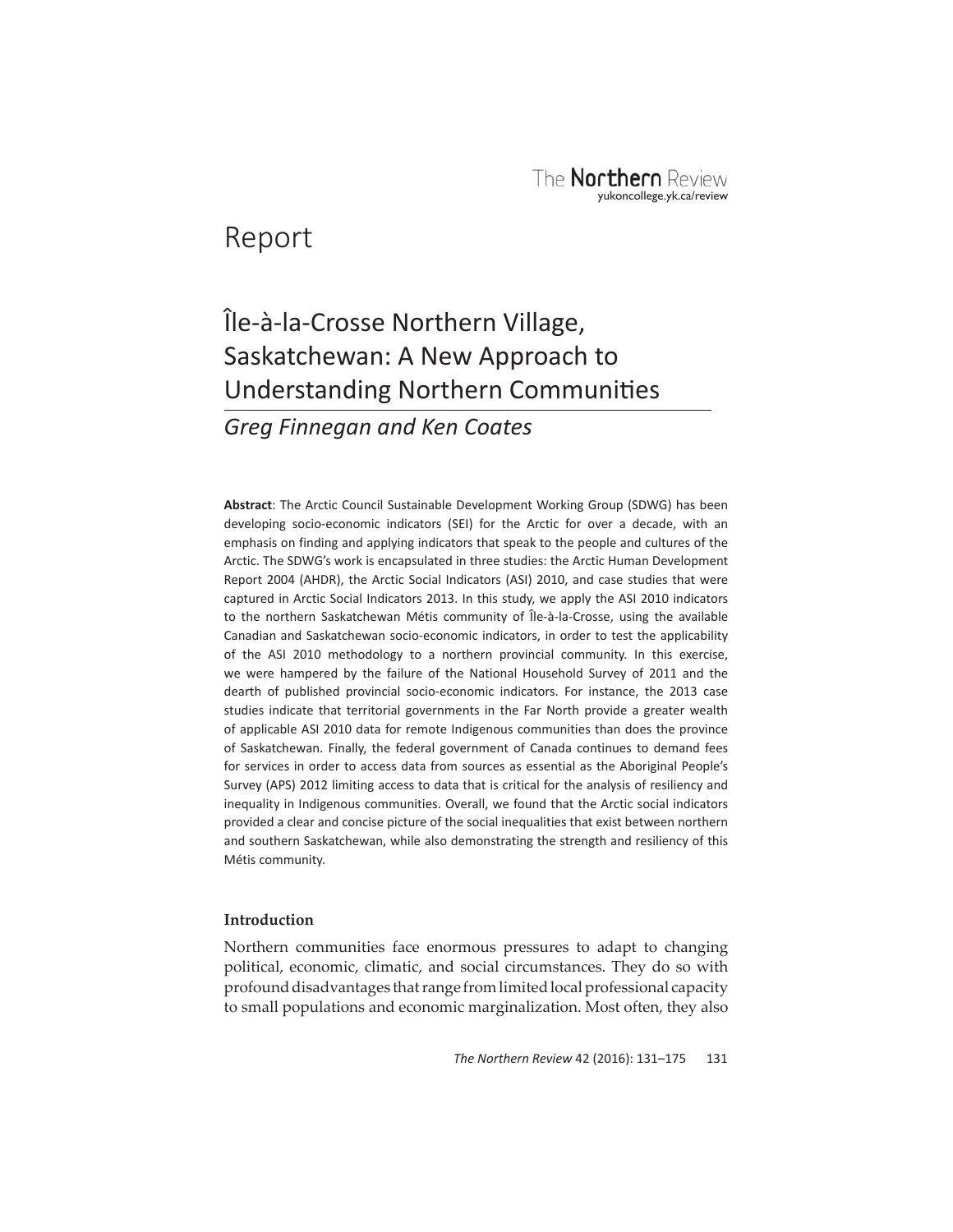suffer from the basic information needed to make informed decisions. The smallest communities in the country, particularly Aboriginal settlements, have little information at their disposal to plan properly for the future. Working with communities in northern Saskatchewan, the International Centre for Northern Governance and Development (ICNGD) at the University of Saskatchewan has been developing a community-based approach of empowerment through data collection and analysis.

This process has two phases, the first of which is represented here. As a starting point, ICNGD is assembling a statistical profile of each Aboriginal community in Northern Saskatchewan. This profile—similar to the evidentiary base that federal and provincial governments use for making decisions about Aboriginal communities—is designed to be shared with the communities. As a second phase, the centre will work with the communities to evaluate the profile and identify gaps in understanding. The communities will help in identifying appropriate data collection procedures and will produce a revised profile based on a combination of public statistics and community-generated data. The ICNGD approach is based on a commitment to "data sovereignty," in which Indigenous communities are supported in their efforts to collect and maintain data for their communities.

The Ile-à-la-Crosse report published here reflects the profile that has emerged using data that is publicly available. The report has been shared with community leaders in Ile-à-la-Crosse; their preliminary critique will form the basis for a revised data collection and analysis process.

#### *Arctic Social Indicators 2010*

The Arctic Council's Sustainable Development Working Group (SDWG) has been developing socio-economic indicators (SEI) for over a decade. Three studies have influenced the development of the Arctic social indicators used in this report: The Arctic Human Development Report 2004 (AHDR), Arctic Social Indicators 2010 (ASI), and Arctic Social Indicators 2013–Case Studies.<sup>1</sup> ASI stresses social indicators that focus more on the people of the North and their empowerment, than on Western market concepts of well-being dominated by wealth generation. Yet, the ASI approach also incorporates a range of the standard economic and labour indicators associated with economic progress. These indicators monitor trends in human development, encourage evidence-based policymaking, and create baselines that make it possible for researchers and governments to track the impacts and benefits of development projects or government investments, and to build awareness of existing conditions. In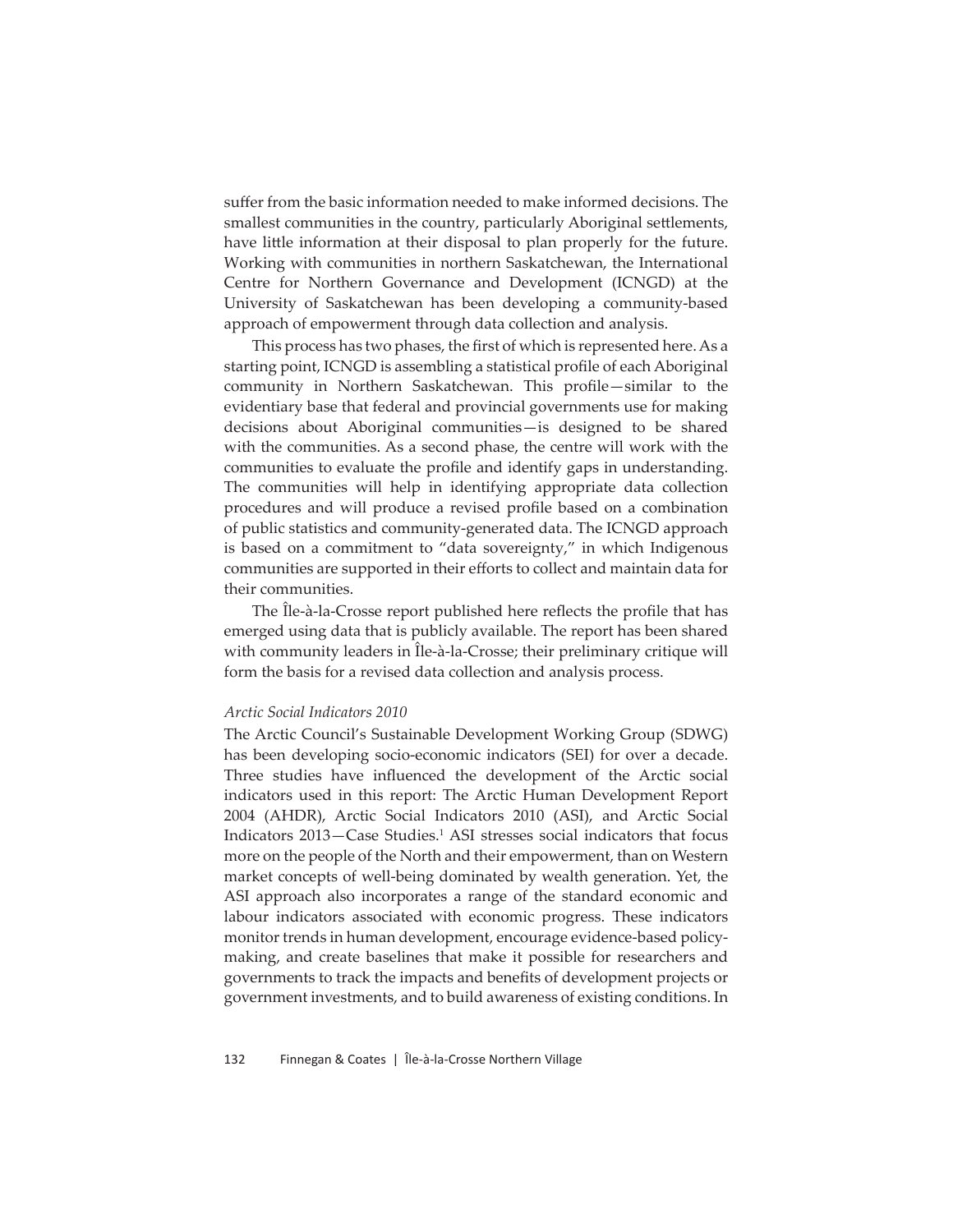this way, community leaders can develop targets to improve community conditions or preserve cultural integrity.

The pragmatic approach of the ASI is to choose a small, representative set of indicators, or key domains, that communities can track over time.<sup>2</sup> Such indicators condense real-life complexity into a manageable level of meaningful information.3 In some cases, it is necessary to use proxy measures (or statistics that are believed to approximate the actual statistical information desired) to infer trends in social systems, communities, or regions.4 The ASI found that:

- Many Arctic communities do not rank high in terms of life expectancy, particularly among Indigenous peoples where suicide rates and accidental-death rates are high;
- Most Arctic residents today are literate, but school enrolments, especially at the secondary and tertiary levels, are comparatively low;
- GDP per capita is often deceptive as a measure of well-being in the Arctic since much of the income associated with extractive industries flows out of the Arctic (leakage) and into the income streams of extraterritorial corporations; and
- GDP per capita at the community level is comparatively low in many parts of the Arctic, and it does not take into account transfer payments and the informal economy.

The ASI discovered that, despite the relatively low score on measures such as the United Nations Human Development Index (UNHDI), many individuals in the Circumpolar North exhibit a strong sense of well-being (Young 2010). To better understand this sense of well-being, the Arctic Human Development Report process identified three additional domains: fate control, cultural well-being and vitality, and contact with nature (AHDR 2004; ASI 2010). Following the ASI 2010 approach, this study measures human development in the northern Saskatchewan community of Île-à-la-Crosse using a distinct series of indicators organized under six domains:

- Material well-being
- Health & population
- Education
- Cultural integrity —belonging to a viable local culture
- Fate control—guiding one's destiny
- Contact with nature—interacting closely with the natural world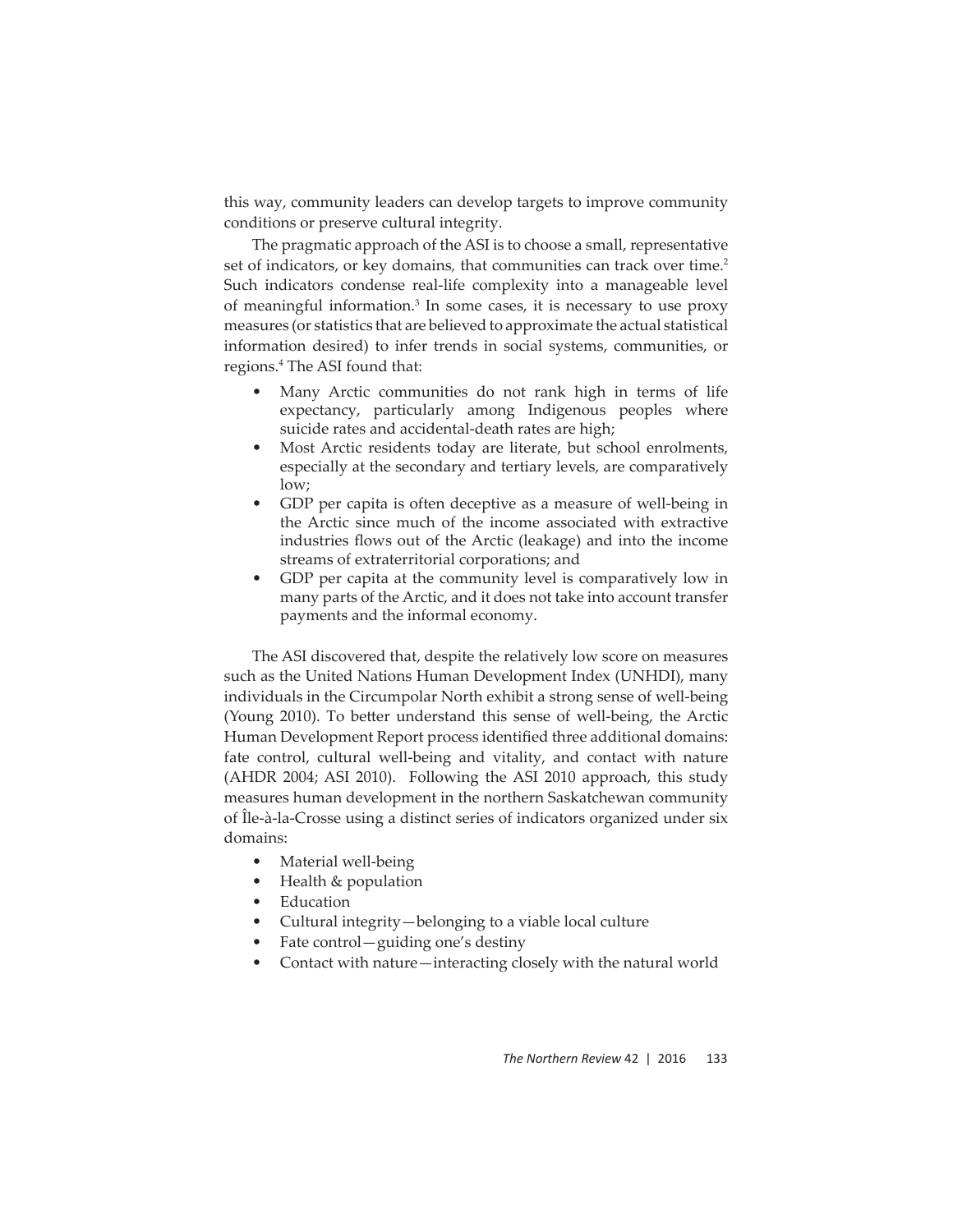Aboriginal communities in the Northern Saskatchewan region have to cope with the costs and consequences of remoteness. These small settlements often lack connectivity to major urban centres, remain resource dependent, lack access to public goods and services, have lower incomes and weak educational outcomes, and often suffer from poorer housing quality and expensive foodstuffs. Applying the ASI indicators to these communities serves as a means of setting socio-economic community baselines for future assessment of the impacts of policy changes or economic inputs.

This case study is a goodness-of-fit exercise for the ASI social indicators for Ile-à-la-Crosse, Saskatchewan. It represents a first-of-its-kind testing of these concepts against the extant statistical base and publicly available data in Canada's provincial North The ASI approach investigates the dualistic nature of the North's economy in which two separate economies coexist—one that is market-driven, with valued outputs, high capitalization costs, and economic rents (the extraction of natural resources), and the other, traditional economy, that is based on hunting and gathering, traditional lifestyles, and interconnectedness with the land. The ability to test an example from northern Saskatchewan into the ASI indicators allows a form of gap analysis between what is expected against what is observed. In this case, the expected elements are the ASI indicators; the observed information is the publicly available Canadian data. As some key ASI community markers are not accessible from government, we will use this study to direct future community-based research on these missing ASI indicators.

#### *Data Sources*

This study is informed by the Census of Canada, 1996 through 2011, but unfortunately not by the ill-fated National Household Survey 2011 (NHS) as the overall non-response rate for the NHS was too high in Île-à-la-Crosse for its release.<sup>5</sup> Health care data can be accessed through Saskatchewan Regional Health Authority reports. Unfortunately, many social well-being outcomes can only be explored at an aggregated regional scale through the Canadian Community Health Survey (CCHS) or the Aboriginal Peoples Survey (APS).<sup>6</sup> We should also note that census data for small communities can often be problematic. As Petrov (2013) cautions: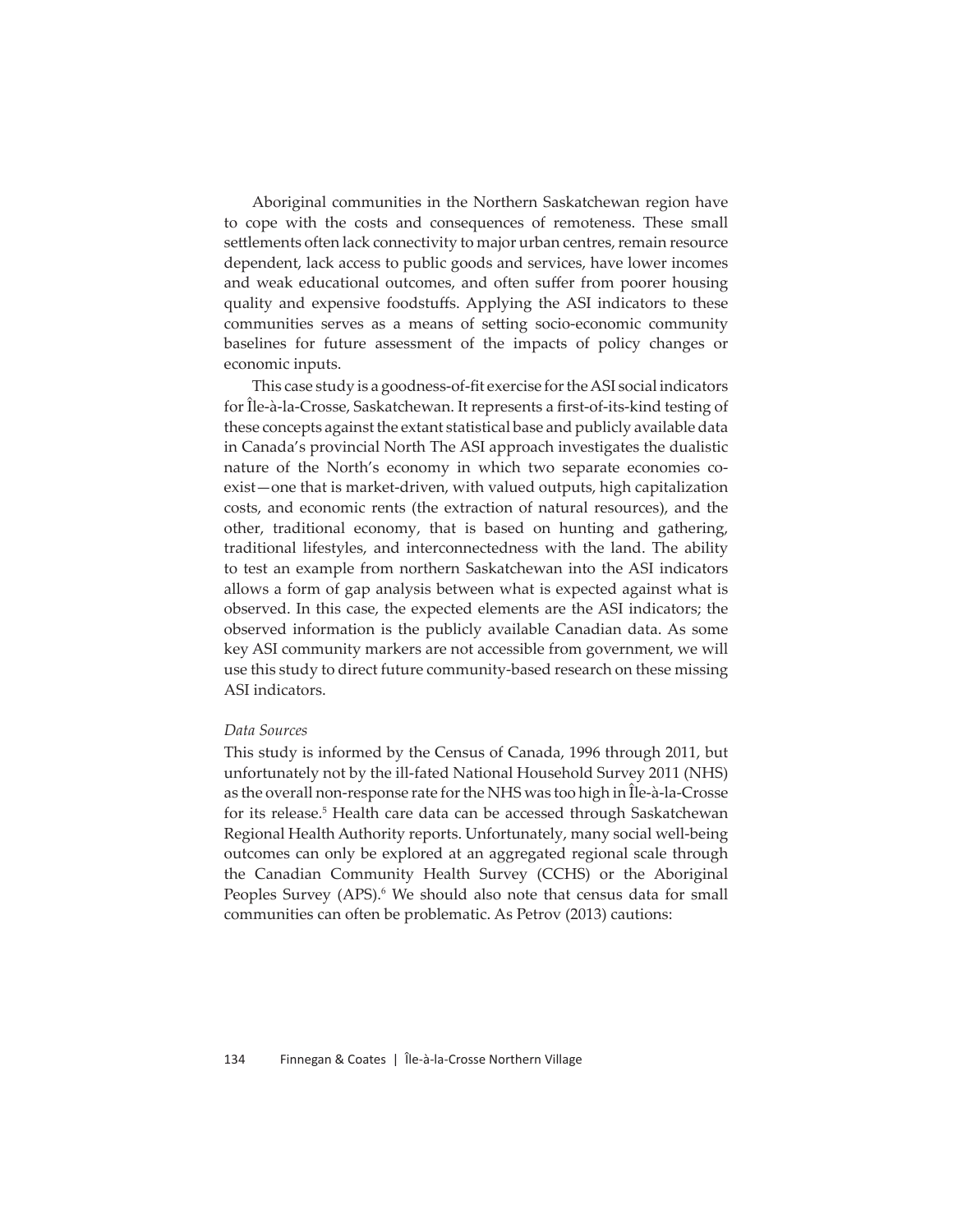In very small communities it is extremely difficult to obtain a complete dataset or to ensure its accuracy. Statistics Canada rounds its census data to the nearest 0 or 5, generating a rounding error that may be very significant to smaller populations. For this reason a substantial number of variables are suppressed and all available ones must be used with caution. In addition, the "small numbers problem" creates datasets with high variances and generally erratic behavior; both of which are conditions that can invalidate statistical analysis.

## **Demographic Overview**

Northern Saskatchewan is home to about 39,600 people, or 3.5% of the provincial population.7 Population densities are low. The northern population is predominately of Aboriginal heritage, with people living in thirty-five small municipalities and thirty-five First Nation reserve communities. Île-à-la-Crosse is a predominately Aboriginal community of 1,365 (2011 Census), with 92.5% of the population self-declaring as Aboriginal in the 2006 Census, slightly down from about 96%<sup>8</sup> in 2001 (Table 1). Due to the failure of the National Household Survey (NHS) and the unwillingness of the then Canadian federal government to include the Aboriginal population questions in the 2011 Census, we have no official breakout of the Aboriginal community since 1996. In that year, the percentage of the community that declared as Métis was 86% with 8% First Nation and 6% non-Aboriginal. Based on 2011 Census language data, we can determine that the First Nation community is primarily composed of members of the Cree Nation, with some 200 Cree mother-tongue speakers, many of whom are probably declaring as Métis. The failure of the NHS 2011 is a recurring theme throughout this study and is illustrative of the data collection and complications created by the replacement of the mandatory long-form census with the voluntary National Household Survey in 2011. In 2016, the long-form census has been reinstated, but the impact of the NHS 2011 decision created a permanent gap in our national databases.<sup>9</sup>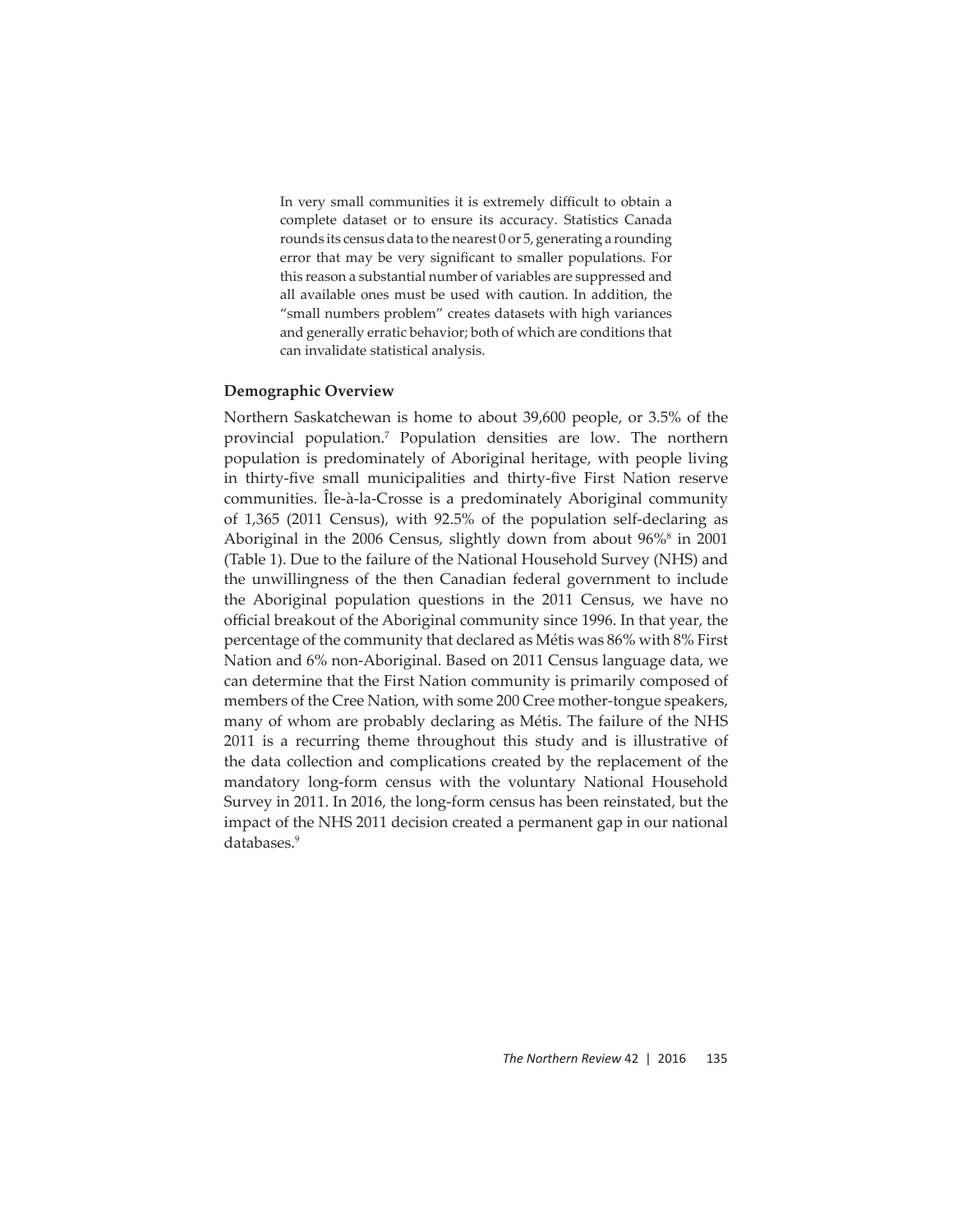Table 1. Île-à-la-Cross population characteristics, 2006 & 2011

| <b>Population Characteristics</b>          | 2011       | 2006  | 2001    |  |
|--------------------------------------------|------------|-------|---------|--|
| Population                                 | 1365       | 1341  | 1268    |  |
| % change in pop. from previous census      | 1.8%       | 5.8%  | $-9.6%$ |  |
| Median age                                 | 27.4       | 24.7  | 22      |  |
| Total number of private dwellings          | 443        | 485   | 421     |  |
| % change in dwellings from previous census | $-9.5%$    | 15.2% | 7.9%    |  |
| Aboriginal population                      | Suppressed | 1240  | 1215    |  |
| Aboriginal population as a % of total      | Suppressed | 92.5% | 96.4%   |  |
| Land area ( $km^2$ ) 2011 Census           | 23.84      | 23.84 | 23.84   |  |

Sources: Statistics Canada, 2011 Census of Population; National Household Survey (NHS) Profile, 2011 National Household Survey; 2006 Census of Population; 2001 Census of Population; and 1996 Census of Population

The Northern Village of Île-à-la-Crosse is situated in the Canadian Shield, with its ice-sheet-scoured landscape of forests, rivers, and lakes. It is 380 km northwest of Prince Albert (Saskatchewan's third largest city and the north's major urban economy) and 63 km north of Buffalo Narrows (population 1,400, and the closest regional service centre).

The Canadian North attracts considerable interest from resource firms, and mining is, without a doubt, the largest economic driver in Northern Saskatchewan. The Saskatchewan Mining Association estimates that some 2,135 employees work in mining, plus another 1,050 contract employees (Table 2).10 Exports of Saskatchewan uranium alone totalled over \$1 billion in 2011.11 As the *Saskatchewan Economic Review* noted: "Saskatchewan continues to be a major player in the global uranium market, and uranium mining continues to be a significant component of the provincial economy" (2013, 3). While Île-à-la-Crosse is remote from the working mines, it is part of the northern labour market on which mining firms draw. It is also close, by air, to the Athabasca oil sands complex near Fort McMurray.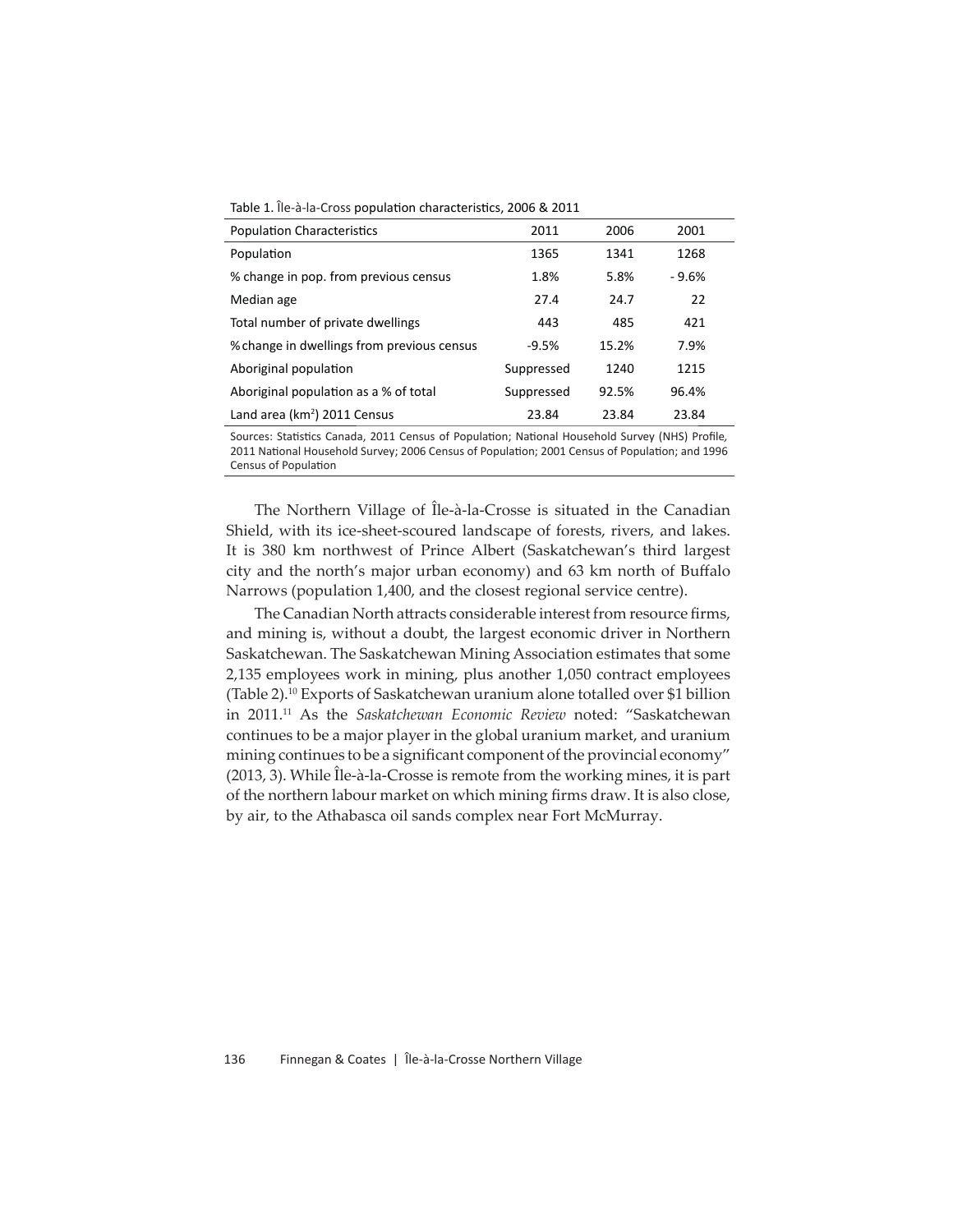Table 2. The Northern Saskatchewan mining region

| Mine                | Resource | Estimated<br>Employment             | <b>Operational Dates</b> | <b>Status</b>   |
|---------------------|----------|-------------------------------------|--------------------------|-----------------|
| Cluff Lake          | Uranium  |                                     | 1980-2002                | Decommissioned* |
| Key Lake            | Uranium  | 900 employees<br>and                | 1983-present             |                 |
| McArthur<br>River   | Uranium  | 750 contractors<br>combined         | 1997-present             |                 |
| Cigar Lake          | Uranium  | 600 at full<br>production           | 2014-opening             |                 |
| McLean Lake         | Uranium  |                                     | 1999–present             |                 |
| Rabbit              | Uranium  | 300 Staff<br>300 Contractors        | 1975-present             |                 |
| SeeBee Mine         | Gold     | 335 employees                       | 1991–present             |                 |
| Laurel Lake<br>Mine | Gold     |                                     |                          |                 |
| Midwest Mine        | Uranium  |                                     | Proposed                 |                 |
| Millennium<br>Mine  | Uranium  | In Regulatory<br>Review             | Proposed                 |                 |
|                     |          | the contract of the contract of the |                          |                 |

Sources see: http://www.saskmining.ca/map/Map/map.html#top

\* Decommissioned mines commonly have caretaker and remediation staff.

In order to better understand how the resource developments benefit and/or impact First Nations communities in the region, it is necessary to have a "baseline" measurement of the socio-economic condition of these communities prior to new developments, which the ASI approach provides. However, the community is not a greenfield site-it has suffered from cumulative development impacts over hundreds of years, surely beginning with the fur trade, and we need to recognize the long history of development and conflict over resource exploitation that has occurred here.

*The Northern Review* 42 | 2016 137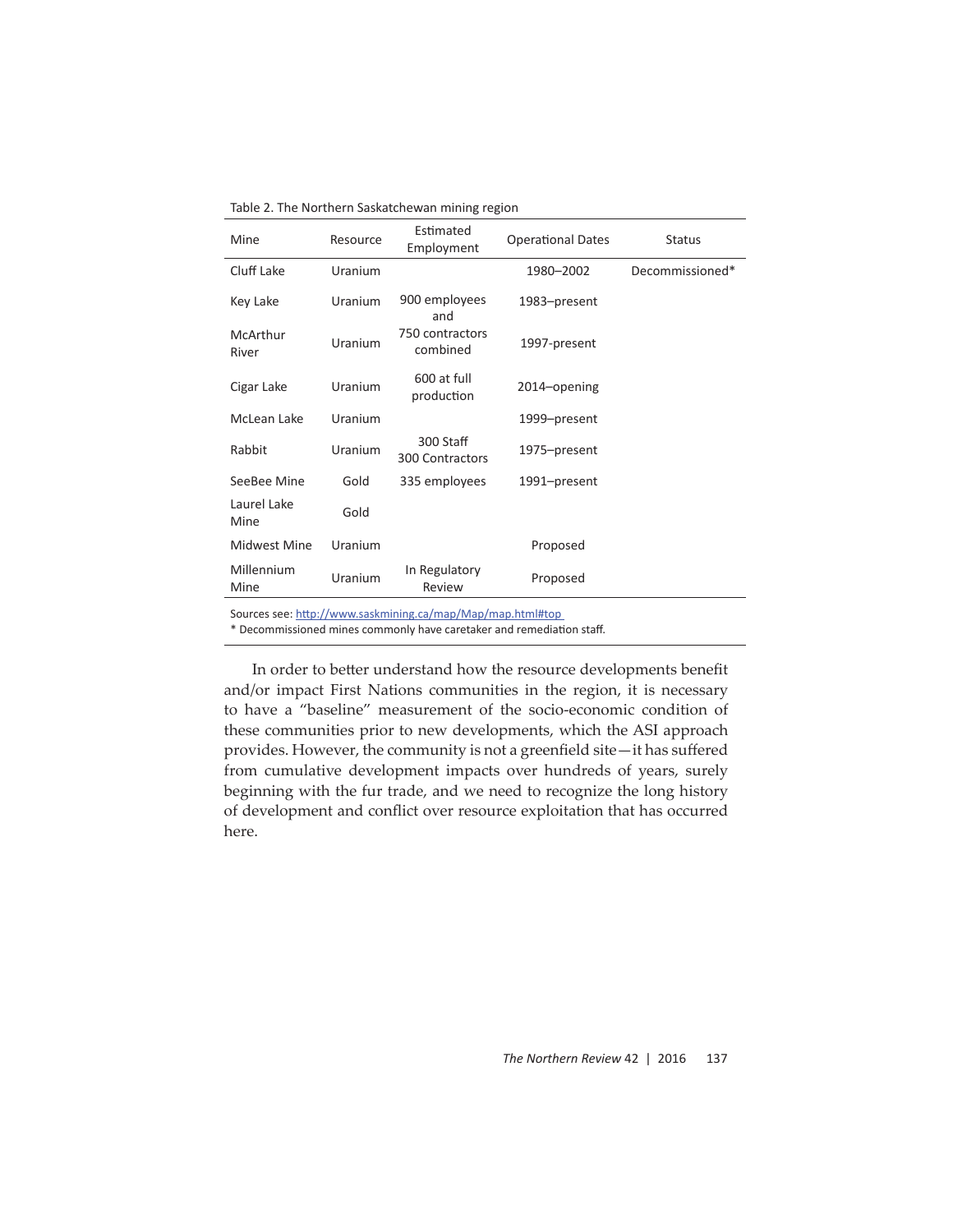#### *Population Dynamics*

The 2011 Census reported that the Île-à-la-Crosse population had increased by only 2% since 2006, making the community one of the slower growing populations in the North. The median age of the population was 27.4 years of age. This is much lower than the median age for Saskatchewan at 38.2 years of age or for Canada at 40.6. For northern Canada, however, this is one of the higher median ages, as median ages in many northern communities are around 20 years of age. Between 1986 and 2011, the population of the community grew by 33% (or by 1.3% annually), although the population appears to have peaked in 1996 at 1,403 prior to dropping below 1,300 in 2001 and slowly increasing again through 2006 and 2011 (Figure 1). This is a similar growth rate to the northern Saskatchewan Métis community of Pinehouse, but higher than the negative growth rate recorded in the Métis community of Buffalo Narrows over this period. In contrast, La Loche, another northern Saskatchewan Métis community, had a 61% growth rate, showing steady growth through all six census cycles.



Figure 1. Northern Saskastchewan, selected population trends 1986 to 2016

Population indicators are best interpreted in the form of time series datasets broken down by age, sex, and ethnicity. Secondary indicators derived from population numbers include birth rates, teenage birth rates, life expectancy, infant or child mortality rates, population change and projections, and ethnic composition of the population.<sup>12</sup> Each of these indicators can have relevance for capacity building and socio-economic development. Between 1986 and 2011, the community's population shows a pattern of growth and decline, which is not unusual in a resource community. Figure 2 places Île-à-la-Crosse on a continuum between the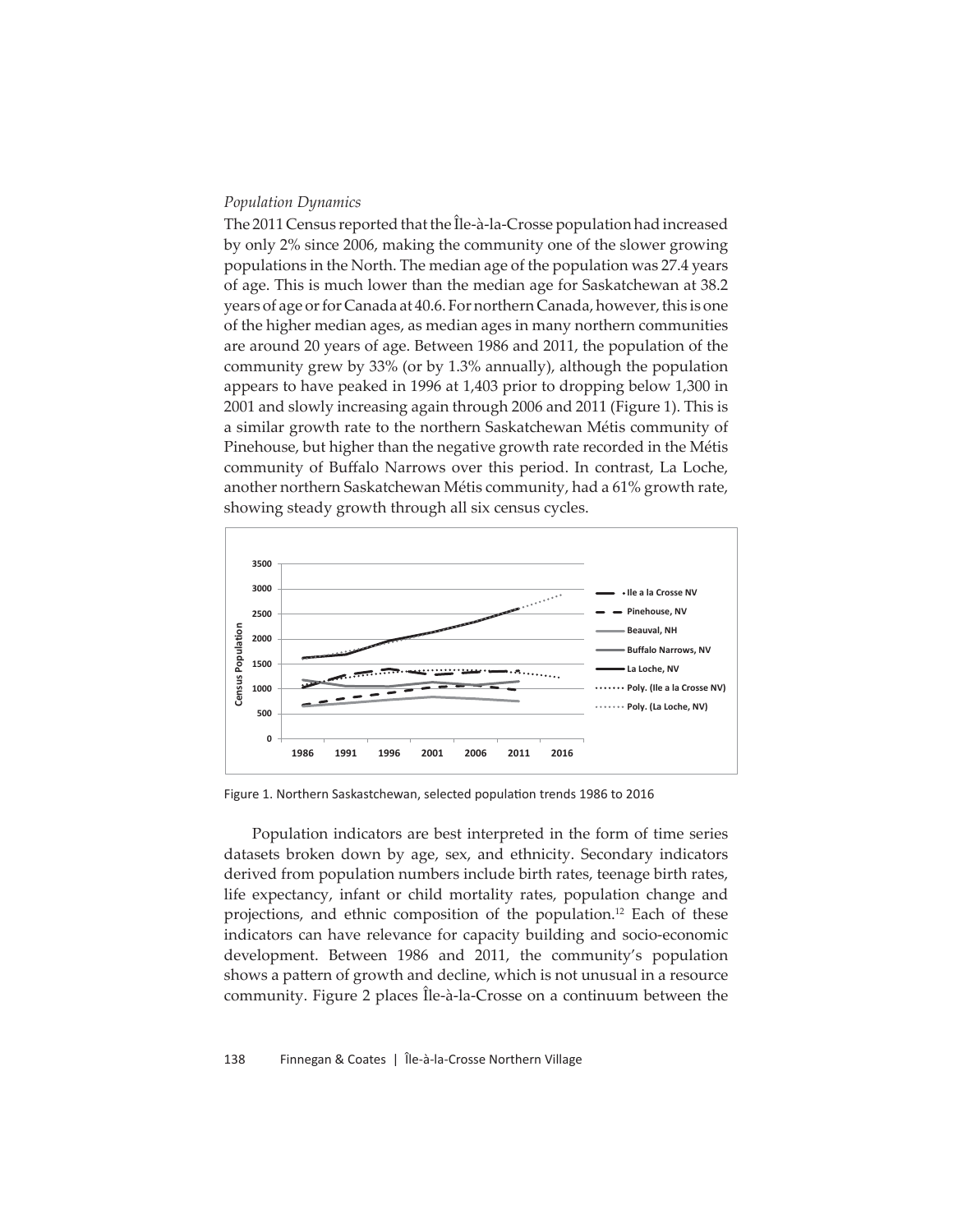largest census-reporting northern community, La Ronge (2,743), and the smallest, Dore Lake (28).<sup>13</sup> The Saskatchewan Bureau of Statistics confirms that in smaller communities there is more transiency with people moving from reserves to towns and villages, and back.<sup>14</sup>



Figure 2. Northern Saskatchewan, populated census places 2011, with Census Count Amendments, 2014

## *Male-Female Balance*

Population pyramids are a standard means for illustrating age cohort ratios for male and female populations (Figure 3). In 2011, the male/female split in Île-à-la-Crosse was 51% male to 49% females. The graph lacks the usual pyramid shape of evenly dispersed age cohorts by sex.<sup>15</sup>

Youth under 20 years of age account for 39% of the population, with 280 males and 260 females. This slight imbalance generally occurs, with more male children being born than female, although female survival rates are generally higher than males through to adulthood. In comparison to the Canadian population profile, the Île-à-la-Crosse profile is unevenly distributed, with a larger block of youth at its base and a secondary block of adults at between 35 and 59 years of age, suggestive of young adult outmigration.<sup>16</sup> There are break points on both the female and the male sides of the profile, with a drop in females aged  $25-29$  -just 35 women compared to 50 males; and then, at ages 30–34, men drop off to 25 compared to 40 females. While we can suggest a reason for the female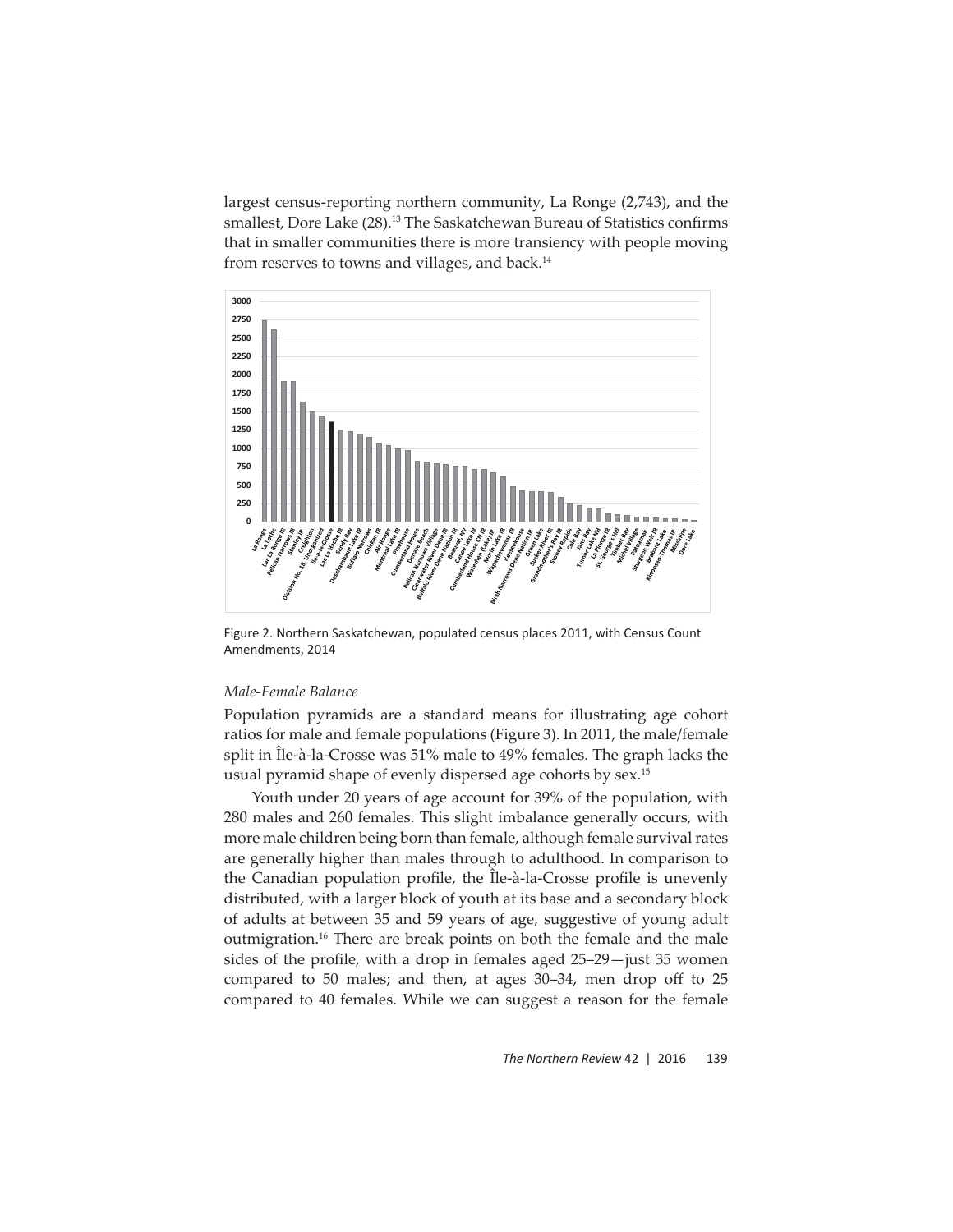difference at 25–29—they are possibly away for educational or career opportunities—the male drop in the 30–34 age cohort is more worrisome, as this is usually the age when men are helping to establish families. If the men were away working, for example as fly-in miners, they would still be deemed residents of the community. Two other plausible scenarios include a higher mortality rate for young males or a higher level of outmigration. The age cohorts balance out for age 35–59, with 205 people of each sex in these cohorts. As usual in northern Aboriginal communities, there are far fewer seniors (65 and over) than in the national distribution.



Figure 3. Île-à-la-Cross, Population profile, 2011

#### *Migration and Immigration*

Immigration to remote northern communities is uncommon. This is indeed the case in Île-à-la-Crosse, where 98% of the 2006 Census population is listed as being at least third generation in Canada. No immigrants to Canada were identified as living in the community. Of the 1,335 people counted in the 2006 Census, only 15 or 1% were living outside of Saskatchewan one year prior (i.e., in 2005). Although we don't have reliable data for 2011, it is fair to characterize this population as a stable, non-migratory, and probably tight-knit kinship-based community with a high level of interrelatedness. This has positive connotations (stability) for the community. The ASI 2010 suggests that a lack of migrants also has negative consequences—for example, the lack of migrants means that new ideas, cultural discourse, and new social capacity-building and investment may not be occurring.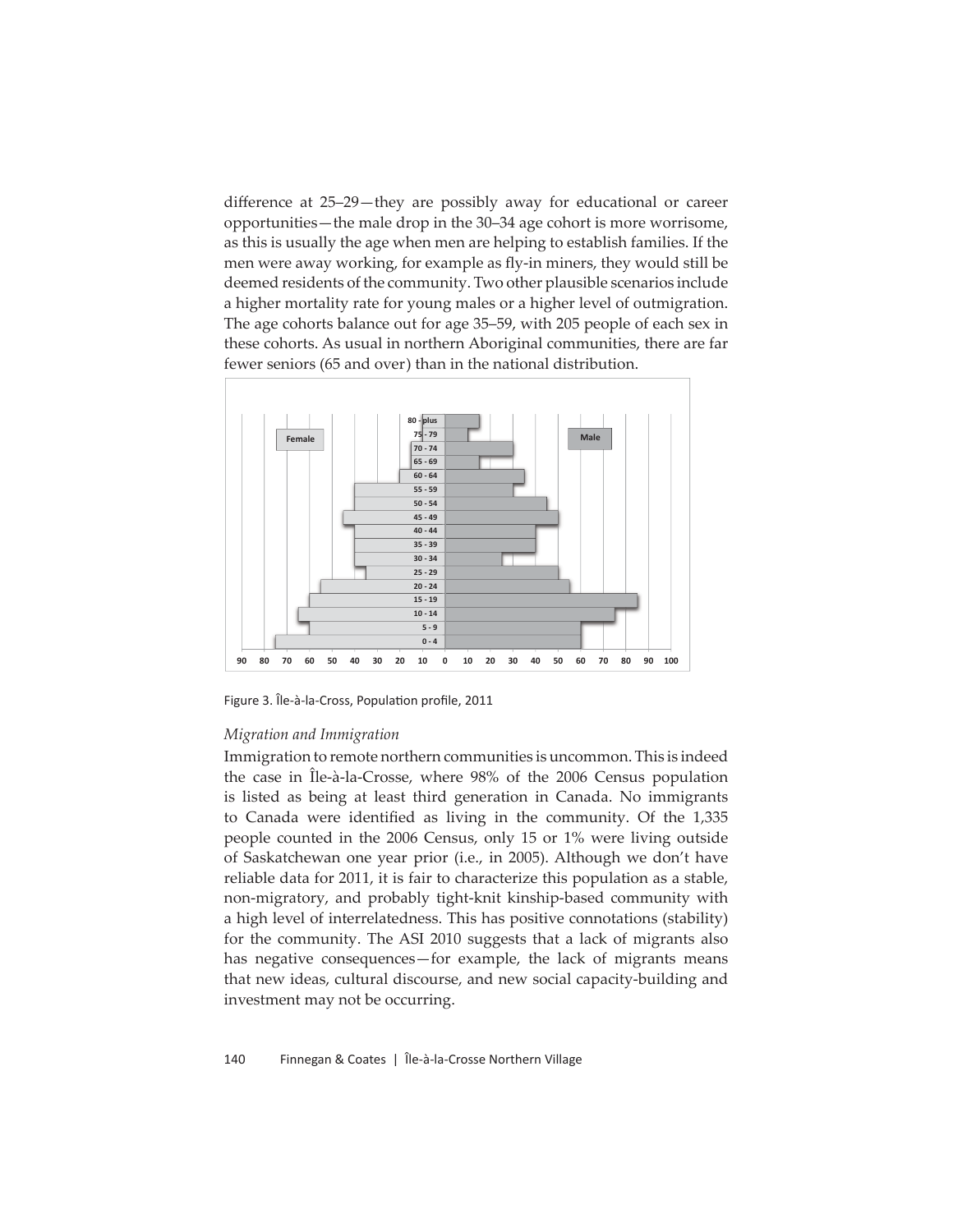## **Material Well-Being**

The material well-being of a place can be defined as a measure of the control that local residents have over goods and services. The more a local economy can control or manage its inputs and outputs, the better off it will be financially. Obviously, in Île-à-la-Crosse, almost all consumer goods need to be trucked in over long distances, the means of production are primarily controlled by outside agencies and investors, and jobs are scarce. Local control over social well-being is heavily compromised. The Arctic Human Development Report 2004 describes the three main sectors of the Arctic economy as being:

- Formal: Income from market economy transactions;
- Transfer: Income from government transfers (e.g., Territorial Formula Financing in the North, health transfers, transfers to Aboriginal people, pensions, employment insurance, and social assistance);
- Subsistence: Income and value gained from hunting, fishing, trapping, and non-market activities that displace market expenses for store bought goods and add to quality of life.

## *The Dependent Population*

In order to demonstrate changes in the demographic structure, as well as to estimate the ability to maintain viable economic structures at the household level, Dependency Ratios (DR) can be calculated and mapped over time for each community in the North. Table 3 shows Statistics Canada generated DRs for Canada, Saskatchewan, and the three northern territories. Calculations for Saskatchewan as a whole demonstrate a falling DR—indicating improved standard of living—from 70% in 2007 to about 66% in 2011. Île-à-la-Crosse had higher DRs of 91% in 2011, a considerable improvement from the 120% recorded in 2001 (Table 4). An improved DR suggests improvements in the costs of household management, in family earnings and savings, in access to healthy food, and in sundry other social and economic issues, as well as in the delivery of public goods and services by government. While a 91% rate is high by Canadian standards, it is a rather positive outcome in northern Canada where DRs commonly exceeded 100% in 2011.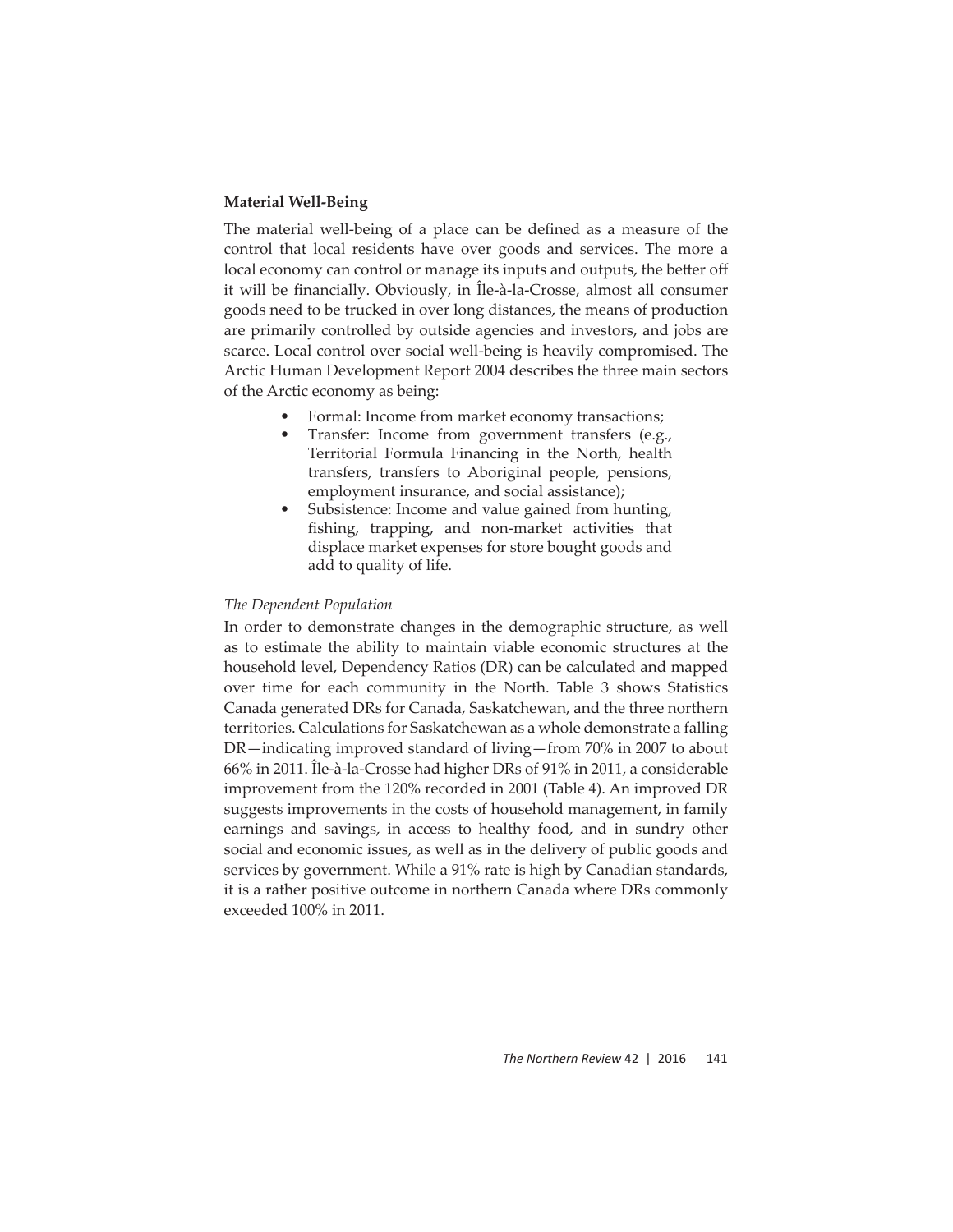Table 3. Dependency ratio (administrative data) by age group, Canada and the North (ratio)\*

|                       | 2011 | 2010 | 2009 | 2008 | 2007 |
|-----------------------|------|------|------|------|------|
| Canada                | 59.1 | 59.1 | 59.3 | 59.5 | 59.5 |
| Yukon                 | 47.4 | 47.5 | 47.5 | 47.2 | 47.8 |
| Northwest Territories | 53.9 | 54.6 | 55.5 | 55.5 | 56.2 |
| Nunavut               | 84.8 | 84.2 | 82.7 | 80.8 | 79.1 |
| Saskatchewan          | 66.6 | 67.3 | 68.8 | 69.0 | 70.0 |

\*The ratio of the combined population aged between 0 to 19 years old and the population aged of 65 years and over to the population aged between 20 to 64 years old. This ratio is usually presented as the number of dependents for every 100 people in the working age population. Data are derived from administrative sources on births, deaths, and migration.

Source: Statistics Canada, Demography Division, Table 109-5326, Dependency ratio (2006 Census and administrative data), by age group for July 1st, Canada, provinces, territories, health regions (2011 boundaries) and peer groups, annual (ratio unless otherwise noted). The CANSIM table 109-5326 is an update of CANSIM table 109-5226.

Table 4. Île-à-la-Cross Dependency Ratio 2011

| Age Range                                                                      | Population<br>2011 | Population<br>2006 | Population<br>2001 |  |  |  |
|--------------------------------------------------------------------------------|--------------------|--------------------|--------------------|--|--|--|
| $0 - 19$                                                                       | 530                | 580                | 600                |  |  |  |
| $20 - 64$                                                                      | 710                | 670                | 575                |  |  |  |
| 65 and over                                                                    | 115                | 90                 | 90                 |  |  |  |
| <b>Total Population for DR</b>                                                 | 1,355              | 1,340              | 1,265              |  |  |  |
| DR Ratio                                                                       | 90.8               | 100                | 120                |  |  |  |
| Source: Calculated by author using Census of Canada data, 2011, 2006 &<br>2001 |                    |                    |                    |  |  |  |

#### *Single Parent Families and Dependency*

Added to the DR dynamic is the high percentage of single parent households in Île-à-la-Crosse, where 150 out of 335 families were headed by a single parent in 2011 (115 Female, 30 Male). This represents 45% of census families. In contrast, lone parents represented only 16% of all census families across Canada and in Saskatchewan. Adding to the burden, approximately 90 of these 150 single parent households had two or more children (Table 5). Indeed, 45 of the female-led families actually had three or more children. This increases the responsibility borne by the community, as almost 50% of all families lack a second income earner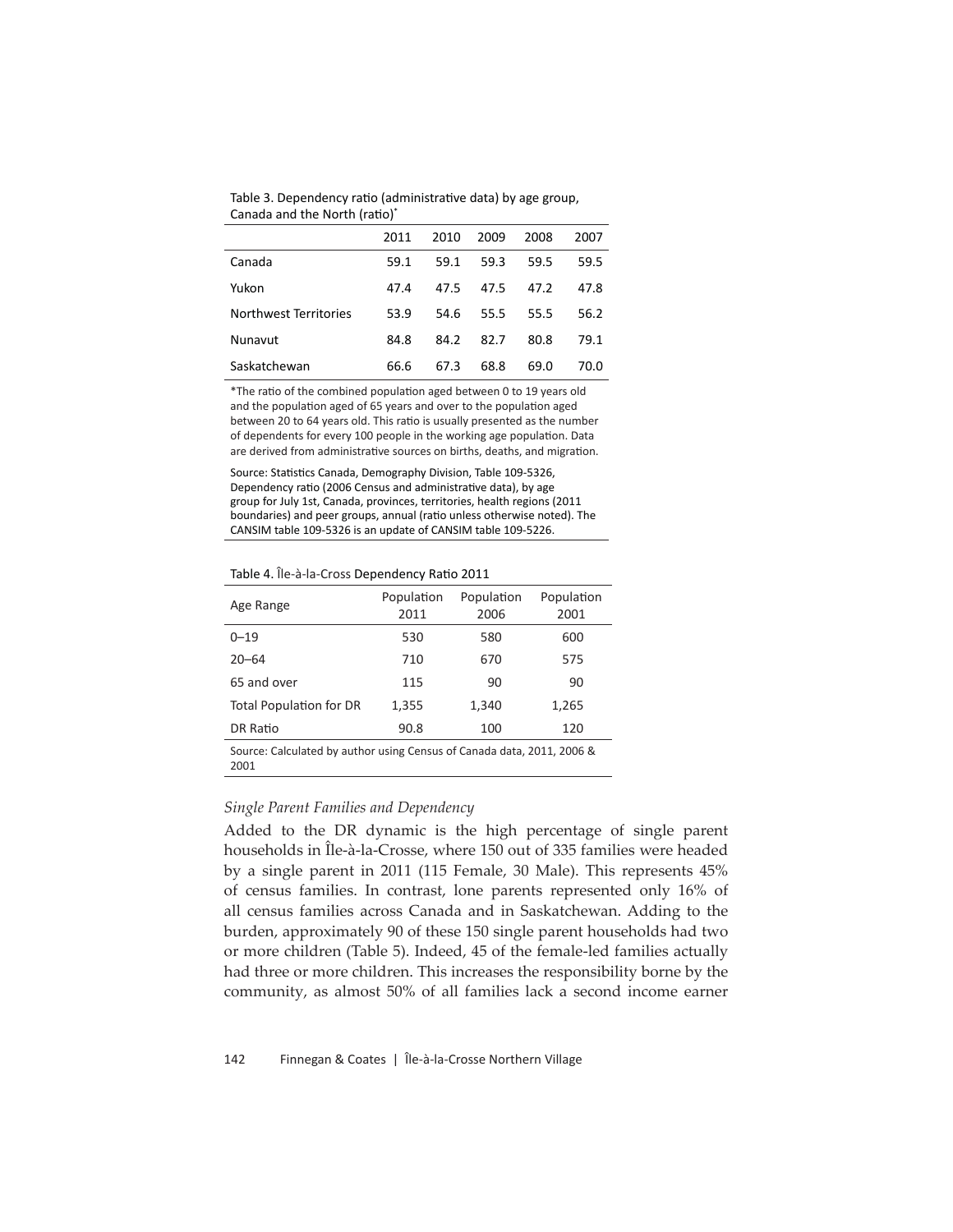to care and provide for dependent children—increasing the probability of poorer health, learning, and economic development outcomes. The preponderance of single parent families has increased from 39% in 2001 to 45% in 2011, with the burden primarily upon female parents. Single parent families in the community are a strong indicator of potential familial and socio-economic problems and stresses, demanding further research and greater social support.17

|                                    |      |      | 2001 | 2011   | 2006   | 2001   |
|------------------------------------|------|------|------|--------|--------|--------|
|                                    | 2011 | 2006 |      | as a % | as a % | as a % |
| Total number of census<br>families | 335  | 325  | 320  |        |        |        |
| Total lone-parent<br>families      | 150  | 120  | 125  | 44.8   | 36.9   | 39.1   |
| Female parent                      | 115  | 95   | 105  | 76.7   | 79.2   | 84.0   |
| 1 child                            | 40   |      |      | 34.8   |        |        |
| 2 children                         | 35   |      |      | 30.4   |        |        |
| 3 or more children                 | 45   |      |      | 39.1   |        |        |
| Male parent                        | 30   | 25   | 20   | 20.0   | 20.8   | 16.0   |
| 1 child                            | 20   |      |      | 66.7   |        |        |
| 2 children                         | 10   |      |      | 33.3   |        |        |
| 3 or more children                 | 0    |      |      | 0.00   |        |        |

Table 5. Île-à-la-Cross, Single-parent families by sex and number of children

Source: Census of Canada, Ile a la Crosse, 2011, 2006, 2001

Note: The published Census data from 2006 and 2001 does not provide a comparable number of children by household category. Due to random rounding, percentages may not add up to 100%.

## *Crowding*

Crowding is a socio-economic indicator that is calculated using the number of people per household divided by the number of rooms allocated for the use of the people living in the household. Clearly, the quality of one's housing directly affects material well-being as well as health, education, fate control, and cultural well-being. Overcrowding, especially in the North where mould is a major health concern in poorly insulated and badly ventilated housing, is a major health risk. Health-related crowding issues that are recognized by the World Health Organization (WHO) include: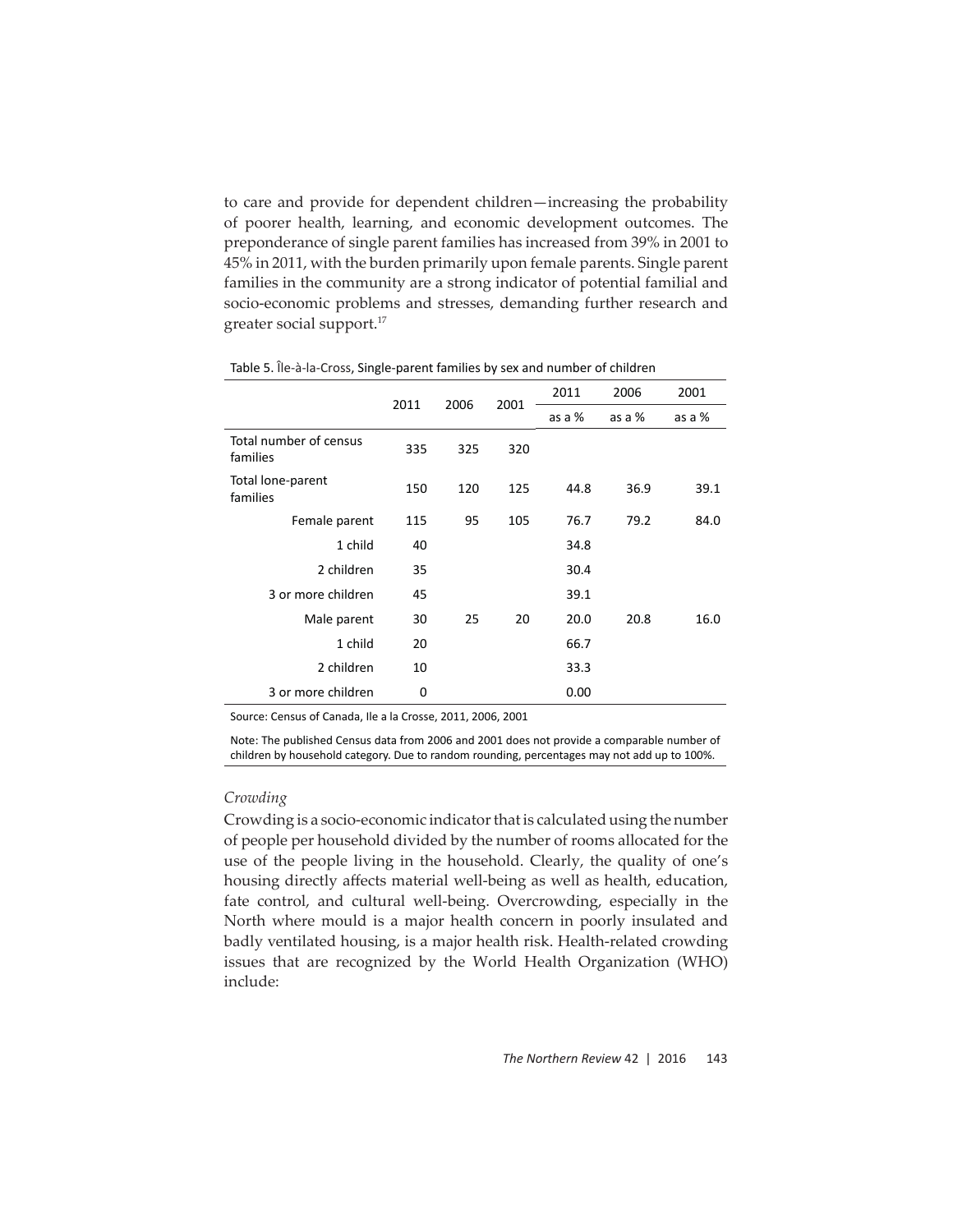- Physical: Spread of infectious disease;
- Psychological: Frustration, anxiety;
- Social: Violence;
- High Morbidity and mortality (including suicide).

The number of persons per household, as shown in Table 6, is available from the 2011 Census. The 2006 Census metric for crowding is: "Dwellings with more than one person per room, as a % of total occupied private dwellings," which was 8% in Île-à-la-Crosse, or six times higher than Saskatchewan's provincial average of 1%. Nunavut is generally perceived to be the region with the most problematic crowding issues in Canada, with the percentage of large households of five or more persons in the high twenties. For example, 29% of Rankin Inlet, Nunavut households have five or more persons. Île a la Crosse, at 20% of households with five or more persons being overcrowded, has a crowding rate that is comparable to a Nunavut community and is more than double the Saskatchewan rate of 9%. Crowding, which is clearly occurring in the community, is a significant indicator of poor social well-being.<sup>18</sup>

|                                                                           | Île-à-la-Cross |           | Saskatchewan |          |  |  |
|---------------------------------------------------------------------------|----------------|-----------|--------------|----------|--|--|
| Total Number of<br>Households                                             | 425            | As a<br>% | 409,645      | As a $%$ |  |  |
| 1 person                                                                  | 95             | 22.3      | 114,385      | 27.9     |  |  |
| 2 persons                                                                 | 75             | 17.7      | 146,850      | 35.9     |  |  |
| 3 persons                                                                 | 85             | 20.0      | 57,410       | 14.0     |  |  |
| 4 persons                                                                 | 85             | 20.0      | 53,070       | 13.0     |  |  |
| 5 persons                                                                 | 45             | 10.6      | 23,455       | 5.7      |  |  |
| 6 or more persons                                                         | 40             | 9.4       | 14,470       | 3.5      |  |  |
| Source: Census of Canada, 2011. Totals may be affected by random rounding |                |           |              |          |  |  |

Table 6. Île-à-la-Cross and Saskatchewan households by size compared, 2011

#### **Labour and Employment**

Not surprisingly, Île-à-la-Crosse has experienced considerable difficulty with employment. The census labour force data allow an assessment of Île-à-la-Crosse employment prior to the global recession of 2008, but not afterwards.19 While other factors may have come into play between 2006 and 2011, the 2008-2009 recession's impact on mine investment, the drop in mineral exploration investment, and the downturn in demand for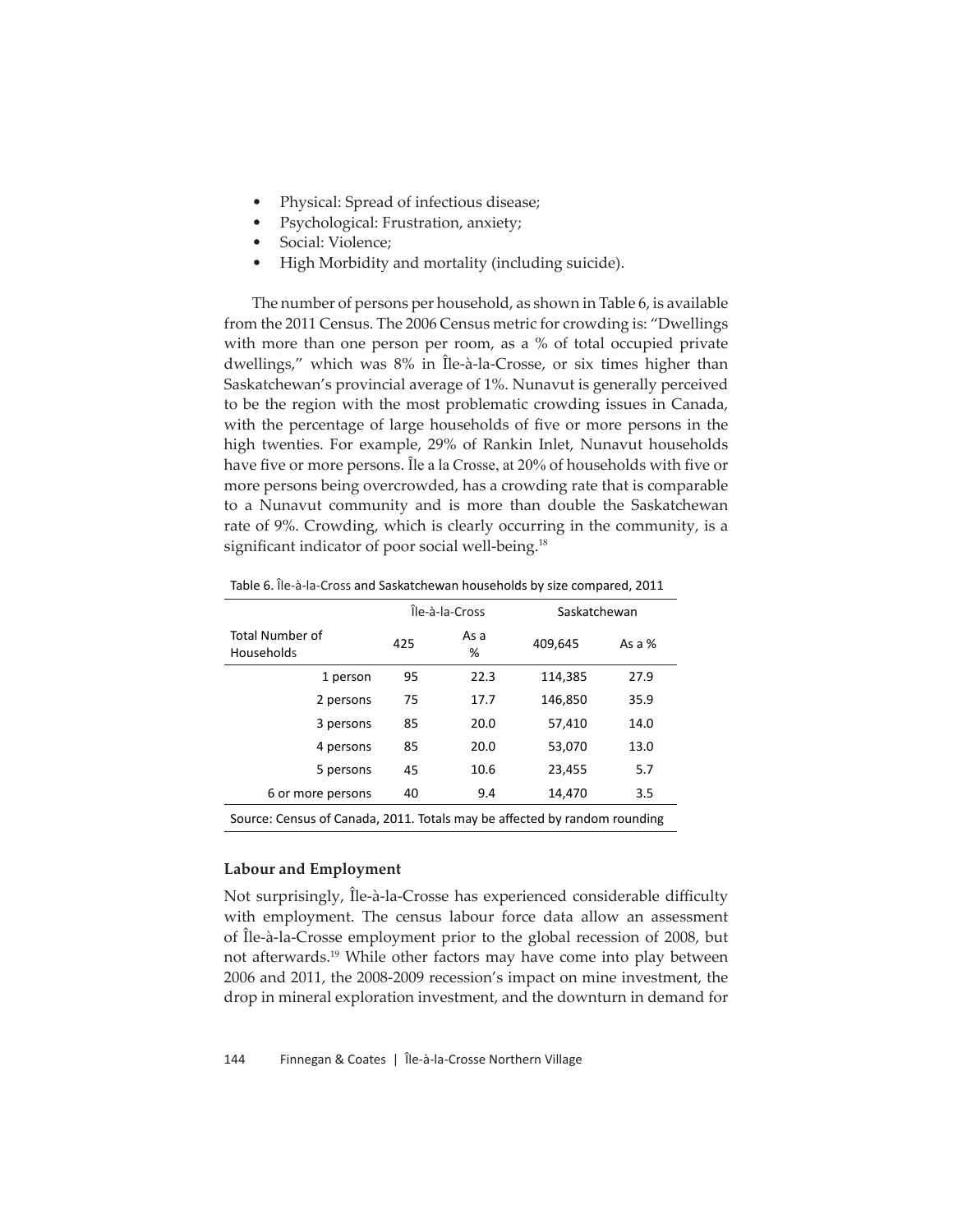uranium and oil should have negatively impacted the labour market. The numbers indicate that, between 2001 and 2006, the labour force population for those people aged 15 years and older increased from 575 to 880 (an amazing 53% growth rate over five years). Meanwhile, the actual labour force (those people working or actively looking for work) increased by 52%, from 300 to 455. There was also an increase in the number of people employed, which rose from 210 to 395 or by 88%, indicating that these new workers were effectively absorbed into jobs. The number of unemployed actually dropped from 90 to 55 workers (Table 7).

|                                            | Census 2006 | Census<br>2001* |          |       |
|--------------------------------------------|-------------|-----------------|----------|-------|
| Category                                   | Total       | Male            | Female   | Total |
| Total population, age 15 years<br>and over | 880         | 475             | 410      | 575   |
| In the labour force                        | 455         | 255             | 195      | 300   |
| Employed                                   | 395         | 205             | 195      | 210   |
| Unemployed                                 | 55          | 55              | $\Omega$ | 90    |
| Not in the labour force                    | 425         | 215             | 215      | 280   |
| Participation rate as a %                  | 51.7        | 53.7            | 47.6     | 51.6  |
| Employment rate as a %                     | 44.9        | 43.2            | 47.6     | 36.3  |
| Unemployment rate as a %                   | 12.1        | 21.6            | 0        | 29.6  |

Table 7. Labour force comparative analysis, Île-à-la-Crosse 2001 to 2006

\* See footnote 18

Sources: Statistics Canada, 2007, 2006 Community Profiles, 2006 Census. Catalogue no. 92-591-XWE. Ottawa. Released March 13, 2007. http://www12.statcan.ca/census-recensement/2006/dp-pd/prof/92-591/index.cfm?Lang=E; Statistics Canada Île-à-la-Crosse -Northern Village (Census Subdivision), 2001 Community Profile

Most northern Aboriginal communities have a high percentage of the working age population in the "Not in the Labour Force" (NILF) category, which is the case here with 425 people listed as NILF in 2006, having risen from 280 in 2001. This is effectively 48% of the 2006 labour force population. This is much higher than the provincial average that fluctuates around 31%. A substantial portion of youth reached maturity between 2001 and 2006, with an additional 305 potential workers—155 actually entered the labour force and the other 145 failed to find work and are captured in the NIFL category.<sup>20</sup> This means that the community and its regional economy added new jobs and reduced actual unemployment, but still failed to absorb the rapidly maturing population.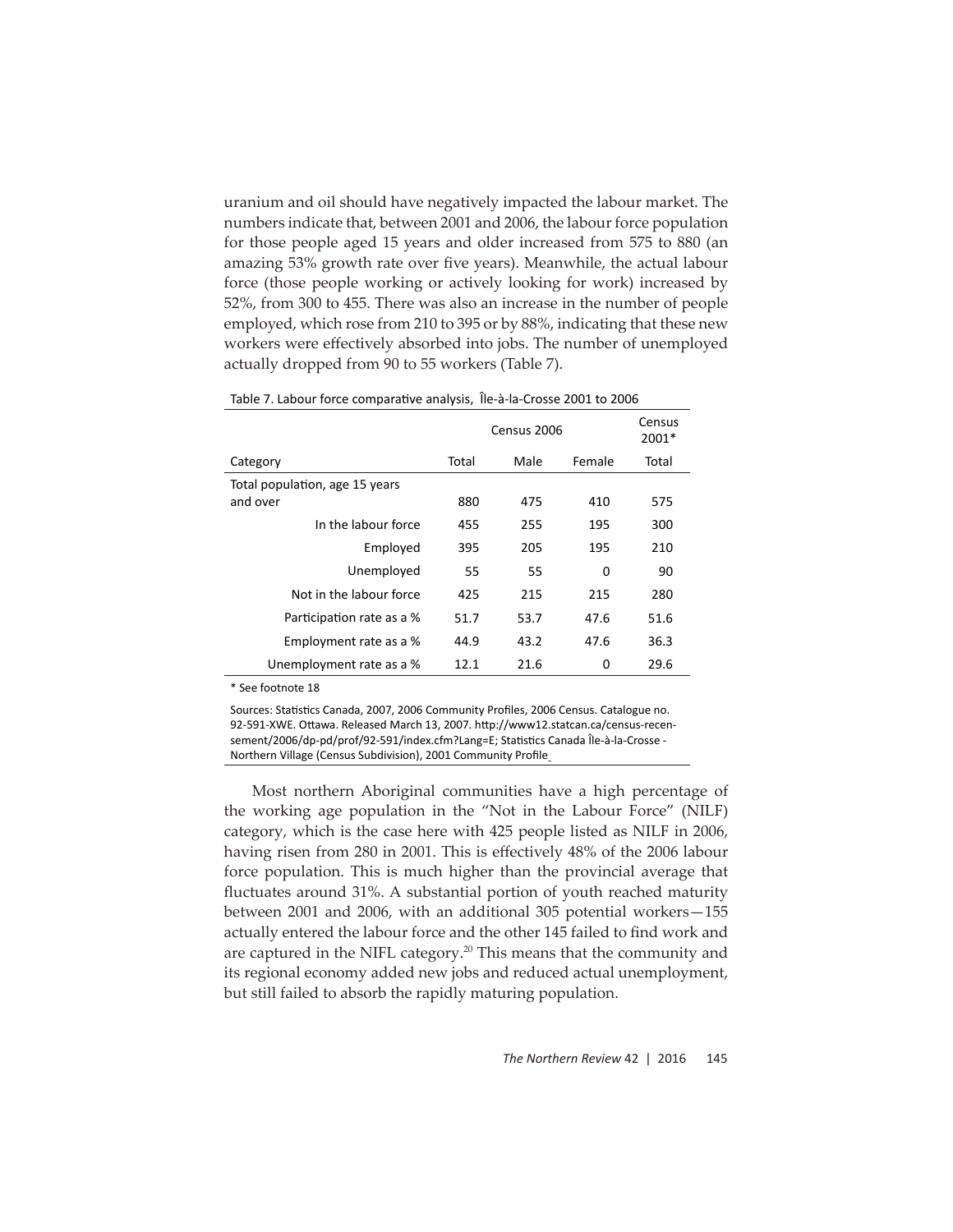

Figure 4. Comparisons of regional employment metrics, Saskatchewan 2006

In many northern communities, a corresponding drop in the unemployment rate, as seen here with the rate dropping from 30% in 2001 to 12% in 2006, usually means that workers have given up looking for jobs and moved into the ranks of the NILF category. This is not the case in Île-à-la-Crosse, where we find that the drop from a high rate of unemployment was actually linked to an *increase* in the employment rate and a high but steady rate of participation. While the employment metrics were very poor in 2001, considerable improvement occurred by 2006, suggesting that the labour market improved prior to the recession of 2008.

When the 2006 labour force data is broken out by sex, it shows considerable differences, with 475 males compared to 410 females in the labour force, and with 255 males compared to 195 females employed. The NILF category had the same number for both, at 215 each. Generally, women outnumber men in the NILF category as women more commonly bear family obligations that take them out of the labour force. This is not the case here. The major unexpected difference between male and female labour market experiences is that 55 males were unemployed compared to no females (0) listed as unemployed.

It is helpful to view Île-à-la-Crosse's employment profile within the larger framework of Saskatchewan (Figure 4). The community does not compare favourably with the dynamic labour market of Saskatchewan or even with Prince Albert, with lower participation and employment rate outcomes and a higher unemployment rate. Île-à-la-Crosse lies on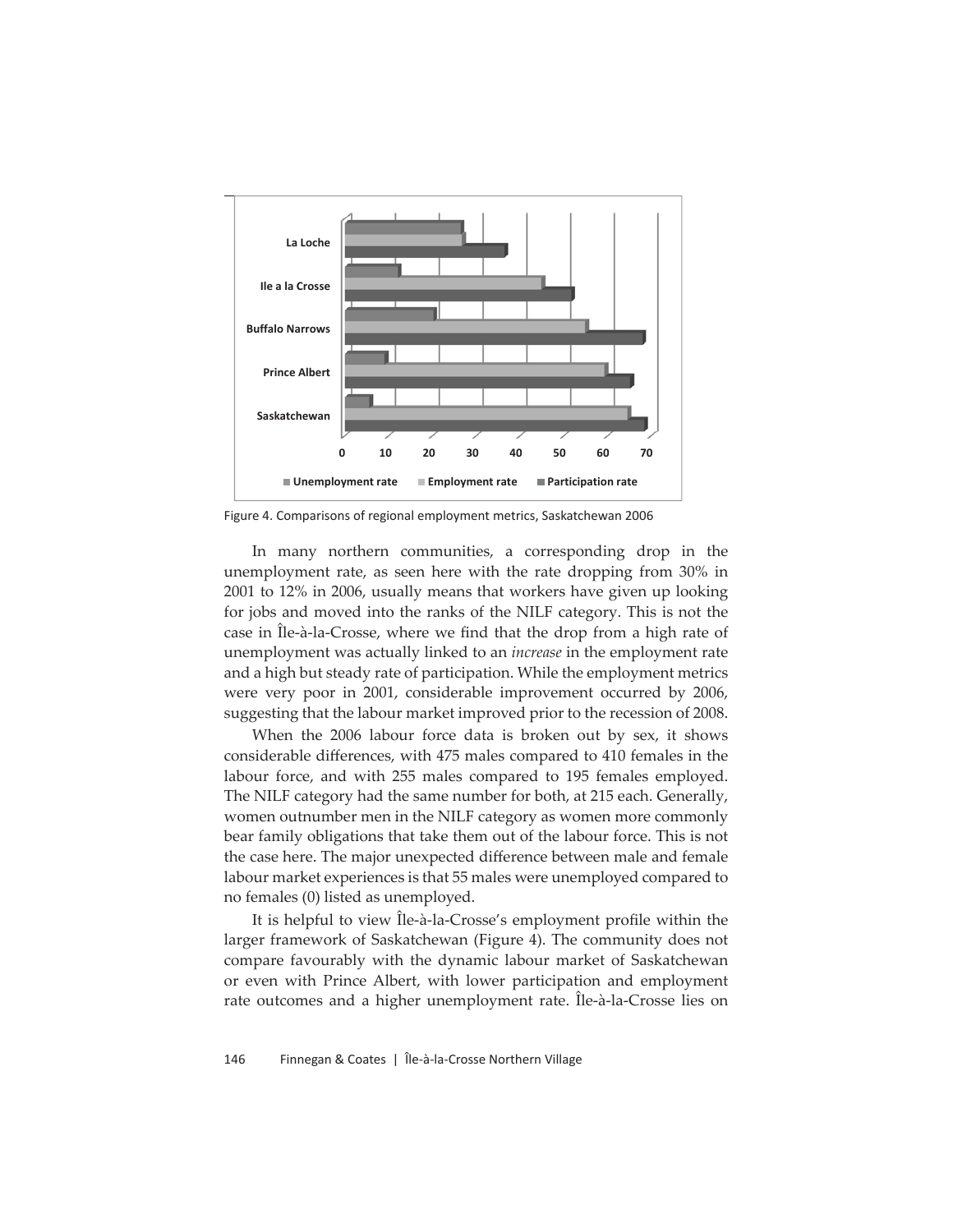a continuum between Saskatchewan as a whole and the city of Prince Albert, which have the higher ratings, and its neighbouring communities of Buffalo Narrows and La Loche, with La Loche having the poorest standings. The major difference in 2006 between Buffalo Narrows and  $\hat{\text{I}}$ le-à-la-Crosse was the participation rate, which stood at 68% for Buffalo Narrows, but only 52% for Île-à-la-Crosse. However, Île-à-la-Crosse did have a lower unemployment rate at 12% compared to 20% for Buffalo Narrows.

## *Employment Beneficiaries as a Proxy Measure for Employment Activity*

The most current information available for labour market analysis at the community level is the monthly Government of Canada Employment Insurance (EI) beneficiaries data available from Statistics Canada. There are considerable limitations to using this data as beneficiaries have to qualify and then actively seek EI benefits. They must also provide biweekly updates on their status. This means that actual unemployment in a community could be greatly underreported. Figure 5 provides a monthly cycle of EI data for the period May 2014 to May 2015 for all types of EI and both sexes across five sample communities. In this period, Île-à-la-Crosse had a maximum of 70 workers and a minimum of 50 workers on regular benefits, with the average for this period being 54. Creighton, a predominately non-Aboriginal community of 1,500 people (2011 Census), and, in essence, a bedroom community of Flin Flon, Manitoba, had between 10 and 30 workers (average 21) on EI per month—demonstrating the discrepancy in employment between this Métis/Aboriginal community and a predominately non-Aboriginal northern community.



Figure 5. Number of workers on Employment Insurance, 2014-2015

*The Northern Review* 42 | 2016 147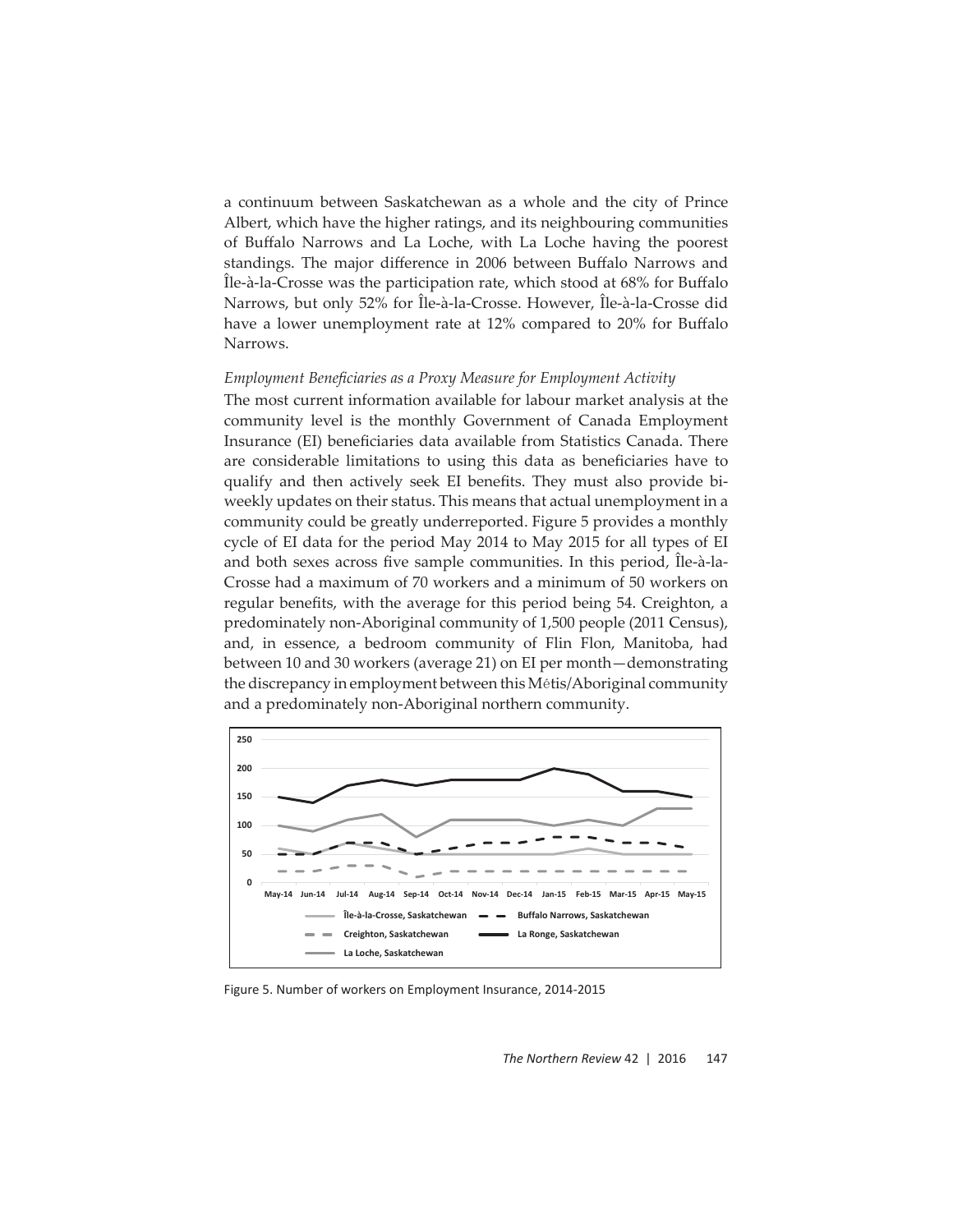## *Employment by Occupation*

The census data on employment by occupation and by industry are fairly consistent between 2001 and 2006 and provide breakouts by occupation and industry of employment as well as by sex. Between 2001 and 2006, there was an increase of 75 workers listed by occupation, with the largest increase in occupations unique to the trades, transportation, and equipment operations with 45 new workers, and with 25 new workers in the social sciences, education, and government category (see Table 8). Smaller gains were also made in the fields of arts, culture, and recreation; sales and services; as well as in primary industries. The 15 new workers in the arts, culture, and recreation sector is somewhat of a breakthrough for a northern Saskatchewan community. There were 20 fewer workers in management positions, as well as 10 fewer in business, finance, and administrative occupations—two occupational categories that would grow in an improving economy, not decline. In these areas, wages and salaries would generally be above average, so their loss is problematic. Northern communities generally have major gaps in the occupational codes, but for a northern Aboriginal community, Île-à-la-Crosse appears to have a diversified occupational breakout as of 2006, with only one category of workers missing (manufacturing and utilities).

| Table of Comparison or occupations, he also crosse zood to zood |      |      |        |  |  |  |
|-----------------------------------------------------------------|------|------|--------|--|--|--|
| Occupations                                                     | 2006 | 2001 | Change |  |  |  |
| Total experienced labour force 15 years & over                  | 440  | 365  | 75     |  |  |  |
| A. Management occupations                                       | 10   | 30   | $-20$  |  |  |  |
| B. Business, finance & admin.                                   | 30   | 40   | $-10$  |  |  |  |
| C. Natural and applied sciences                                 | 10   | 15   | -5     |  |  |  |
| D. Health occupations                                           | 45   | 35   | 10     |  |  |  |
| E. Social science, education, government & religion             | 85   | 60   | 25     |  |  |  |
| F. Art, culture, recreation & sport                             | 15   | 0    | 15     |  |  |  |
| G. Sales & service occupations                                  | 100  | 85   | 15     |  |  |  |
| H. Trades, transport & equipment operators                      | 80   | 35   | 45     |  |  |  |
| I. Primary industry                                             | 55   | 45   | 10     |  |  |  |
| J. Manufacturing and utilities                                  | 0    | 0    | 0      |  |  |  |
|                                                                 |      |      |        |  |  |  |

Table 8. Comparison of occupations, Île-à-la-Crosse 2001 to 2006

Source: Statistics Canada, Census of Canada, 2001 and 2006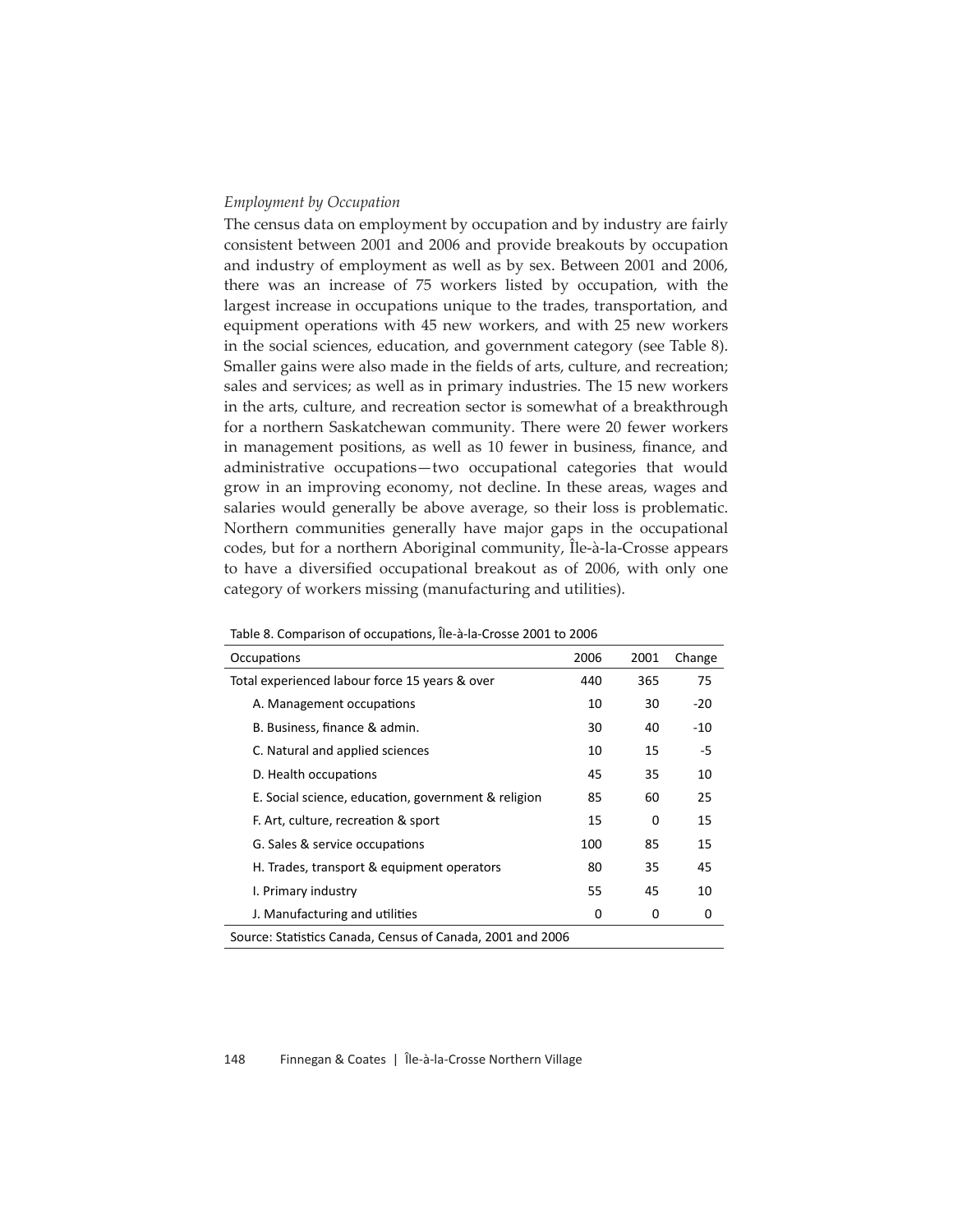The difference in male and female occupational participation is illustrated in Figure 6. Men dominated all positions in the primary industries (trades, transportation and equipment operations, and natural resources), while women hold more positions related to management; business and finance; arts, culture, and recreation; and health. Both males and females are represented in the education, social sciences, government services, and religion category (50 females and 35 males), as well as in sales and services (65 females and 40 males). The major difference between 2001 and 2006 was the loss of all male workers in management, which had stood at 25 in 2001.



Figure 6. Île-à-la-Crosse occupations by gender, 2006

#### *Earning and Incomes, 2000–2005*

The Census of Canada measures the incomes of households and of individuals (over the age of 15). Between 2000 and 2005, the number of people with earnings in Île-à-la-Crosse increased from 665 to 750, or by 13%. Median incomes (not adjusted for inflation) rose between 2001 and 2006, from \$14,400 to \$21,010, an increase of 45.9% (Table 9). The community's median income is more than twice that of most First Nation reserve communities. The Buffalo Dene Nation, a neighbouring reserve community, for example, has a median income of only \$10,272, while Buffalo Narrows had a median income at just under \$25,000. This was actually above the provincial median of \$23,755 (Table 10).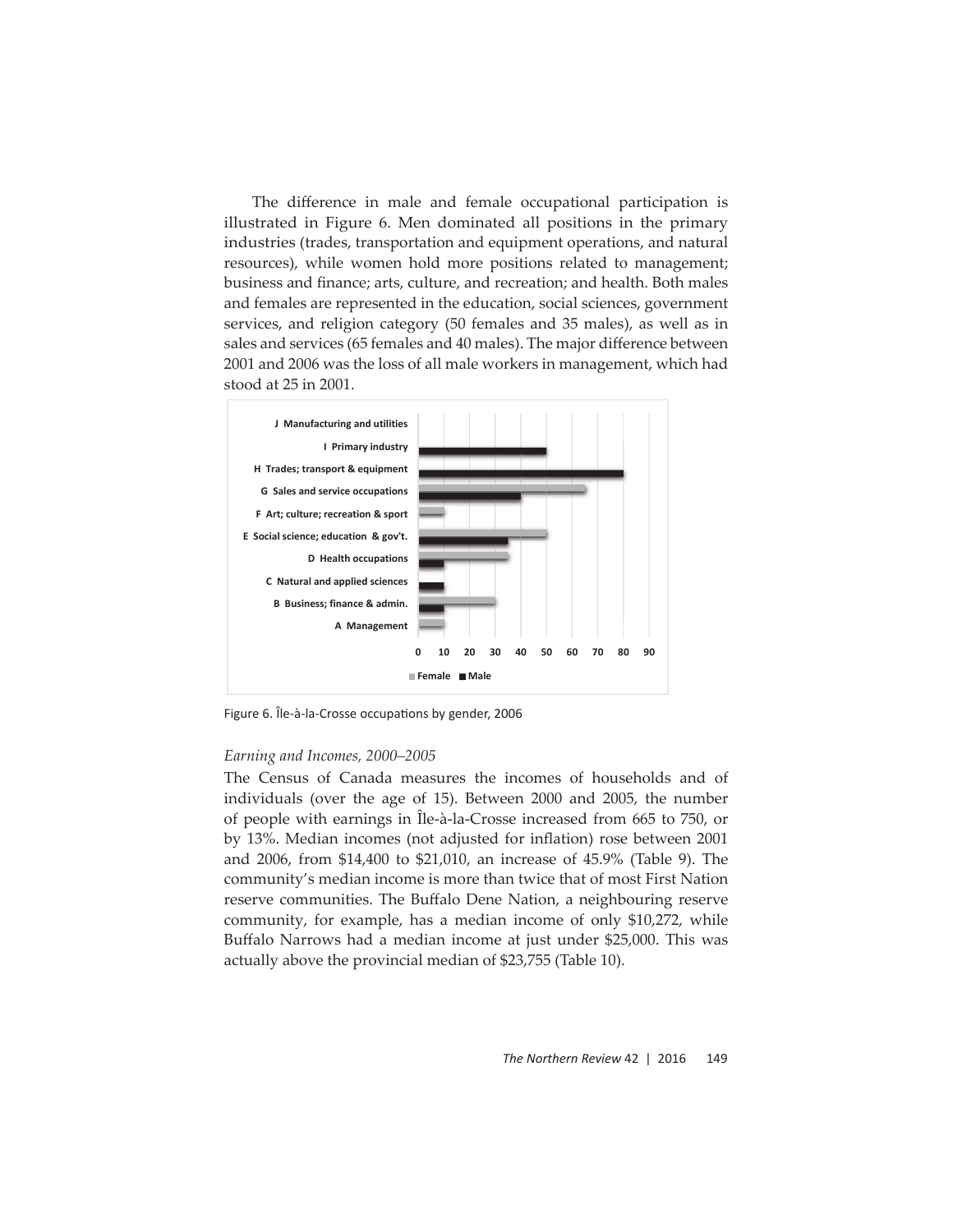Table 9. Median incomes of individuals, Île-à-la-Crosse 2000 to 2005

| Category                                                 | 2005     | 2000     |  |  |  |  |
|----------------------------------------------------------|----------|----------|--|--|--|--|
| Median Income                                            | \$21.010 | \$14,400 |  |  |  |  |
| Percentage Change                                        | 45.9%    |          |  |  |  |  |
| Source: Statistics Canada NHS 2011, Census 2006 and 2001 |          |          |  |  |  |  |

Table 10. Comparisons of median incomes in Northern Saskatchewan, 2005

| Category                                                            | Saskatchewan | <b>Buffalo</b><br><b>Narrows</b> |          | <b>Buffalo River</b><br>Dene Nation |  |  |
|---------------------------------------------------------------------|--------------|----------------------------------|----------|-------------------------------------|--|--|
| Median income (\$)                                                  | \$23.755     | \$24.848                         | \$21,010 | \$10,272                            |  |  |
| Source: Statistics Canada Census of Canada 2006, Community Profiles |              |                                  |          |                                     |  |  |

Figure 7 plots community median income against the median age of the northern communities and finds a weak positive correlation. What is more interesting about the plot is the clustering of the three representative communities groupings—First Nation in the lower left quadrant; non-Aboriginal communities (two from the North along with a random selection of small and rural, southern Saskatchewan communities) cluster in the upper right quadrant; and occupying the middle ground between these two extremes are Métis communities including Île-à-la-Crosse.



Figure 7. Median household income 2005 plotted against median household age, 2006

150 Finnegan & Coates | Île-à-la-Crosse Northern Village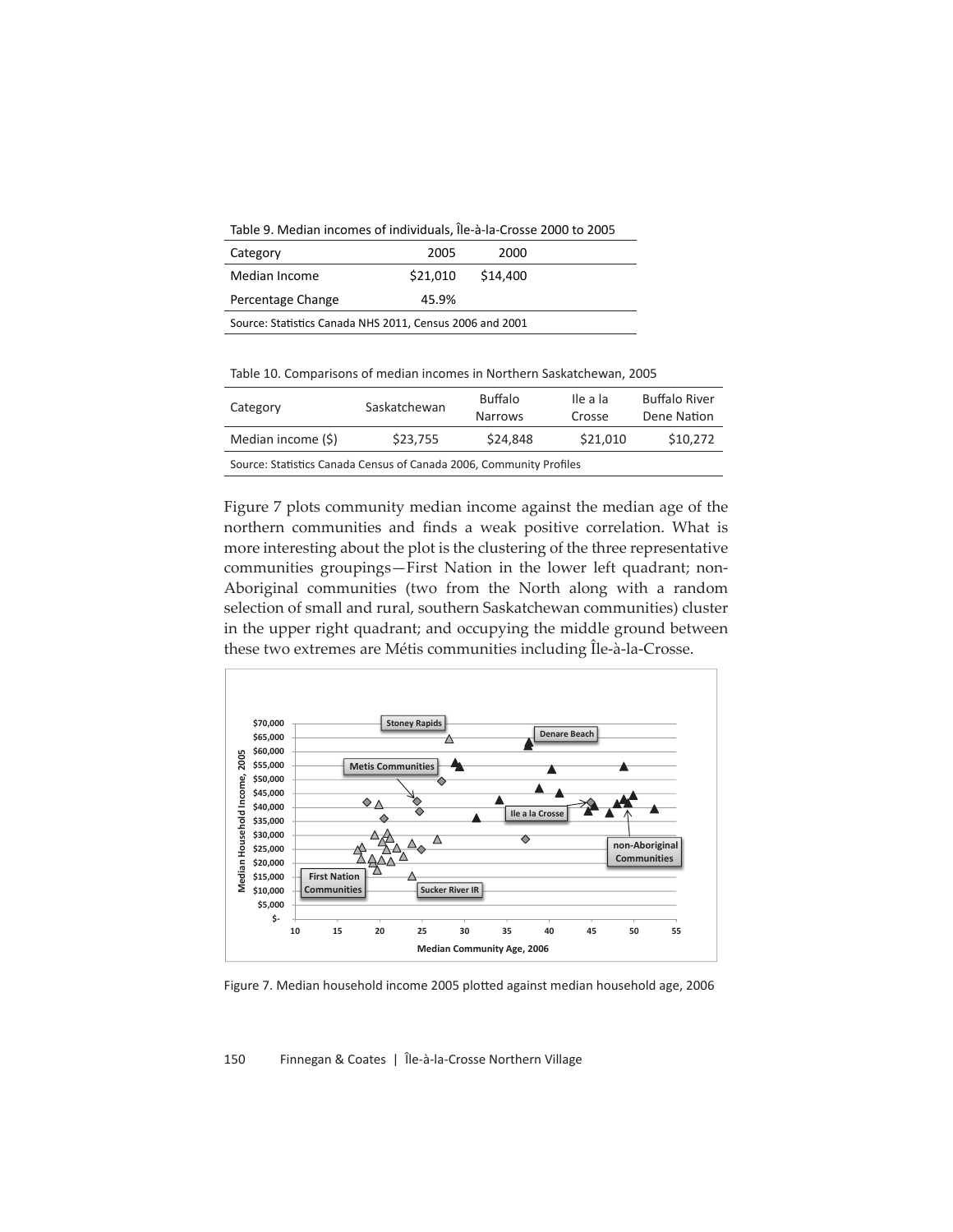Data for how households acquire their income is also available between the years 2000 and 2005, allowing us to assess the level of dependency on government transfer payments, be it welfare or pensions. During this period, the composition of the wage economy demonstrated a steady increase in market income and a slight decline in dependency on government transfer payments (Table 11). In contrast to the province as a whole, Île-à-la-Crosse had a somewhat lower percentage of its income composed of market earnings at 73.7% in 2005 compared to 88.5% for Saskatchewan. Overall, Île-à-la-Crosse illustrates a weaker market economy as measured by composition of income, and a higher level of dependency on government transfer income at 23% compared to 13% for the province in 2005.

Table 11. Île-à-la-Crosse, 2010 composition of total income of population 15 years and over (%) compared

|                                                                   | Île-à-la-Crosse |      |      | Saskatchewan |      |      |
|-------------------------------------------------------------------|-----------------|------|------|--------------|------|------|
| Census Income<br>Category                                         | 2010            | 2005 | 2001 | 2010         | 2005 | 2001 |
| Market income (%)                                                 | ND.             | 73.7 | 67.3 | 88.5         | 73.9 | 73.6 |
| Government transfer<br>payments (%)                               | ND.             | 22.8 | 30.5 | 11.5         | 12.8 | 14.7 |
| Other Income (%)                                                  | ND.             | 3.4  | 1.7  | ΝA           | 13.3 | 11.7 |
| Source: Statistics Canada, Census of Canada, 2001, 2006; NHS 2011 |                 |      |      |              |      |      |

Note: Due to random rounding, columns may not equal 100%

This is further illustrated in Figure 8, which shows median community income and the percentage of each community's income derived from government transfers for 2005. Once again, First Nation communities, especially those on reserve, cluster in the upper left quadrant with low incomes and a high dependency on government transfers. In contrast, Métis communities are generally better off financially than First Nations, while the few northern non-Aboriginal communities such as Creighton and Denare Beach (along with the sample of small southern Saskatchewan communities) cluster in the low dependency/higher income lower righthand quadrant.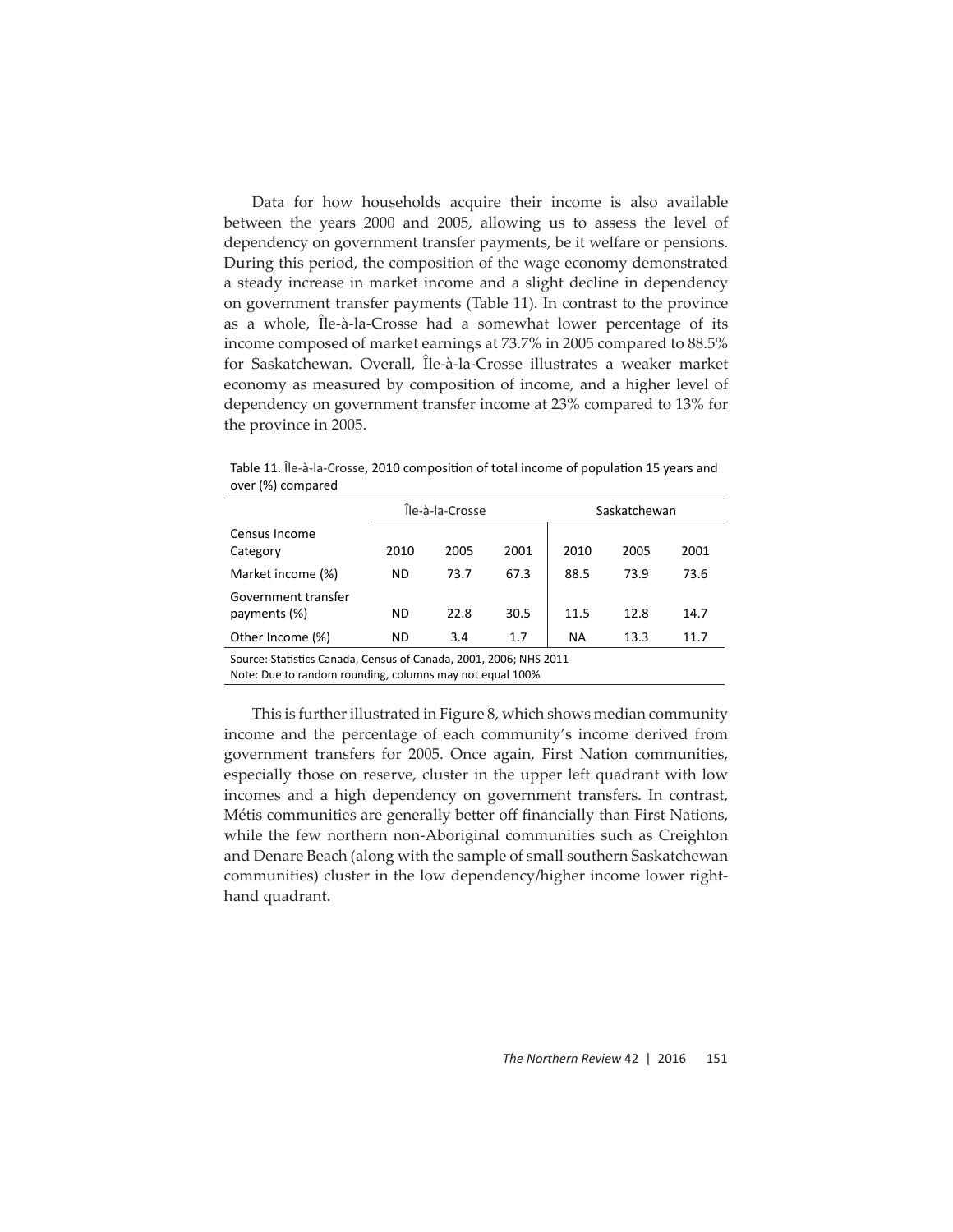

Figure 8. Correlation of median household income against percentage of income derived from government transfers, 2005, by ethnic majority

Table 12 compares the percentage of the population with low incomes across a selection of geographies, using 2006 Census data based on the 2005 tax year. The 2005 financial data indicates that  $25.5\%$  of the  $\hat{I}$ le-àla-Crosse population was living in a low income situation (before taxes), which is considerably higher than the provincial count of 14% or that of neighbouring Buffalo Narrows at 16%. Child poverty metrics are also available for 2005, with Île-à-la-Crosse having 27% of its youth living in low-income situations compared to 18% for the province as a whole. These concepts of low income and dependency on government transfers are also reflected in capacity challenges as measured by low educational attainment, single parent families, health problems, and food scarcity.

|                                                                        | Île-à-la-<br>Crosse | La Loche | <b>Buffalo</b><br><b>Narrows</b> | Saskatchewan |  |  |
|------------------------------------------------------------------------|---------------------|----------|----------------------------------|--------------|--|--|
| Population                                                             | 1,335               | 2.340    | 1,080                            | 897,575      |  |  |
| % in low income before tax :<br>All persons, 2005                      | 25.5                | 29.9     | 16.2                             | 14.4         |  |  |
| % in low income before tax: Persons<br>less than 18 years of age, 2005 | 27.3                | 34.1     | 18.1                             | 18.1         |  |  |
| Source: Statistics Canada, Census of Canada, Île-à-la-Crosse, 2006     |                     |          |                                  |              |  |  |

Table 12. Income status of all persons in private households with low income, 2005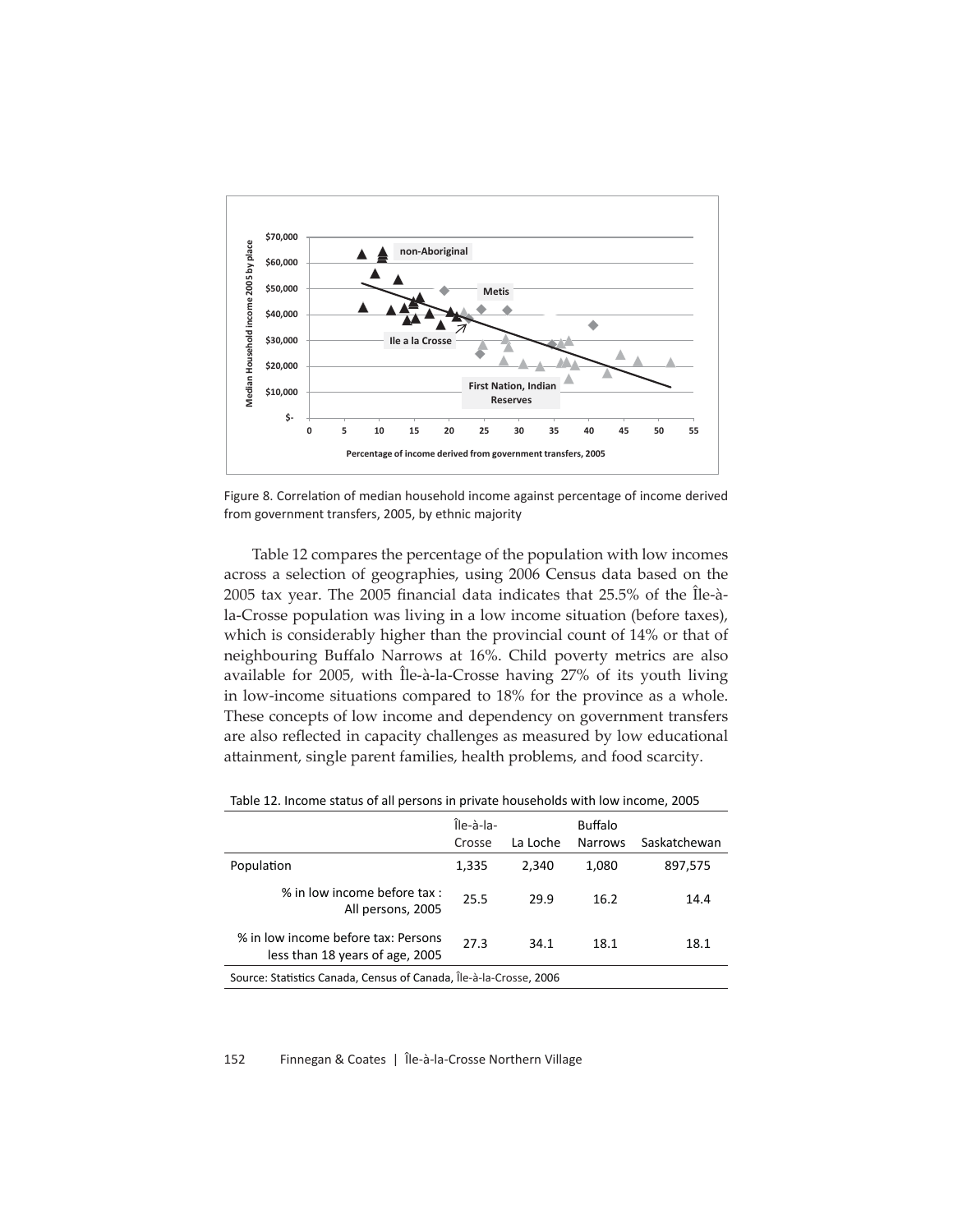## **Education**

Both human capital and correspondence theories imply that an effective anti-poverty strategy should incorporate the enhancement of education and skills among households as there seem to be significant linkages between poverty and education.<sup>21</sup> In remote communities, this relationship may actually be exacerbated by success-improving educational attainment usually requires students to travel to urban centres to attend postsecondary education institutions (although distance-learning programs may alleviate this problem). In so doing, students leave their community, often permanently, resulting in a declining pool of skilled workers in those communities. As a result, the ASI uses the proportion of graduates who are still in the community ten years later as a key indicator.

Across the Canadian North, it is difficult to acquire solid time-series data on the three recommended educational indicators: 1) the proportion of the population pursuing post-secondary education (not available); 2) the proportion with tertiary level degrees (available); and 3) the proportion of graduates who are still in the community ten years later (not available). Two other key indicators can be used: graduation rates and school attendance figures. Graduation rates provide a national standard against which to compare the educational attainment of Northern Saskatchewan youth. School attendance, likewise, is a good indicator for the cultural response of a community to education. If the children are not in school, the responsibility falls on the parents as well as the community, and not just the schools.<sup>22</sup>

#### *Île-à-la-Crosse Educational Att ainment*

As of 2006, nearly 50% of the Île-à-la-Crosse population had very little formal education, and had not graduated from high school. The proportion of the population with only high school graduation stood at 20.5%. This means that only 30.1% of the people in the community 15 years of age and over had achieved some level of higher educational experience in the trades, college, or university, compared to 43% for Saskatchewan as a whole and 44% for Prince Albert. Educational attainment was substantially below the provincial average. This is a negative indicator of community capacity and resilience in a world that is increasingly driven by a specialist economy (Table 13).<sup>23</sup>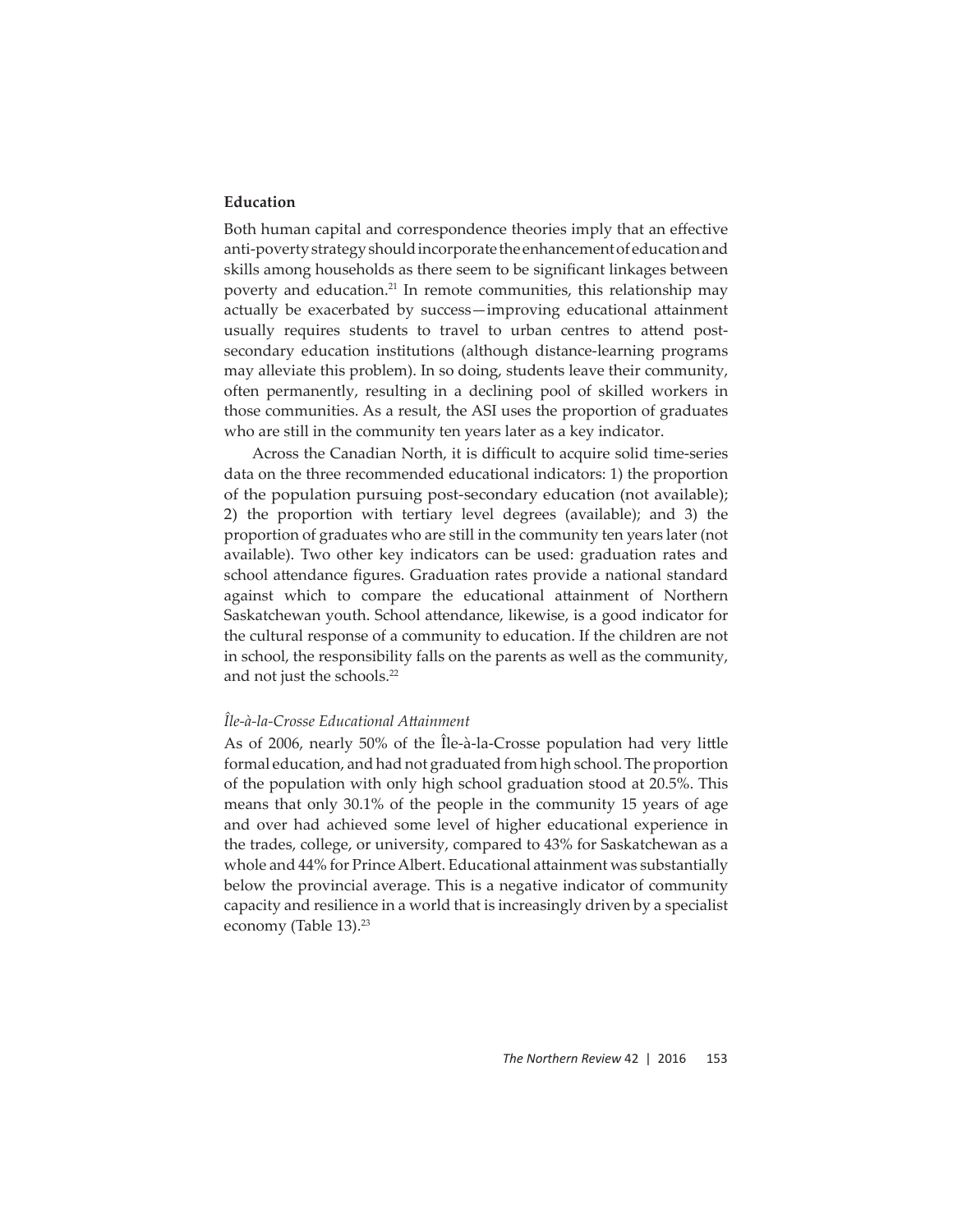| Category                                         | Total<br>Pop. | As a $%$ | Male | As $a\%$ | Female | As a $%$ |
|--------------------------------------------------|---------------|----------|------|----------|--------|----------|
| 2006 Total population 15<br>years and over       | 880           |          | 475  |          | 410    |          |
| No certificate; diploma<br>or degree             | 440           | 50.0%    | 250  | 52.6%    | 190    | 46.3%    |
| High school certificate<br>or equivalent         | 180           | 20.4     | 60   | 12.6     | 115    | 28.1     |
| Apprenticeship or<br>trades cert. or dipl.       | 155           | 17.6     | 105  | 22.1     | 55     | 13.4     |
| College; other non-<br>university cert. or dipl. | 50            | 5.7      | 25   | 5.3      | 25     | 6.1      |
| University cert. or dipl.<br>below BA level      | 30            | 3.4      | 20   | 4.2      | 10     | 2.4      |
| University certificate;<br>diploma or degree     | 30            | 3.4      | 15   | 3.2      | 15     | 3.7      |
| Source: Statistics Canada, Census of Canada 2006 |               |          |      |          |        |          |

Table 13. Île-à-la-Crosse Educational Attainment by Sex, Census 2006

We can also access educational attainment from the 2006 Census data on "No Certificate" through to "University Degree." In Île-à-la-Crosse, men comprised a higher number of the early high-school leavers at 250 compared to 190 for females, with 115 females completing at least high school, compared to 60 males. Those males who finished high school appear to have moved forward with their education to attain apprenticeship or trades certificates or diplomas. However, once beyond trade school, few local residents appear to have acquired tertiary level degrees at college or university, with 25 males and an equal number of females acquiring some form of college diploma, and 15 each completing university degrees. This represents 3% of the population in 2006 compared to 12% for Prince Albert and 13% for the province.

## *The Relationship between Education and Employment*

Cross-referencing education and employment is the natural bridge between the material well-being and education domains. It is generally recognized that there is a direct correlation between education and employment, with those workers who have higher levels of educational attainment having workforce participation rates and employment rates that are considerably better than workers with "No certificate."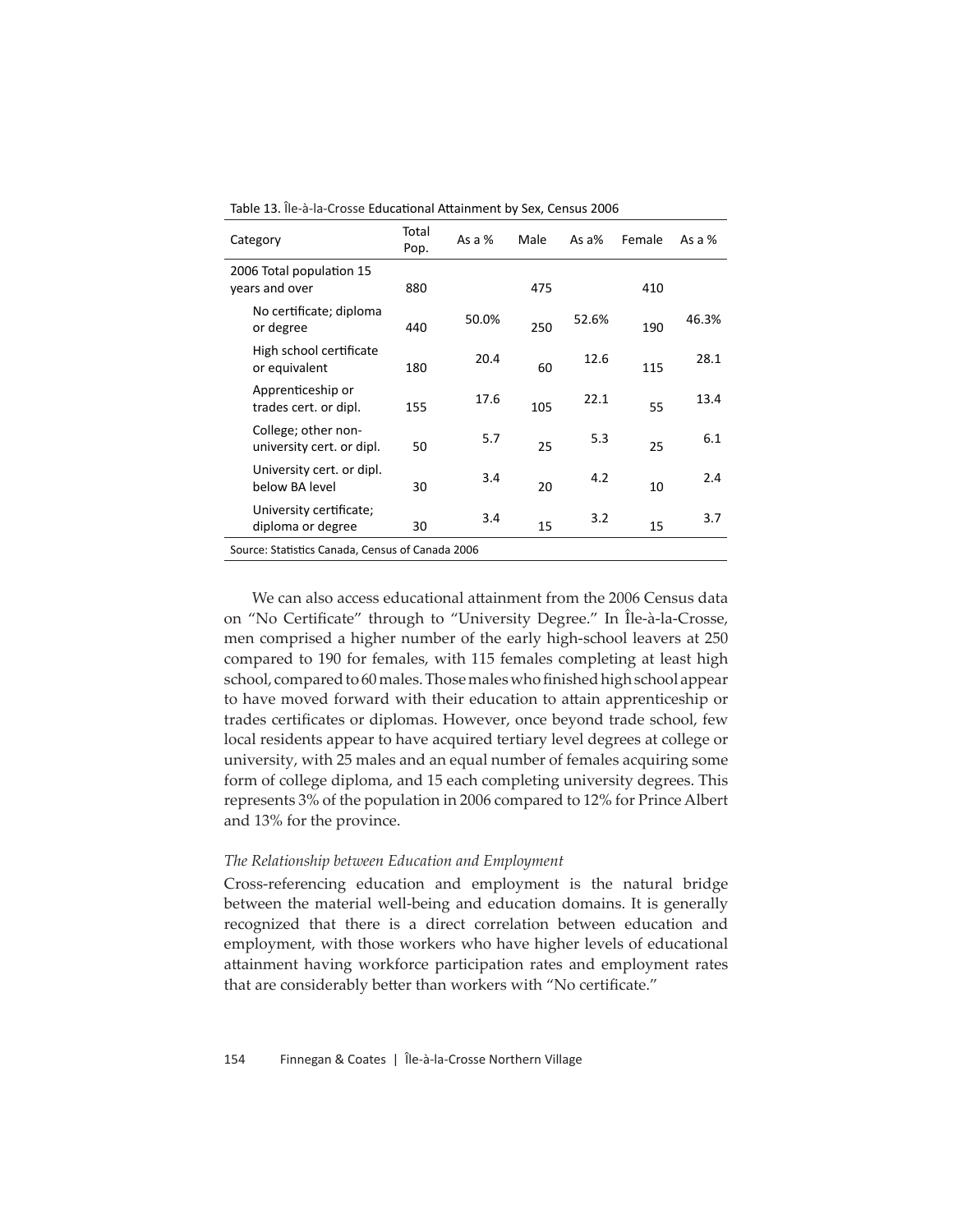The 2006 Census cross-tabulations for education against labour force activity are publicly available online for most communities (Table 14). With a 2006 labour force of 885 people 15 years of age and older, of whom only 445 were actively involved in the labour force, and with a low participation rate at 51%, there is a strong correlation between employment and education as expected. In 2006, an incredibly high percentage of the labour force population, 50%, were listed as being "Not in the labour force" (NILF), the vast majority of whom failed to complete high school. Those lacking a high school certificate, a diploma, or a degree had an unemployment rate of 20% and a participation rate of only 28%, meaning that 315 of these 440 early school-leavers were not working or even looking for work. In the community, participation rates improve with education, with the participation rate standing at 57% for high school graduates and 74% for those holding apprenticeship or trades certificates, and rising to 100% for workers with some level of college or university education. The numbers for university are very small, with only 30 workers apparently active in the labour force and employed. It is not known if they are local residents or professionals who moved to the community to take positions in education and health on short-term contracts.

The review of education indicators identifies major limitations that make the community less than market ready for development. A major concern is that the new jobs being created by mining firms, as well as in more modern diversified sectors of the economy, create further educational/labour problems in the community such as:

- Those with skills and ability are attracted away from existing, often essential jobs in the community to work at the mines;
- Young people leave school before graduating in order to tap into high-paying, low-skill-level jobs at the mines, forfeiting their future for a short-term financial gain;
- Residents who suffer from chronic unemployment do not have the education and skills required to get a job in the resource sector.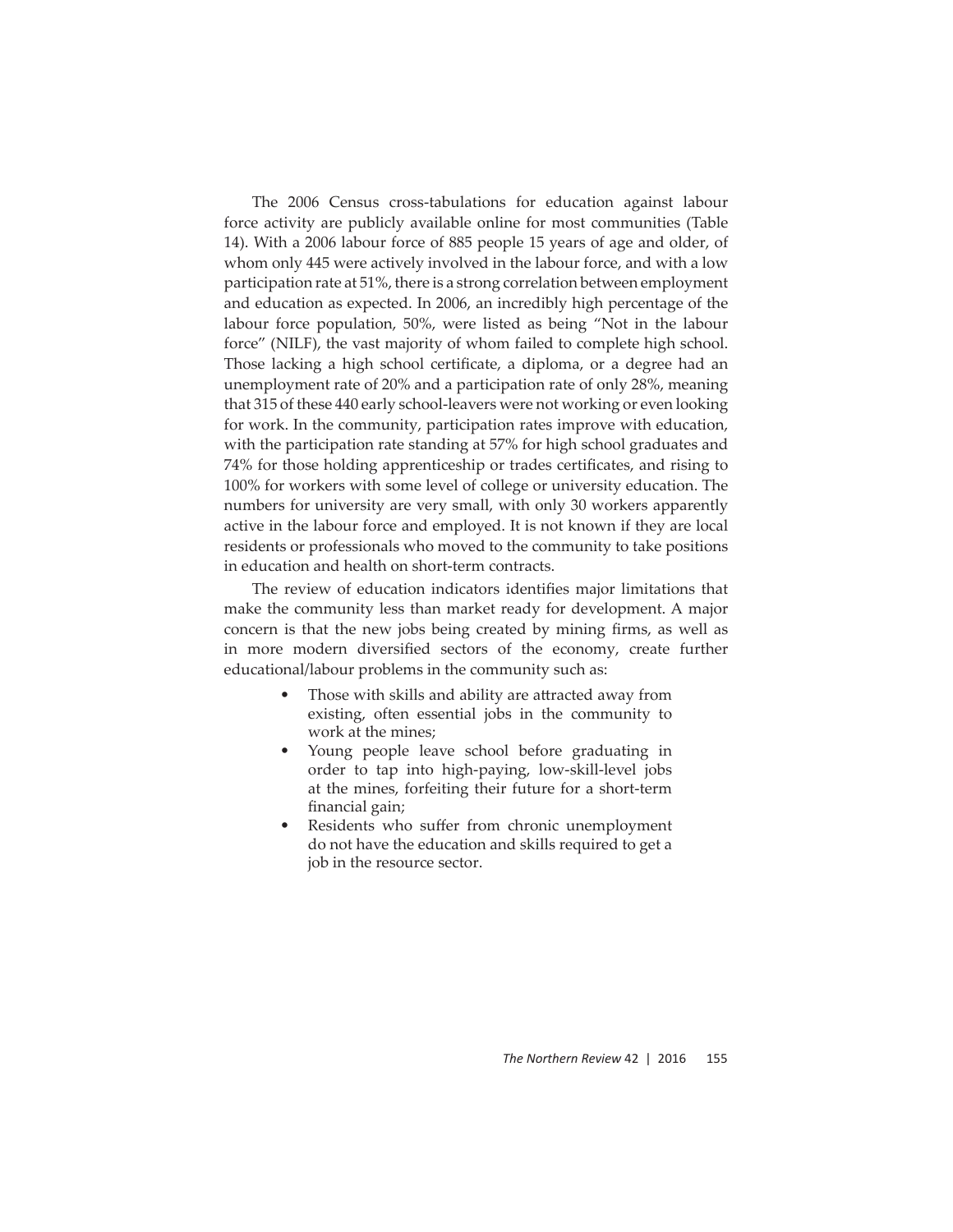|                                                                             | <b>Total Labour</b><br>force | In the labour<br>force | Employed | Unemployed  | abour force<br>Not in the | Participation<br>rate | Employment<br>rate | Unemployment<br>rate |
|-----------------------------------------------------------------------------|------------------------------|------------------------|----------|-------------|---------------------------|-----------------------|--------------------|----------------------|
| Total, Highest<br>certificate, diploma<br>or degree                         | 885                          | 455                    | 400      | 55          | 425                       | 51.4                  | 45.2               | 12.1                 |
| No Certificate/<br>Degree                                                   | 440                          | 125                    | 100      | 25          | 315                       | 28.4                  | 22.7               | 20                   |
| High school certifi-<br>cate/equivalent                                     | 175                          | 100                    | 100      | 10          | 75                        | 57.1                  | 57.1               | 10                   |
| Apprenticeship or<br>trades certificate/<br>diploma                         | 155                          | 115                    | 105      | 10          | 40                        | 74.2                  | 67.7               | 8.7                  |
| College or other<br>non-university<br>diploma                               | 55                           | 55                     | 50       | 0           | $\pmb{0}$                 | 100                   | 90.9               | 0                    |
| University below<br>bachelor level                                          | 30                           | 30                     | 15       | 15          | $\pmb{0}$                 | 100                   | 50                 | 50                   |
| University degree<br>at BA or above                                         | 30                           | 30                     | 30       | $\mathbf 0$ | $\mathbf 0$               | 100                   | 100                | 0                    |
| Source: Statistics Canada, 2006 Census. Catalogue Number 97-559-XCB2006028. |                              |                        |          |             |                           |                       |                    |                      |

Table 14. Labour Force Activity, cross-tabulated to highest certificate, diploma, or degree attained, for the Île-à-la-Crosse population 15 Years and older, 2006 Census

## *International Skills Survey and Northern Saskatchewan*

Comparative measures of three foundational skill sets in the populations of thirty-three countries was undertaken in 2013 by the Programme for the International Assessment of Adult Competencies (PIACC), which is an agency of the Organization for Economic Co-operation and Development (OECD). Data has been released for Canada with breakouts of Aboriginal and non-Aboriginal populations. The findings for Aboriginal Saskatchewan are striking. In Saskatchewan, 33% of the Aboriginal population are operating at Level 1 or below (Table 15), which the assessment defines as:

> Level 1: these individuals have skills that enable them to undertake tasks of limited complexity, such as locating single pieces of information in short texts in the absence of other distracting information. Those categorized as "below Level 1," do not command these skills.<sup>24</sup>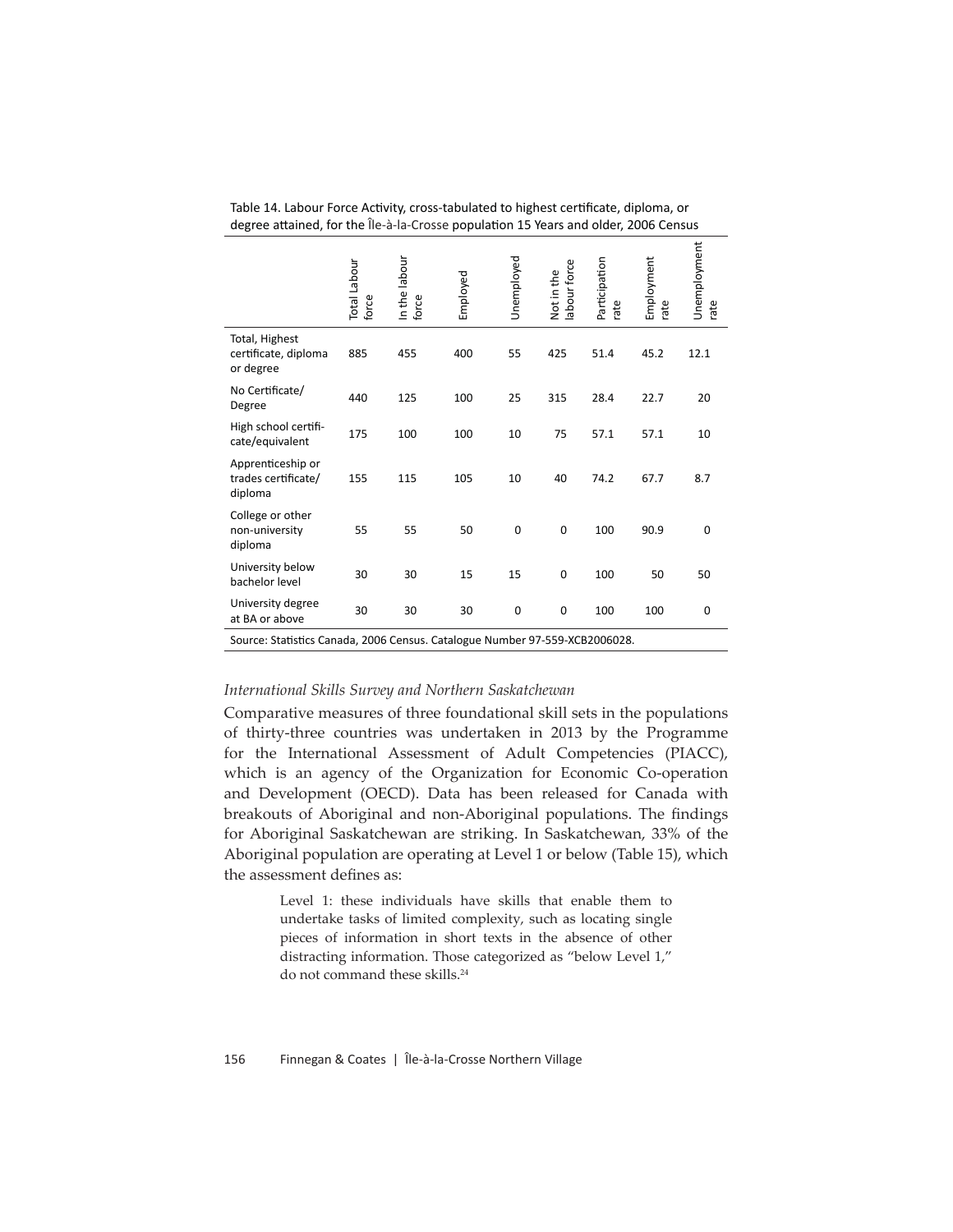This does not bode well for northern workers as mining is becoming increasingly mechanized, robotic, and innovation-driven and, as such, is requiring higher levels of education, training, and skills.

| Region                  | Literacy<br>Average<br>Score | Numeracy<br>Average<br>Scores | <b>PS-TRE Average</b><br>Level 1 or below<br>and<br>Non-respondents |
|-------------------------|------------------------------|-------------------------------|---------------------------------------------------------------------|
| <b>OECD Countries</b>   | 273.3                        | 269.4                         | 66.0                                                                |
| Canada                  | 273.5                        | 265.5                         | 57.4                                                                |
| Yukon                   | 277.2                        | 263.1                         | 64.3                                                                |
| <b>NWT</b>              | 253.3                        | 239.4                         | 71.7                                                                |
| Nunavut                 | $219.1*$                     | $200.5*$                      | 88.2                                                                |
| Aboriginal Saskatchewan | 248.2                        | 231.6                         | 78.7                                                                |

Table 15. Composite PIACC average scores, Northern Saskatchewan, Canada, and the OECD, 2012

Source: Statistics Canada: Catalogue no. 89-555-X ISBN 978-1-100-22678-1, Skills in Canada: First Results from the Programme for the International Assessment of Adult Competencies (PIAAC)

\*Lowest scores in OECD PIACC Test, 2012

#### **Health and Well-Being**

When assessing health-based indicators, there is considerable gathering and reporting on negative health outcomes, ranging from teenage pregnancies, to high infant mortality, through to poor self-rated health. As the communities in the North are generally small and the level of knowledge about each other is high, reporting agencies generally roll up data at the regional level to ensure anonymity, as well as due to the need to have representative populations for reporting. This, of course, limits the ability to apply and assess the ASI recommended socio-economic indicators on health. The community of Île-à-la-Crosse is in the Keewatin Yatthé Heath Region, a region with a small population and low population density spread over a vast expanse of northwestern Saskatchewan, which hampers the effective delivery of medical services.<sup>25</sup>

The two main proxy measures of the health and status of a community, as recommended for use by the ASI, are infant mortality rates and outmigration. The infant mortality rate is reported some three to four years prior to the current date, while birth estimates are reported annually with 2011-2012 being the current year.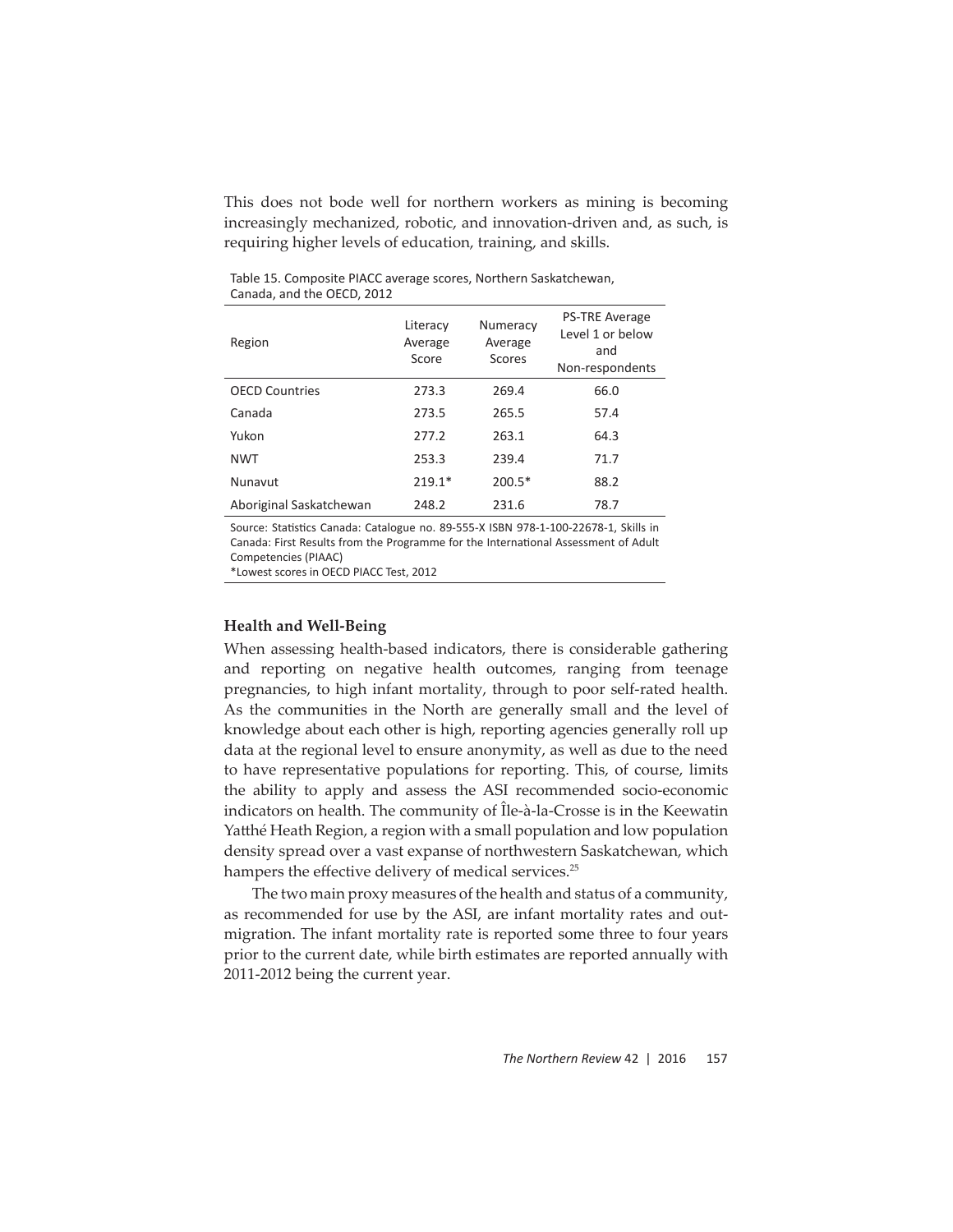## *Infant Mortality Rates and Teen Pregnancy*

Infant mortality is covered in *The Health of Canada's Children, Part 1* (2010), which presents a comprehensive analysis of infant mortality rates in Canada and explains why they are still so high in many jurisdictions such as Nunavut (10 deaths per 1,000 births) and Saskatchewan (8.3) (2008 data). Health experts often note that the single best indicator to represent the health of the population is infant mortality.<sup>26</sup> Infant mortality is a proxy measure for parental education as well as for the ability of the state to provide health and safety. Where high infant mortality occurs we can assume that the state is partially at fault for failing to deliver these services or the educational support parents require in these communities. The North also suffers from high teen pregnancy rates, which are related to the higher occurrence of infant mortality (Figure 9). Comparing the infant mortality rate in Northern Saskatchewan with other Canadian northern regions, we see that the three-year average northern Saskatchewan rate of 9 infant deaths per 1,000 live births is lower than rates in Nunavik in northern Quebec (21/1,000), but higher than rates for Saskatchewan (6/1,000) and the Canadian average of 5/1,000 live births. Between 2000- 2002 and 2005-2007, the three-year average rate in northern Saskatchewan improved from 11.5 to 9 infant deaths per 1,000 births.<sup>27</sup>



Figure 9. Teenage pregnancies per 1,000, aged 14-19, Saskatchewan South and North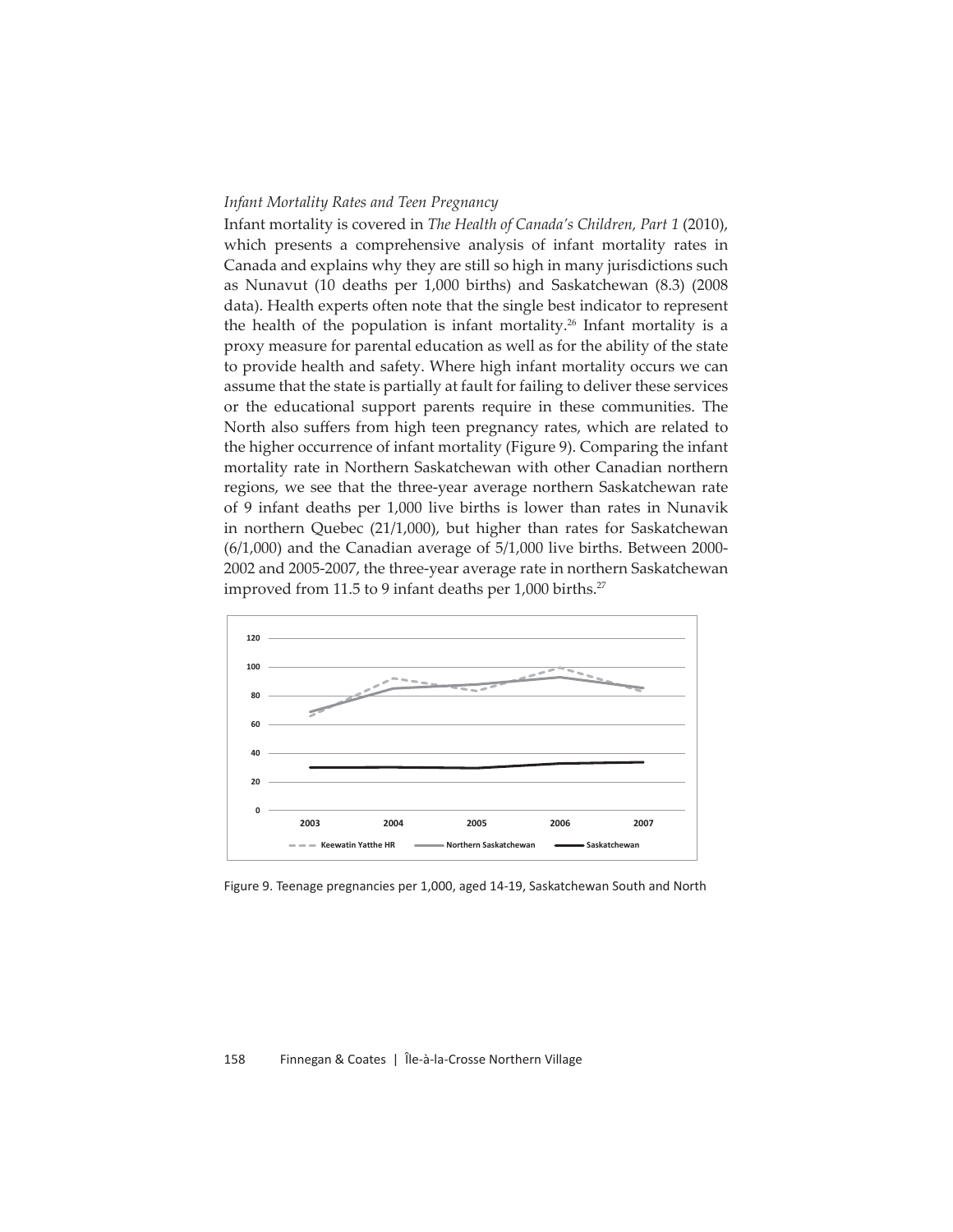## *Population Indicators, Out-Migration*

One of the ASI's key indicator on community cohesion is the measurement of out-migration. Unfortunately, out-migration is not one of Statistics Canada's ordinarly published data sets, so it requires that a special request be made to Statistics Canada for the data on out-migration; as such, this is a pay-for-service data set.<sup>28</sup> Out-migration, once calculated, will allow us to build up a profile of those who leave the community. This would be especially useful for assessing community capacity.<sup>29</sup>

## **Cultural Well-Being and Vitality**

"Cultural integrity" is defined as the ability of a culture to retain fundamental elements over time (ADHR 2004). The dimensions of culture domain can be seen to include language and its use and retention; traditional knowledge and its transmission; communication of culture; and spirituality as well as social events and networks. ASI indicators for cultural vitality include the following:

- The percentage of a population that speaks its ancestral language, compared with the language retention of the population as a whole;
- The percentage of the population that is engaged in recreational or subsistence activities or displays a sense of "belonging on the land"; and
- The relative size of the informal (subsistence-based) sector of the economy.

Once again, though, there is no 2011 information, but data is available from the 1996, 2001, and 2006 censuses.

In the realm of the qualitative social indicators, the ability of the census or administrative data to speak to the ASI recommended indicators weakens. This is particularly the case with cultural well-being and vitality in Aboriginal communities that have been impacted not only by the longterm effects of the residential schools system and other social and health related issues, but also by the predominance of English language usage in western Canada. In Île-à-la-Crosse, it is not clear from recent census records if English would have been the mother tongue of the local Métis population, or if they were originally French or Michif speakers. Michif is a unique language expressing Métis understandings of the world, in which they live in both the colonial and the Indigenous languages, and was created in the homes and lives of Métis peoples (Iseke, 2013, 96). From the 2011 Census we know that Michif was still spoken in a scattering of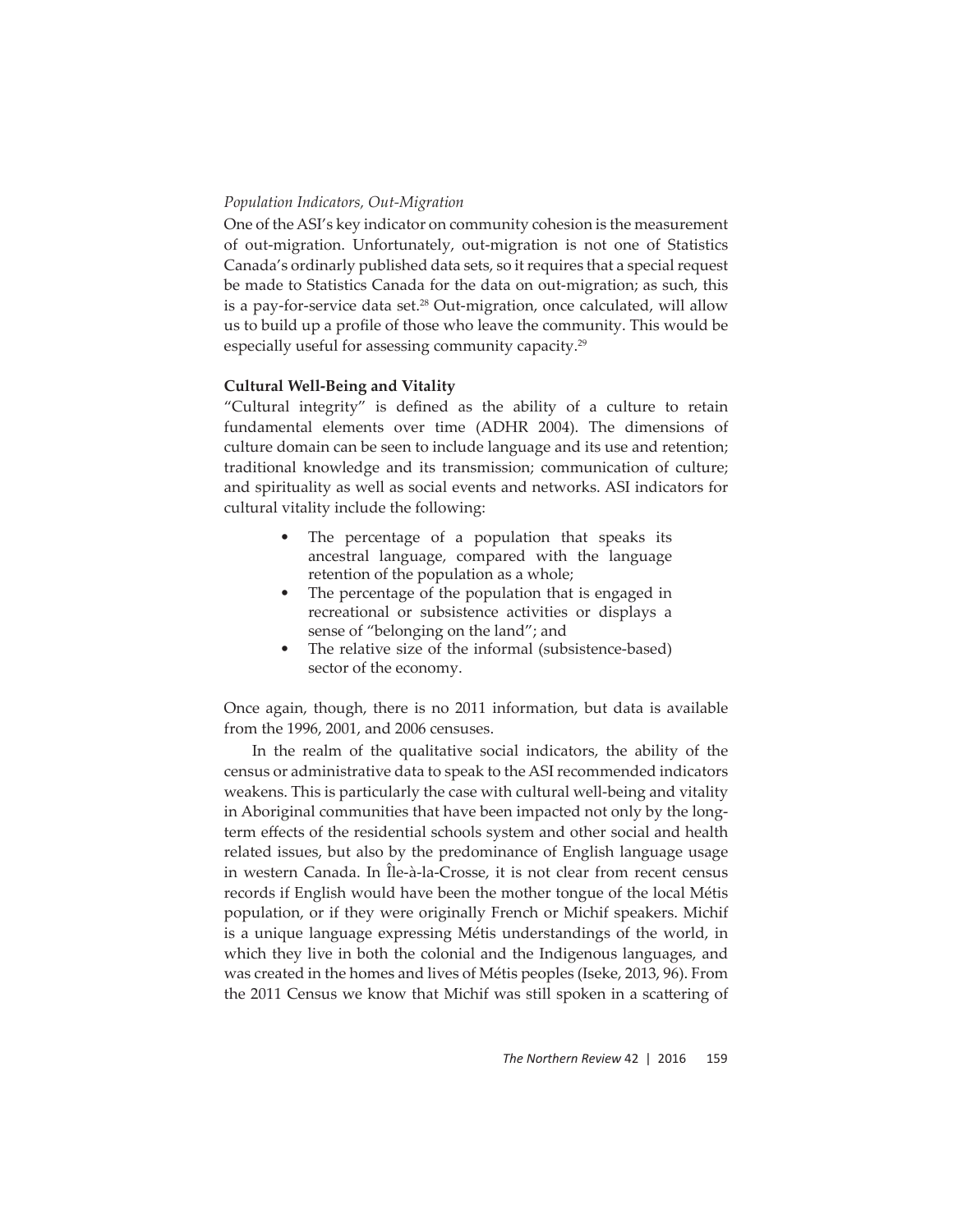Métis communities in western Canada, with 640 speakers of whom 40.6% lived in Saskatchewan.<sup>30</sup> Tom McCallum, who was born and raised in Îleà-la-Crosse and who is fluent in Nêhiawuk (Cree) and Michif explains the way the language shaped his way of seeing the world (Iseke, 2013, 100–103):

> You see before the Europeans came here, we were Nehiyawak. After the Europeans came here we were no longer Nehiyawak, we turned out to be Cree. ... Because of the way we speak is the way we think. … But when you speak English you're thinking in an English perspective. I know that's the language that we all use. … A lot of us don't know any other language. We know the English language, that's all. And that's not a feeling language. It's not a verb-based language, a feeling language, like the Aboriginal language.

Again, further community-level research on fate control, as this pertains to culture, local control, and management of resources, needs to be explored in the community.

#### *Language Use*

The census provides one of the better time-series data sets for tracking language use such as mother tongue, official language, home language use, and language used at work. As noted in Figure 1,Île-à-la-Crosse is predominately an Aboriginal community with 92.5% declaring Aboriginal heritage in 2006. From the 2011 Census language data we see that of the 1,270 single responses, 965 people spoke English as their mother tongue. Only five spoke French while some 205 spoke an Aboriginal language. Of the latter, 200 of these were Cree speakers and 5 were Dene speakers. Unexpectedly, the census includes 80 people who speak an "Other" language; these are individuals who replied that they speak English or French plus a non-official langauge. These could be Michif speakers.<sup>31</sup>

In 2011, we see a considerable decline in Cree (home language) when compared to Cree (mother tongue), with a decline of 72.5% (Table 16). The weakening of Aboriginal mother tongues is generally seen as an indicator of cultural assimilation, with the Aboriginal language losing speakers to the dominant colonial language. In this case, using 1996 data demonstrates how this transition to English occurred (Table 17).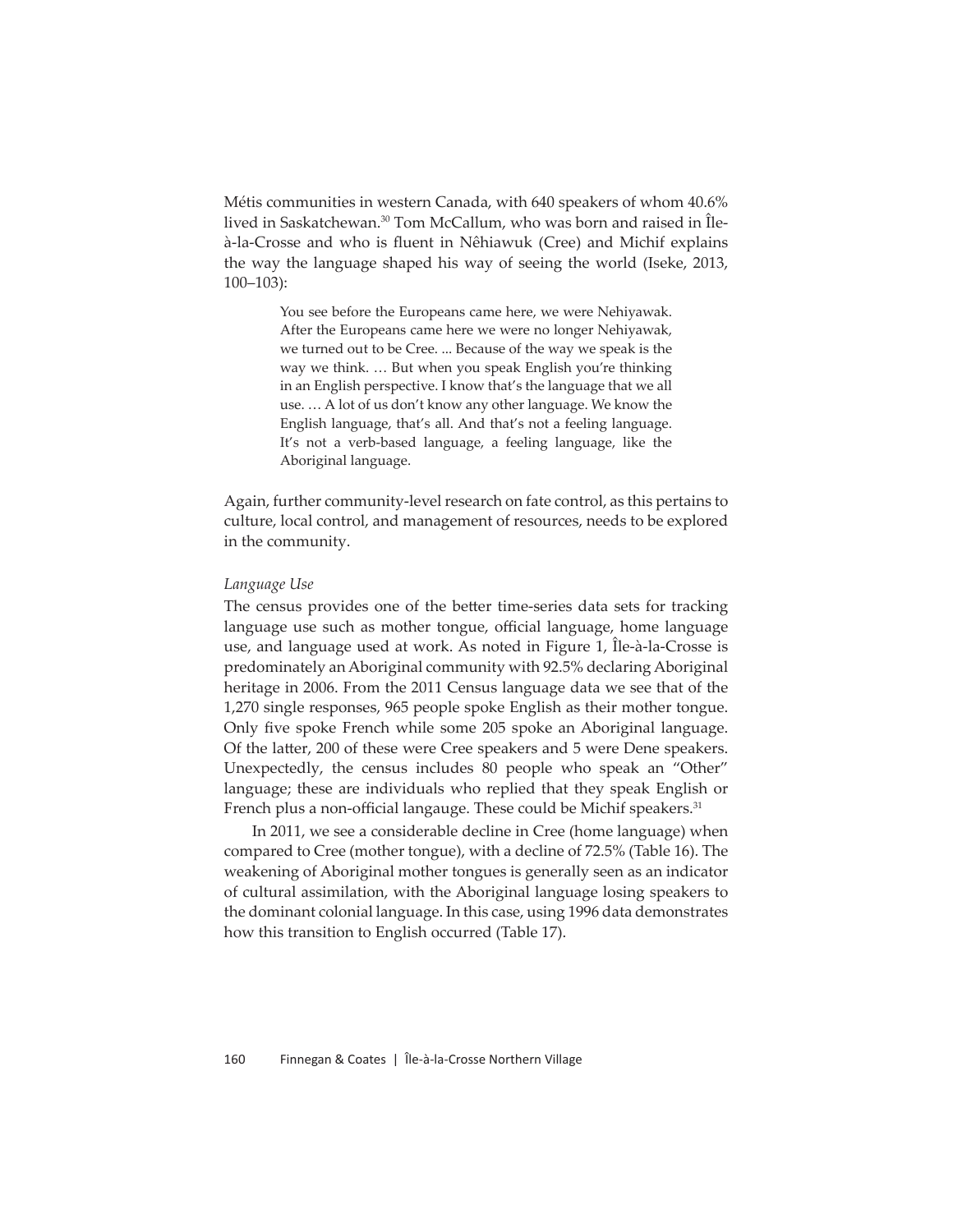| Table 16. Aboriginal language continuity, Île-à-la-Crosse 2011 |  |
|----------------------------------------------------------------|--|
|----------------------------------------------------------------|--|

|                                                  | Total<br>Population | Male | Female |  |  |  |
|--------------------------------------------------|---------------------|------|--------|--|--|--|
| <b>Total Cree Mother Tongue Population</b>       | 200                 | 100  | 100    |  |  |  |
| Total Cree Home Language Population              | 55                  | 30   | 20     |  |  |  |
| Decline, in percent                              | $-72.5%$            | -70% | -80%   |  |  |  |
| Source: Statistics Canada Census of Canada, 2011 |                     |      |        |  |  |  |

| Table 17. 1996 Language vitality indicator, Île-à-la-Crosse, Census 1996 |  |
|--------------------------------------------------------------------------|--|
|--------------------------------------------------------------------------|--|

| (A) Language                                                            | (B) Speakers<br>mother language<br>single response | (C) Speakers<br>home language,<br>single response | (D)<br>Linguistic<br>persistence<br>and<br>attraction | (E)<br>Linguistic<br>vitality<br>indicator |  |  |  |
|-------------------------------------------------------------------------|----------------------------------------------------|---------------------------------------------------|-------------------------------------------------------|--------------------------------------------|--|--|--|
| English                                                                 | 840                                                | 1050                                              | 210                                                   | 1.25                                       |  |  |  |
| Cree                                                                    | 460                                                | 230                                               | $-230$                                                | 0.5                                        |  |  |  |
| Source: Calculated by author, Statistics Canada. Census of Canada, 1996 |                                                    |                                                   |                                                       |                                            |  |  |  |

#### *Traditional Arts and Culture Practices and Employment*

Beginning with the artists' co-op movement of the early 1960s, Inuit carvers and printmakers in Canada became a world-wide phenomenon, projecting their images and understandings of the Arctic internationally. This has allowed some Nunavut communities to become hives of artistic production, while supporting economic diversification. Canada's arts community was captured in the 2007 study *Towards Geography of Culture: Culture Occupations across the Canadian Urban-Rural Divide, 2001*. This study, covering 399 unique geographies, ranked artistic communities across Canada—but, importantly, it found no communities in Northern Saskatchewan that had a measureable arts community.

## **Fate Control**

Fate control is a people's ability to guide their own destiny. While the literature on fate control with respect to North American First Nations is scant, the concept is associated with the more common term "empowerment"—the process of achieving the capacity to "make choices and then to transform those choices into desired actions and outcomes" (Ibrahim and Alkire, 2007). Fate control is the outcome of empowerment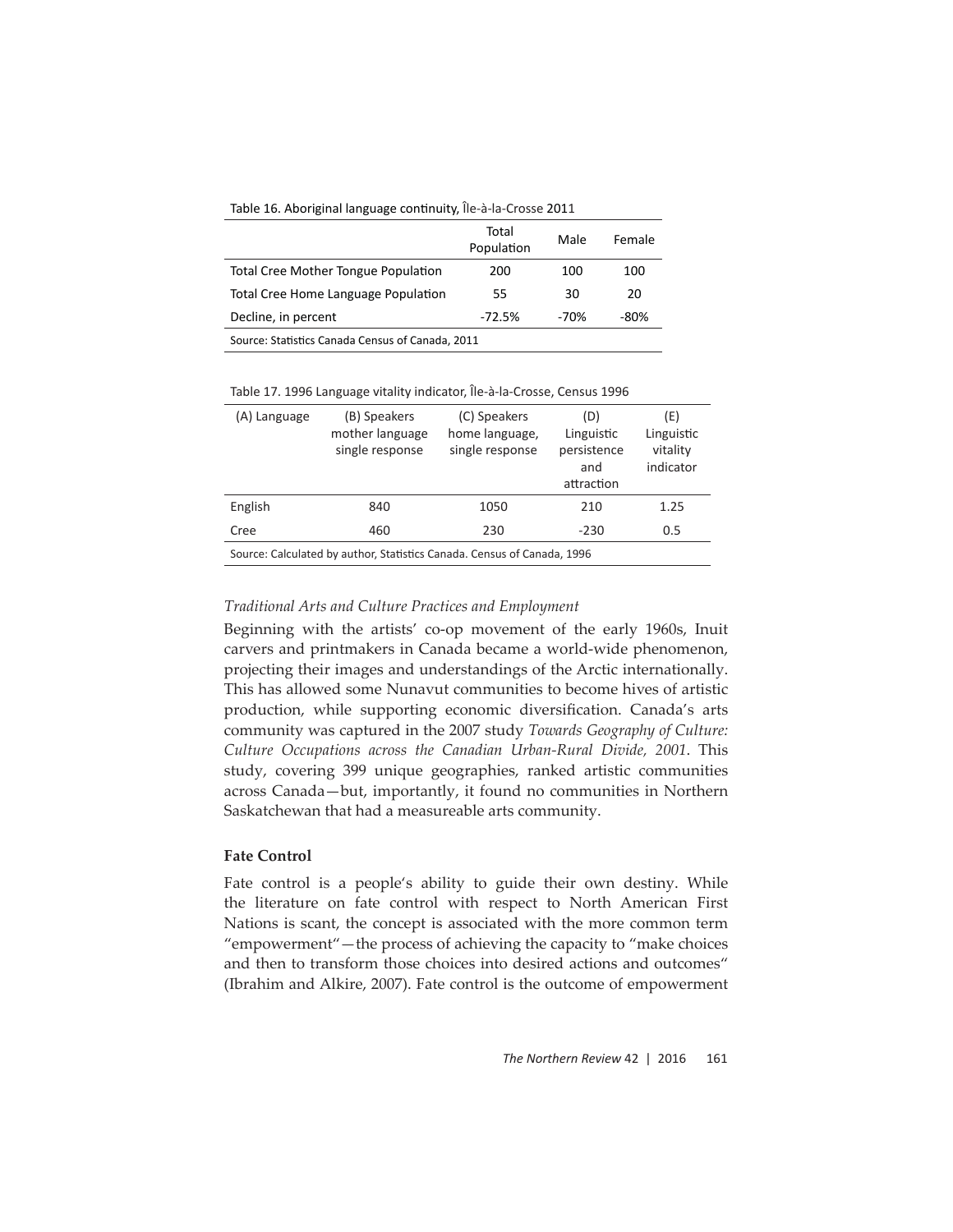and runs counter to colonialism or internal colonialism, whereby distant corporate investors and national-capital decision-makers decide the fate of northern people. Increasing levels of self-government across the North represent a move towards improved fate control (Finnegan, 2013). Research on the fate control domain includes the following topics:

- Elected officials: Proportional representation by ethnicity $32$ ;
- Control over land management;
- The percentage of public expenses within the region raised locally; and
- The sense of belonging to community.<sup>33</sup>

We can readily find evidence to support all of the above, either directly or through proxy measures, with the exception of the percentage of public expenses raised within the region—although dependency on government transfer payments serves as a proxy measure for this indicator, as discussed above, with the community of Île-à-la-Crosse decreasing its dependency on government transfers between 1996 and 2006.

#### *Land Management*

A key fate control measure is the percentage of surface lands legally controlled by the inhabitants through public governments, land management boards or councils, and/or Native corporations. These differ across northern Canada based on land claim settlements, the size of the community, and the effectiveness of the negotiations. Secondly, land management is an outgrowth of policy and planning. The more effectively a local government operates, the more it is able to advance land management planning to its advantage. Once again, the percentage of land under control, or the amount of land under control per person, speaks to decision-making power and the exercise of human rights. This type of assessment requires discussions with land managers in the community. As Île-à-la-Crosse is a Northern Village, local land management will be less compromised by the need to defer to "Ottawa" (the federal government) on land use decisions, with the Saskatchewan provincial government in Regina playing a larger role in community planning.

The community has posted an extensive array of land use planning documents at the Planning for Growth Program website, $34$  which speaks to an active socio-economic and environmental planning process and, as such, to an effective fate control process - although only two of the studies are recent products (circa 2011). The website highlights three current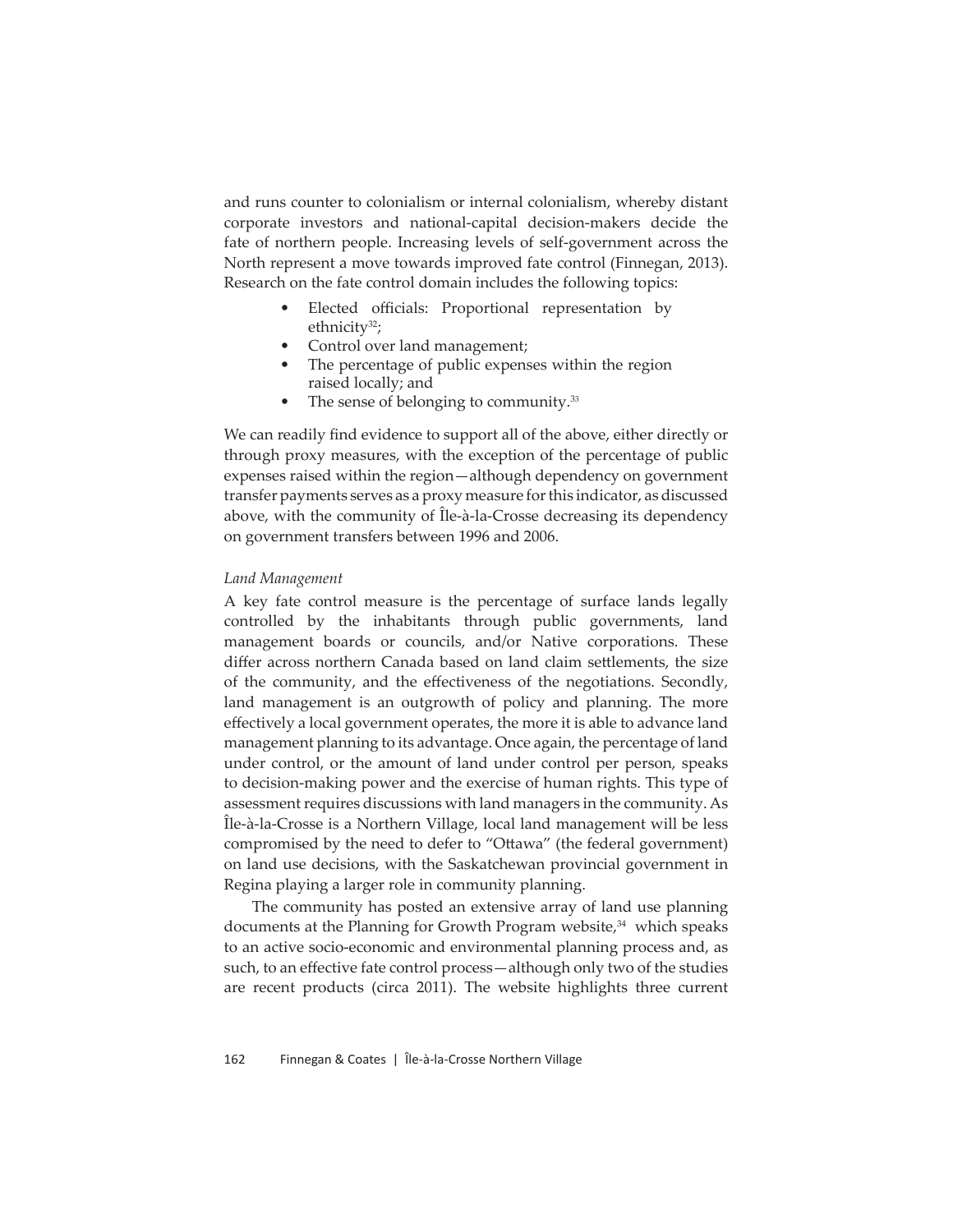studies—including a housing study by the Primrose Lake Economic Development Corportation, the Editing of the Official Community Plan and Zoning Bylaw, and a Community Consultation process—as components of the Planning for Growth North Program.

As a Northern Village, property in Île-à-la-Crosse is owned in fee simple, unlike on reserves where the land is owned by the Crown.<sup>35</sup> Dwellings in northern hamlets and villages may be owned by the residents and, as such, form personal wealth that can act as collateral for investment purposes. Tables 18 and 19 show ownership and average value of dwellings through time from 2001 to 2006, and compare Île-à-la-Crosse with Buffalo Narrows and the province as a whole. Between 2001 and 2006, there was a small increase in the number of dwellings in the community, rising from 365 to 405; but there was also a move towards home ownership, increasing from 175 in 2001 to 195 in 2006. Housing rentals increased by only five units, from 195 to 200, suggesting that new housing stock was being built-to-own. By 2006, 48% of dwellings were owned in the community, which falls short of the provincial average of 72%. Housing values soared between 2001 and 2006, with an increase of over 34% after a sluggish market valuation between 1996 and 2001, which actually saw housing values barely move from an average value of \$43,492. The 2006 dwelling values in the community were substantially below those of neighbouring Buffalo Narrows (\$64,732 compared to \$97,359), and well short of the provincial average (\$132,111).

|                                                                                                                                        | 2011       | 2006     | 2001     |  |  |  |
|----------------------------------------------------------------------------------------------------------------------------------------|------------|----------|----------|--|--|--|
| Total number of dwellings                                                                                                              | Suppressed | 405      | 365      |  |  |  |
| Number of owned dwellings                                                                                                              |            | 195      | 175      |  |  |  |
| Number of rented dwellings                                                                                                             |            | 200      | 195      |  |  |  |
| Average value of dwelling (\$)                                                                                                         |            | \$64.732 | \$48.321 |  |  |  |
| Percentage Increase                                                                                                                    |            | 33.7%    |          |  |  |  |
| Source: Statistics Canada: Census of Canada, 1996, 2001, 2006 and NHS 2011<br>Based on the 1996 Census figure for average of \$43,887. |            |          |          |  |  |  |

Table 18. Housing Market, Île-à-la-Crosse 2001 to 2011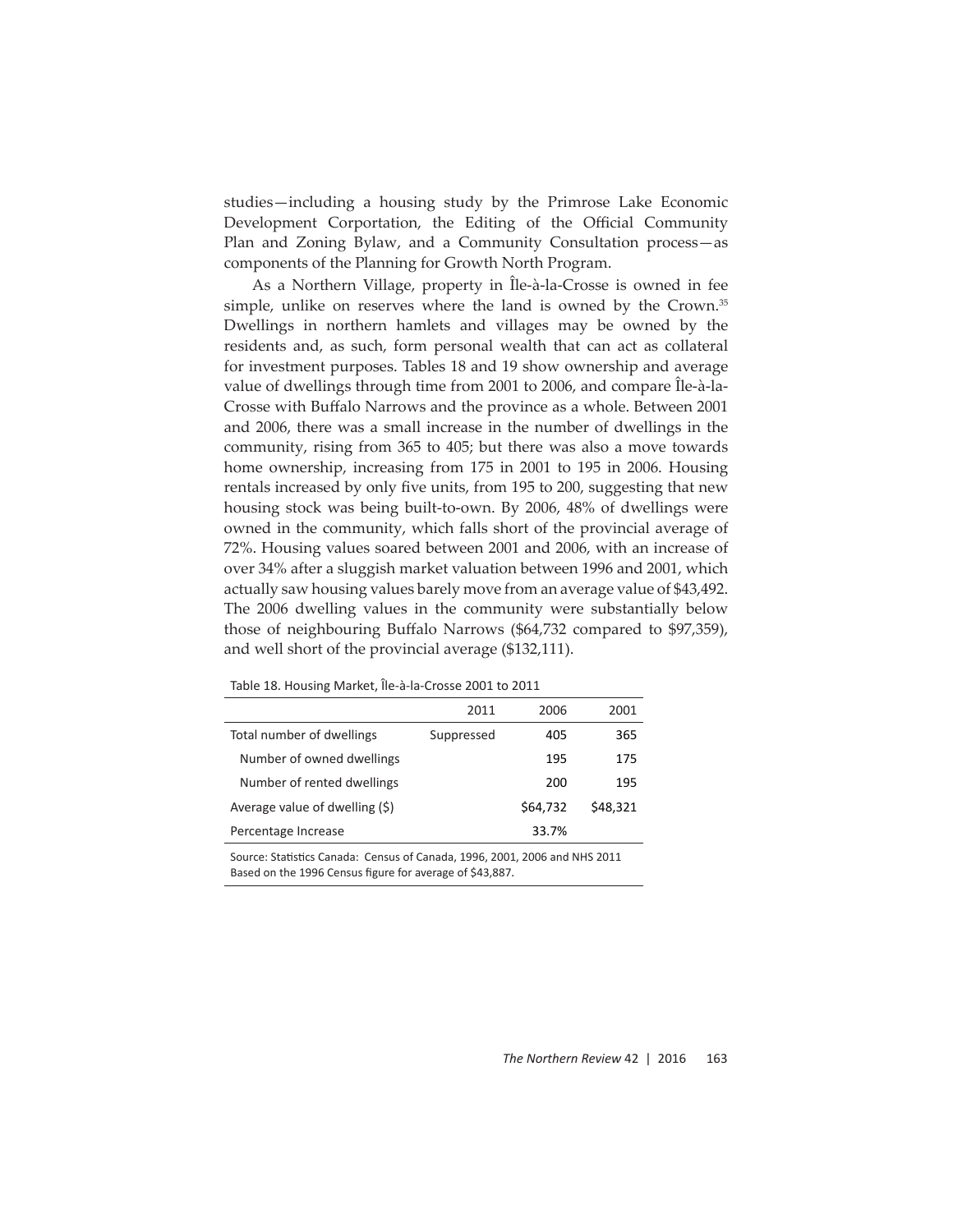|                                     | Île-à-la-Crosse | <b>Buffalo</b><br><b>Narrows</b> | Saskatchewan |
|-------------------------------------|-----------------|----------------------------------|--------------|
| Total number of dwellings           | 405             | 375                              | 387,140      |
| Total owned dwelling                | 195             | 235                              | 277,860      |
| Percentage owned dwellings          | 48%             | 63%                              | 72%          |
| Total rented dwellings              | 201             | 145                              | 99,125       |
| Percentage rented dwellings         | 50%             | 39%                              | 26%          |
| Average value of dwelling (\$)      | \$64,732        | \$97,359                         | \$132,111    |
| Source: Statistics Canada: NHS 2011 |                 |                                  |              |

Table 19. Housing market, Île-à-la-Crosse and Buffalo Narrows, 2006

## *Food Security*

A less abstract measure of fate control is food security. Northern communities fare poorly on fate control as measured by the food security indicator. The finding of recent Canadian Community Health Surveys (CCHS) indicates that in the three northern health regions of the province, moderate to severe food insecurity was endured by 9% of the population in 2007-2008 compared to 6% for the province. That number rose to 13% in 2011-2012, or an increase of 38%, while just 8% of the provincial population reported food insecurity (Tables 20 and 21). The problem of food security is even further exacerbated by food security for the age cohort 12–19, which includes teenage parents. Here, food security has worsened. A full 25% of the youth population reported food insecurity as moderate to severe between 2008 and 2012 in the three northern health regions (Mamawetan Churchill River, Keewatin Yatthé, and Athabasca).

The prevalence of food insecurity was lower in households where post-secondary graduation was the highest level of education achieved  $(6%)$ , compared with less-than-secondary-graduation  $(14%)$ .<sup>36</sup> The food security problem is exacerbated by the remoteness of the communities, the high cost of transport, and the resulting high cost of foodstuffs. $37$ Statistics Canada reports that 29% of northern Saskatchewan households have either moderate or severe food insecurity issues, more than four times the Saskatchewan level.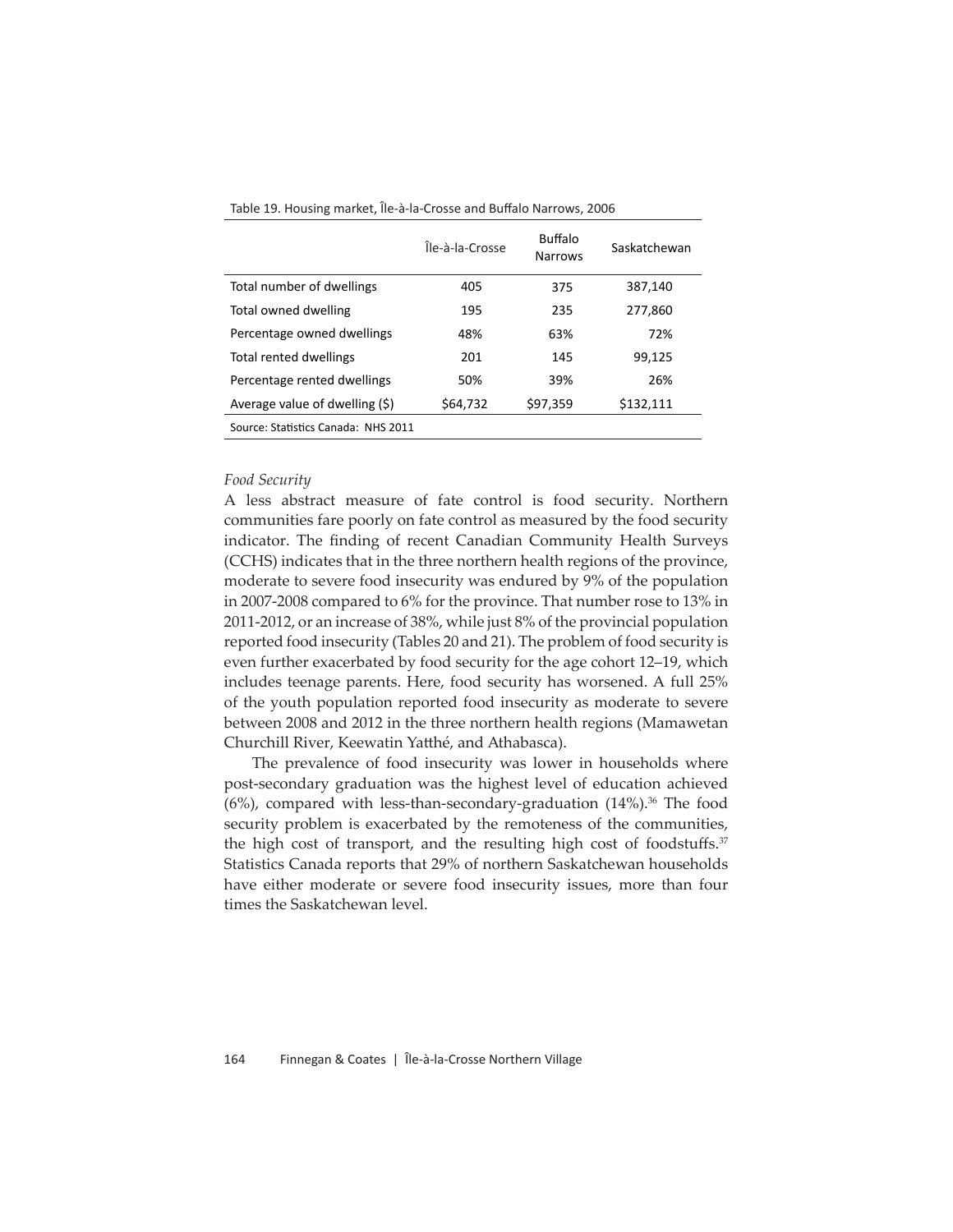Table 20. Household food insecurity in Saskatchewan, age 12 and over, male and female, total number of persons in households

| Canadian Community Health Survey - Annual Component - 3226 |          |      |         |      |  |  |  |
|------------------------------------------------------------|----------|------|---------|------|--|--|--|
|                                                            | $2011 -$ | As a | 2007-   | As a |  |  |  |
|                                                            | 2012     | %    | 2008    | %    |  |  |  |
| Food secure                                                | 759,106  |      | 716,797 |      |  |  |  |
| Food insecure, mod-<br>erate and severe                    | 61,005   | 8%   | 43.948  | 6%   |  |  |  |

Statistics Canada. Table 105-0547 - Household food insecurity, by age group and sex, Canada, provinces, territories, health regions (2013 boundaries) and peer groups, occasional (number unless otherwise noted).

Table 21. Food security in Mamawetan/Keewatin/Athabasca, Saskatchewan, by total number of persons in households, male and female

| Total, 12 years and over |                |                                          |           |                                              | 12 to 19 years |                                          |              |                                               |
|--------------------------|----------------|------------------------------------------|-----------|----------------------------------------------|----------------|------------------------------------------|--------------|-----------------------------------------------|
|                          | secure<br>Food | severe<br>insecure,<br>ఱ<br>Food<br>mod. | Total Pop | severe<br>Insecure<br>æ<br>ఱ<br>Food<br>mod. | Food secure    | insecure,<br>severe<br>ळ<br>mod.<br>Food | Pop<br>Total | severe<br>Insecure<br>Se<br>∞<br>Food<br>mod. |
| 2007-<br>2008            | 8,565          | 876                                      | 9,441     | 9.3%                                         | 512            | 170                                      | 682          | 24.9%                                         |
| 2011-<br>2012            | 6,693          | 982                                      | 7,675     | 12.8%                                        | 758            | 324                                      | 1,082        | 29.9%                                         |

## *Sense of Belonging to Community, Canada, and the North*

The Canadian Community Health Surveyes also asks respondents about their sense of belonging to their community. Indicators for social environments include the strength of social networks within families and across the community, recognition and celebration of diversity and culture, civic participation and volunteerism, as well as a sense of belonging and safety (Public Health Agency of Canada, 2003). The Northern Saskatchewan rate for self-reported community belonging as "strong" or "very strong" increased to over 80% for 2010-2011 compared to the Saskatchewan rate of 73% (Table 22), which indicates the strength of family and communities ties in the region.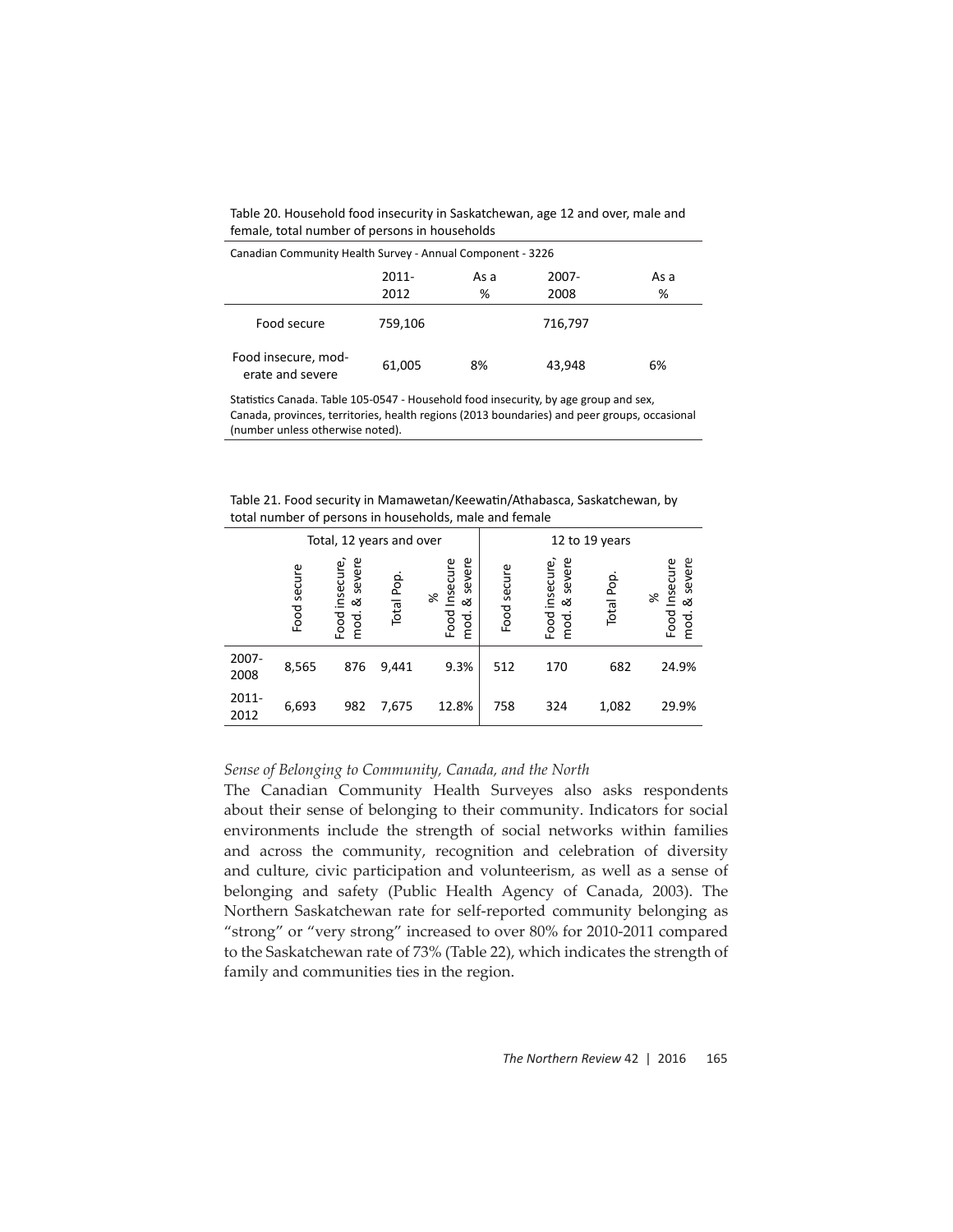| <b>I</b> coponality strong and very strong |               |               |                  |  |  |  |
|--------------------------------------------|---------------|---------------|------------------|--|--|--|
|                                            | 2007-<br>2008 | 2009-<br>2010 | $2011 -$<br>2012 |  |  |  |
| Canada                                     | 64.8%         | 65.4%         | 65.4%            |  |  |  |
| Saskatchewan                               | 70.5          | 71.4          | 73.0             |  |  |  |
| Northern Saskatchewan                      | 77.0          | 81.1          | 80.2             |  |  |  |
| Nunavut                                    | 82.2          | 86.6          | 83.5             |  |  |  |
| Source: Canadian Community Health Survey   |               |               |                  |  |  |  |

Table 22 . Sense of belonging to community, percentage responding strong and very strong

## *Contact with Nature*

In pursuing the goal of "a diverse economy," the ASI recommends using the percentage of the population who harvest for commercial use; sell fish meat carvings, or other goods and crafts; or bought and/or sold country food as indications of the strength of connection to nature. There is data on hunting, fishing, and trapping derived from the 2006 and 2012 Aboriginal Peoples Survey. Table 23 provides an overview of the change in participation in hunting, fishing, trapping, and gathering activities between 2006 and 2012, with a drop of just over 10% in the frequency with which residents in Northern Saskatchewan were participating in these activities. However, this still left 67.4% of the 2012 population participating in these activities (Table 24). We can compare the 2006 hunting and gathering numbers for Northern Saskatchewan against the 2006 Aboriginal Peoples Survey for the Inuit Nunangat region, which reported 68% so engaged, compared to the 77.5% in the northern Saskatchewan census division (Census Division 18). This suggests the people in this region have even greater contact with nature than do the Inuit.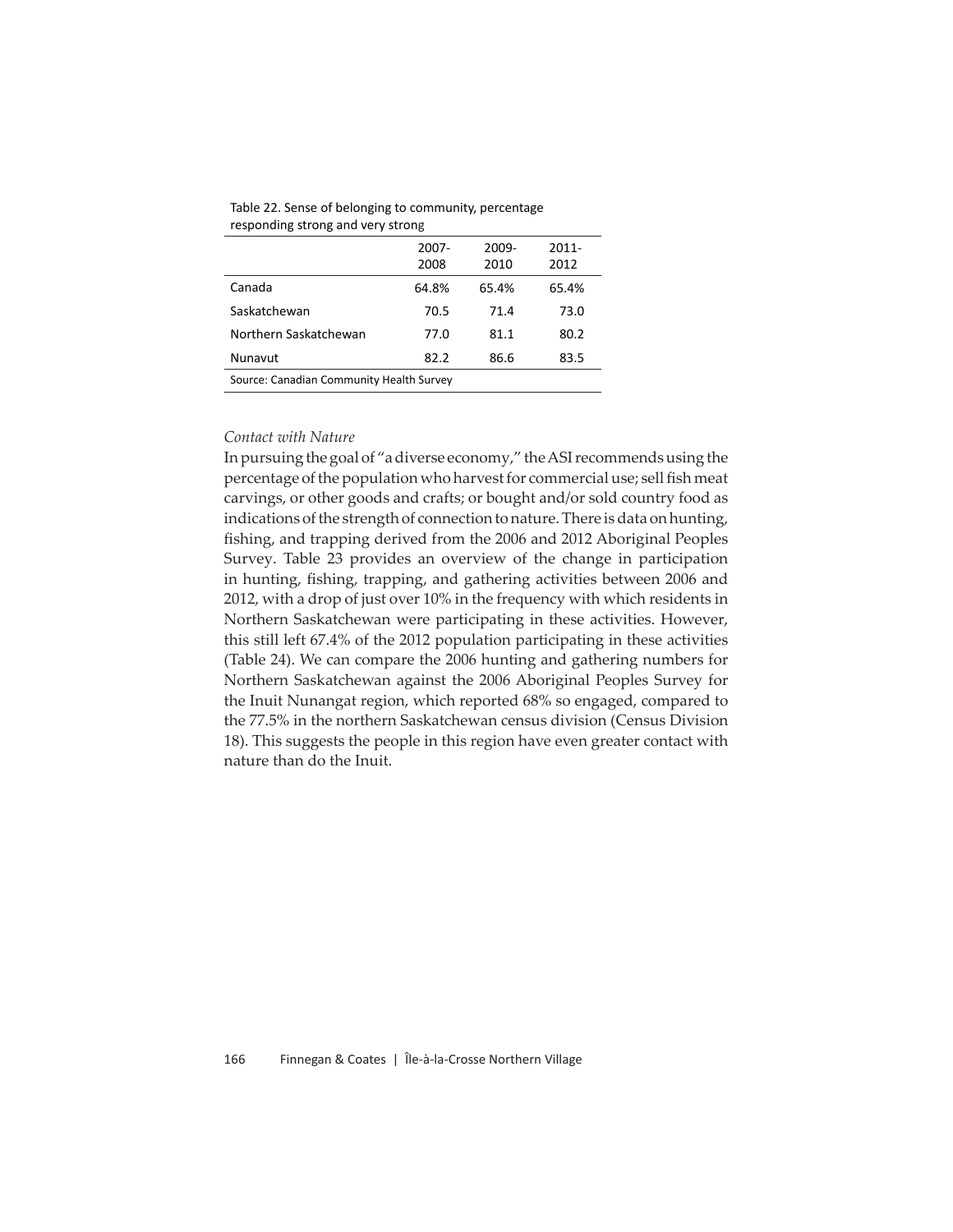|                               | 2012             |      | 2006   |      |  |
|-------------------------------|------------------|------|--------|------|--|
|                               | Number           | %    | Number | $\%$ |  |
| Total                         | 2,850            | 100  | 3,110  | 100  |  |
| Yes                           | 1,920            | 67.4 | 2,410  | 77.5 |  |
| No                            | 730              | 25.6 | F      | F    |  |
| Don't Know/Not Stated/Refusal | 210 <sup>E</sup> | 7.4  | F      | F    |  |

Table 23. Aboriginal respondents who have hunted, fished, trapped, or gathered food in the last 12 months, within Census Subdivision 18

Notes

Counts may not add to 100% due to rounding

E Use with caution

F Too unreliable to publish

Source: Statistics Canada, Aboriginal People's Survey, 2006 & 2012

Table 24. Aboriginal respondents who have hunted, fished, trapped, or gathered within the last 12 months, within Census Subdivision 18

|                                   |       | Own or Family Use |                  | Own Community or<br><b>Other Community</b> |  |
|-----------------------------------|-------|-------------------|------------------|--------------------------------------------|--|
|                                   | n     | %                 | n                | %                                          |  |
| Total                             | 2,130 | 100%              | 2,130            | 100%                                       |  |
| Yes                               | 1,300 | 61                | 740 <sup>E</sup> | 34.7                                       |  |
| No                                | F     | F                 | 390 <sup>E</sup> | 18.3 <sup>E</sup>                          |  |
| Don't Know/Not Stated/<br>Refusal | F     | F                 | $1,000^E$        | 46.9                                       |  |
| <b>Notes</b>                      |       |                   |                  |                                            |  |

Counts may not add to 100% due to rounding

E Use with caution

F Too unreliable to publish

Source: Statistics Canada, Aboriginal People's Survey 2012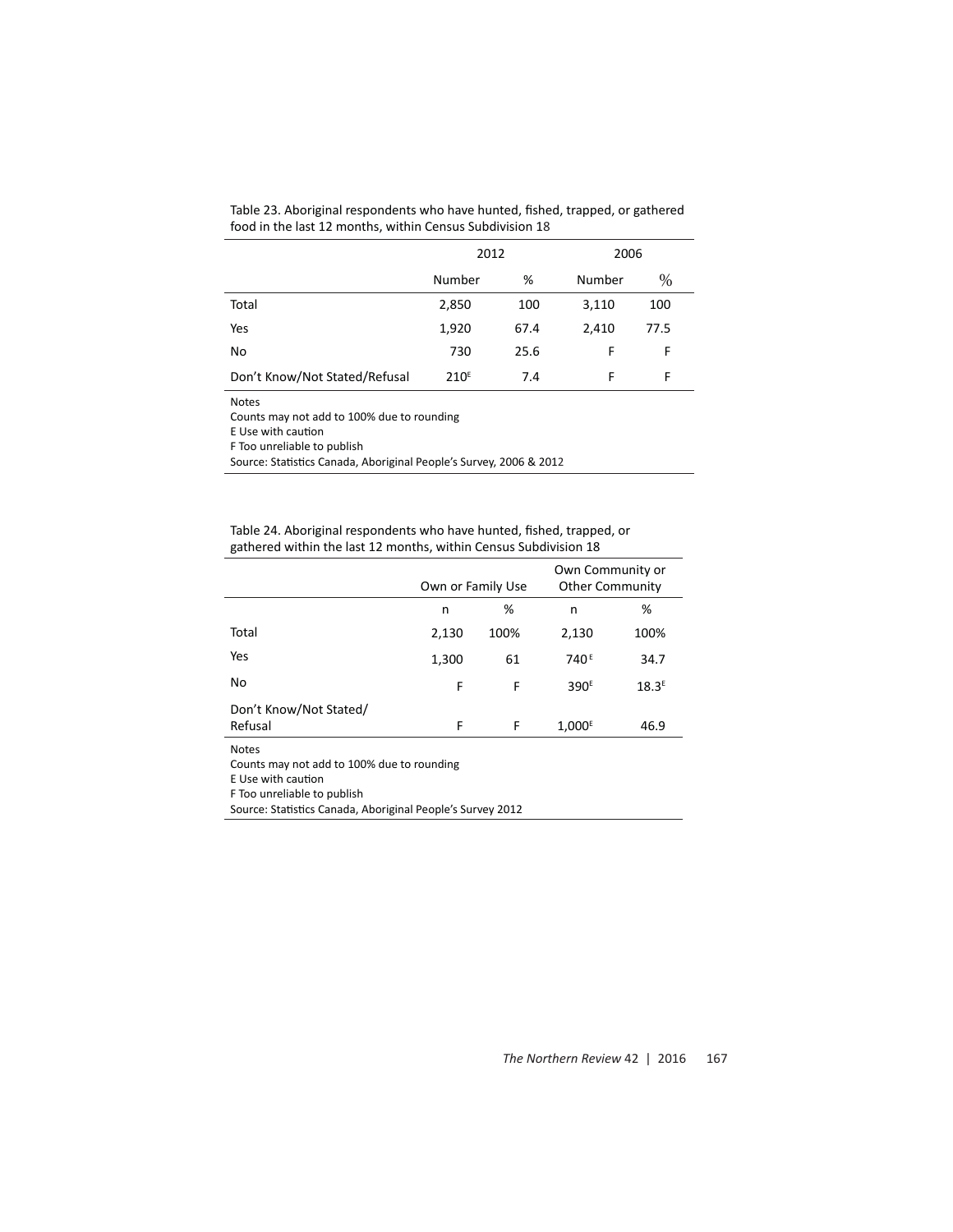## **Overall Assessment of the Community**

There is excellent census data by sex, age cohorts, and change through time on a five-year cycle. However, it is not possible, using the existing public databases, to drill down in small communities to look at internal migration patterns. Turning to material well-being, defined as a measure of local residents' command over goods and services, Île-à-la-Crosse lies on a continuum between its neighbours, especially Buffalo Narrows, the regional urban centre of Prince Albert, and the provincial averages. There is statistical evidence for the ASI indicators market income and government transfers, but not for subsistence, which very much addresses the dayto-day, behind-the-scenes workings of community life in a tightly knit northern community. This data cannot be accessed without community participation in a quality-of-life type of community survey. There is however, solid evidence using DRs that there has been an improvement in the ratio between the number of dependent children and seniors in the community compared to the number of working-age providers. This leads us into the measure of Housing, the single largest investment that families make in order to solidify their well-being. There is both direct and proxy measures of crowding, housing quality, and housing costs, as well as the value of that investment for home owners. We also have data on home ownership, average value of owned houses, and percentage of income spent on shelter from the census, although nothing more recent than 2006.

The labour market information available also indicates that there is good data to assess material well-being, and that Île-à-la-Crosse is one of the more active and engaged labour markets in northern Saskatchewan. These metrics provide solid evidence of the level of material well-being through comparisons between Île-à-la-Crosse, Buffalo Narrows, and other jurisdictions, indicating that Île-à-la-Crosse is comparatively better off than most of its northern neighbours.<sup>38</sup>

While there is considerable evidence to document the educational problems that exist in Île-à-la-Crosse due to low educational attainment and the subsequent underemployment, there is no data for two of the ASI required indicators—residents who are doing post-secondary education away from the community and, secondly, the proportion of the community's graduates who are still in the community ten years later. The one ASI indicator available is the proportion of people with postsecondary education. This is, again, a very low percentage regardless of how post-secondary education is counted, be it participation in, or completion of, studies. There is strong data related to high school graduation rates. Basically, they are very low. As well, low educational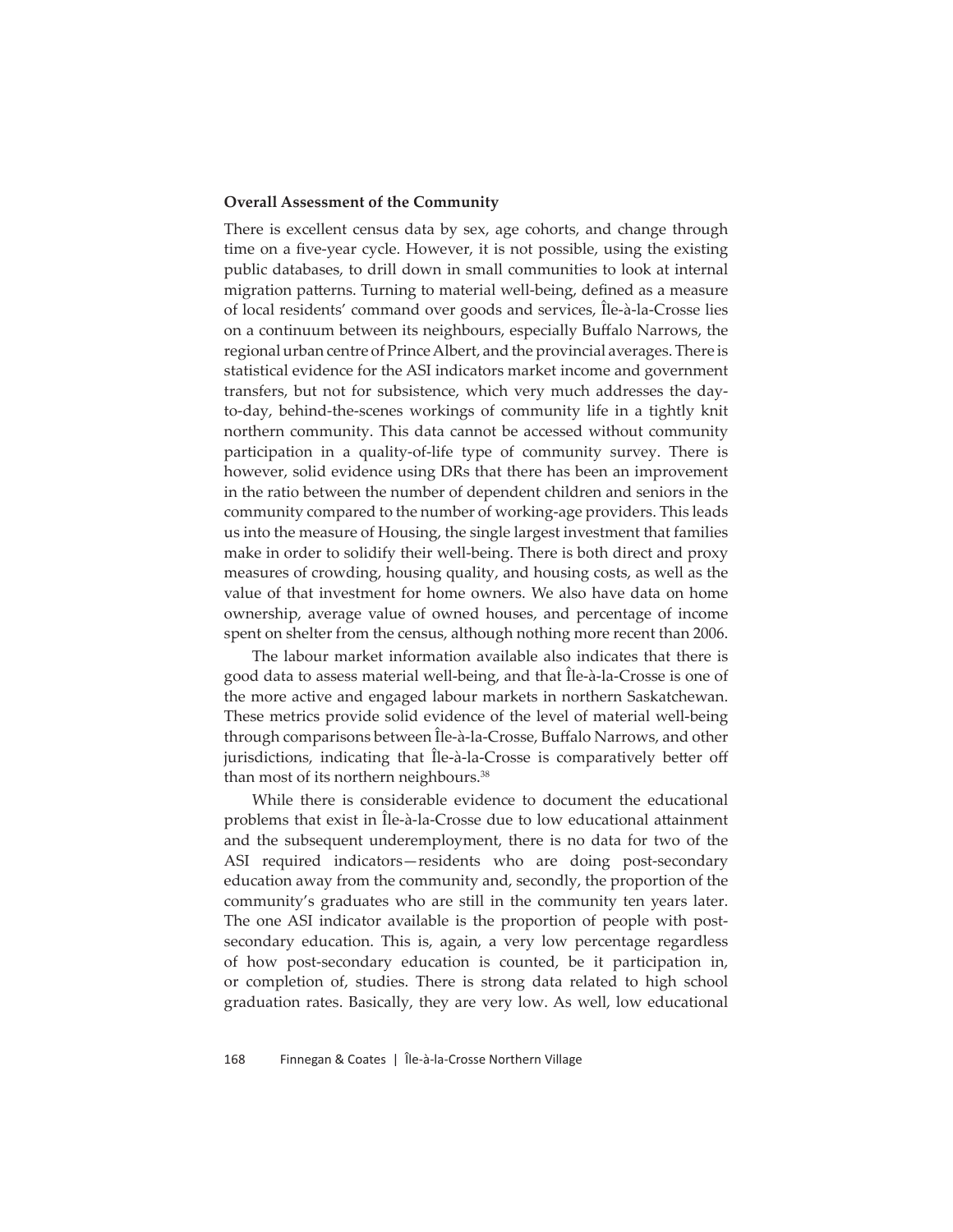attainment impacts the labour market—if you don't complete high school, you probably won't find a job. Finally, when people of Aboriginal descent in northern Saskatchewan are compared to other Canadians and OECD member states using standardized competency testing, it is clear that the region's scores are in the lowest competency categories and not dissimilar to those from Nunavut.

To approximate the ASI indicators for health, it was necessary to substitute regional health authority data and/or Northern Saskatchewan data for our preferred community data. Secondly, there is no readily accessible data to measure out-migration, meaning that one of the two socio-economic indicators of community health is absent—this leaves only infant mortality, which is only available at the regional level. In order to improve the outcomes, life expectancy, teenage pregnancy, and selfrated health were added, once again only available at the regional level. Even so, these health indicators indicate that the region, and likely Île-àla-Crosse, is in need of considerable assistance, planning, and investment in health programs in order to improve the quality of life in Northern Saskatchewan.

With regard to cultural well-being and vitality, the core data sets available do not address the ASI indicators. There are some proxy measures of well-being available, such as language vitality, and the results show that the community is now solidly English speaking. We need to ask what is the impact of this transition to English upon the culture of the community, and when did the transition to English occur? Clearly, more research needs to be carried out on arts and culture in the community, as well as on social and cultural well-being associated with subsistence hunting, fishing, and gathering.

The review of the data for the fate control domain indicates that a number of records can directly answer the questions posed by the ASI indicators, such as composition of income and sense of belonging, but that in other cases we need further community-led research to complete the profile for community fate control. For example, there is a legal duty to consult Aboriginal people when development is taking place on their lands.39 The assessment of income as an indicator of fate control provides mixed results. On the one hand, the community improved its proportion of market income, but still has high levels of child poverty. Poverty and low income are also reflected in the food security metric, which indicates that a rising proportion of the people in Northern Saskatchewan are having challenges feeding themselves. Finally, fate control also stresses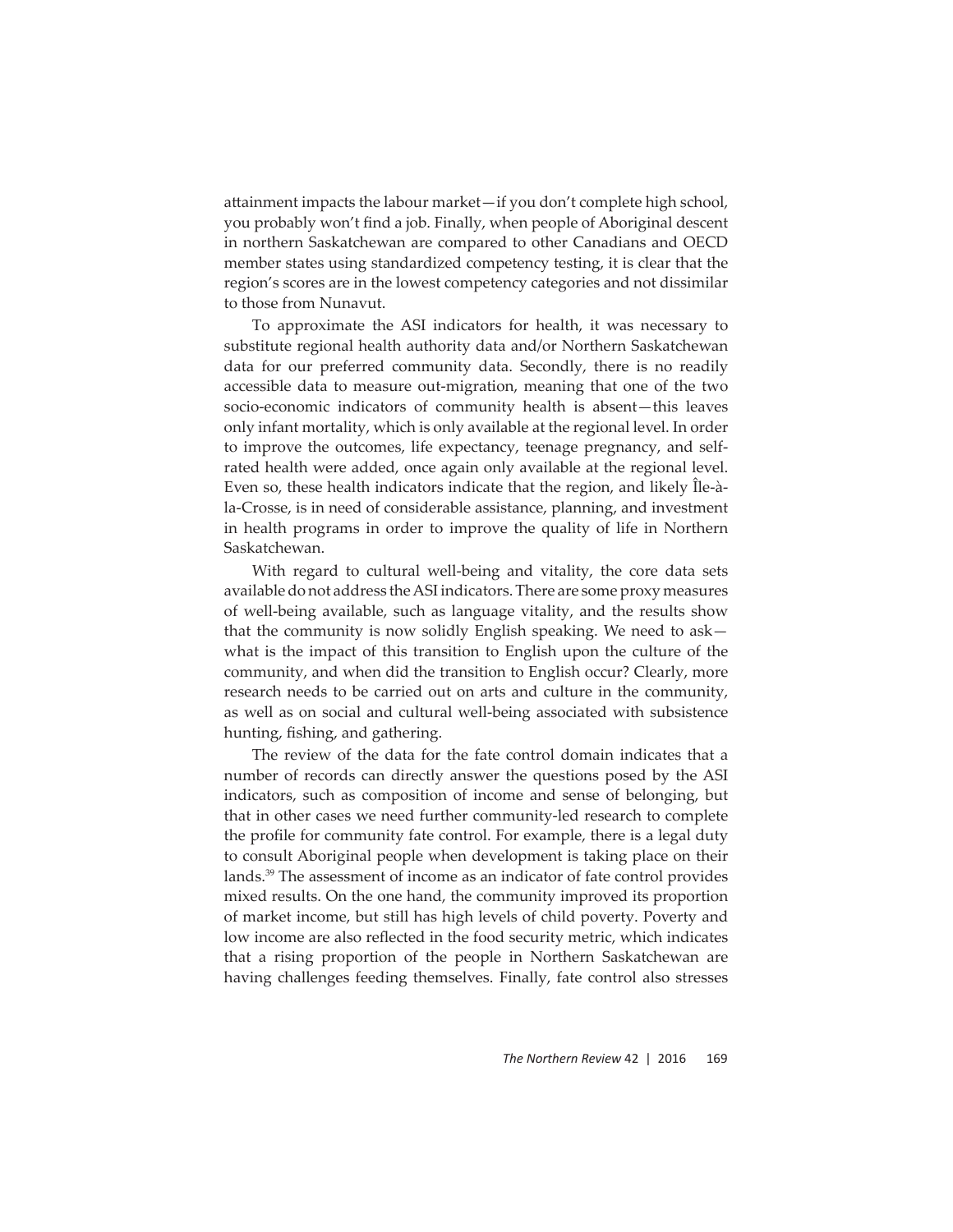the sense of belonging to one's community, which is generally found to be considerably higher in northern communities than in southern Canada.

#### **Conclusion**

Even with the suppression of the 2011 National Household Survey data for this community, Île-à-la-Crosse presents the case of a relatively data-rich environment for the application of the ASI model for assessing the impacts of development on Aboriginal people in Canada's provincial North. In most instances, community indicators could be developed that follow the recommendations of the ASI report for the domains of population and material well-being, as well as for one of the required education metrics. In some instances, proxy metrics had to be used to address the indicator. In some cases, it could be argued that the available Canadian data was more applicable than the suggested ASI recommendations. There is greater difficulty in finding community specific indicators for health, cultural well-being and vitality, and fate control. Within these domains, a mixture of community level data integrated with regional data from the existing sources was possible. In some cases, the recommended indicators could not be addressed in these three domains directly, relying alternatively on Canadian examples or proxy indicators. Finally, it was not possible to address the contact with nature domain indicators using publicly available data, regardless of geographic scale.

This report used the Arctic Social Indicators as a way to structure an assessment of the socio-economic indicators applicable for the development of community baselines studies, and to assess the state of human development in remote communities in Northern Saskatchewan. A wide range of ASI indicators can be applied in the review of human development for the community, which provide both temporal dimensions as well as geographically comparable data. As Petrov, King, and Cavin (2013) note: "The primary data challenge facing the application of ASI is the variability and evolving nature of definitions and data collection methods utilized by different sources, which complicate interregional and longitudinal analyses*."* As they show, the ASI indicators are suitable for monitoring human development in the Canadian provincial North. Clearly, sufficient data exists that can be applied to construct indicators for five of the six domains, while the contact with nature domain requires greater research and investment in order to acquire data.

The available statistical data provides important insights into Îleà-la-Crosse. The use of the Arctic Social Indicators 2010 creates an opportunity to compare this northern community to other communities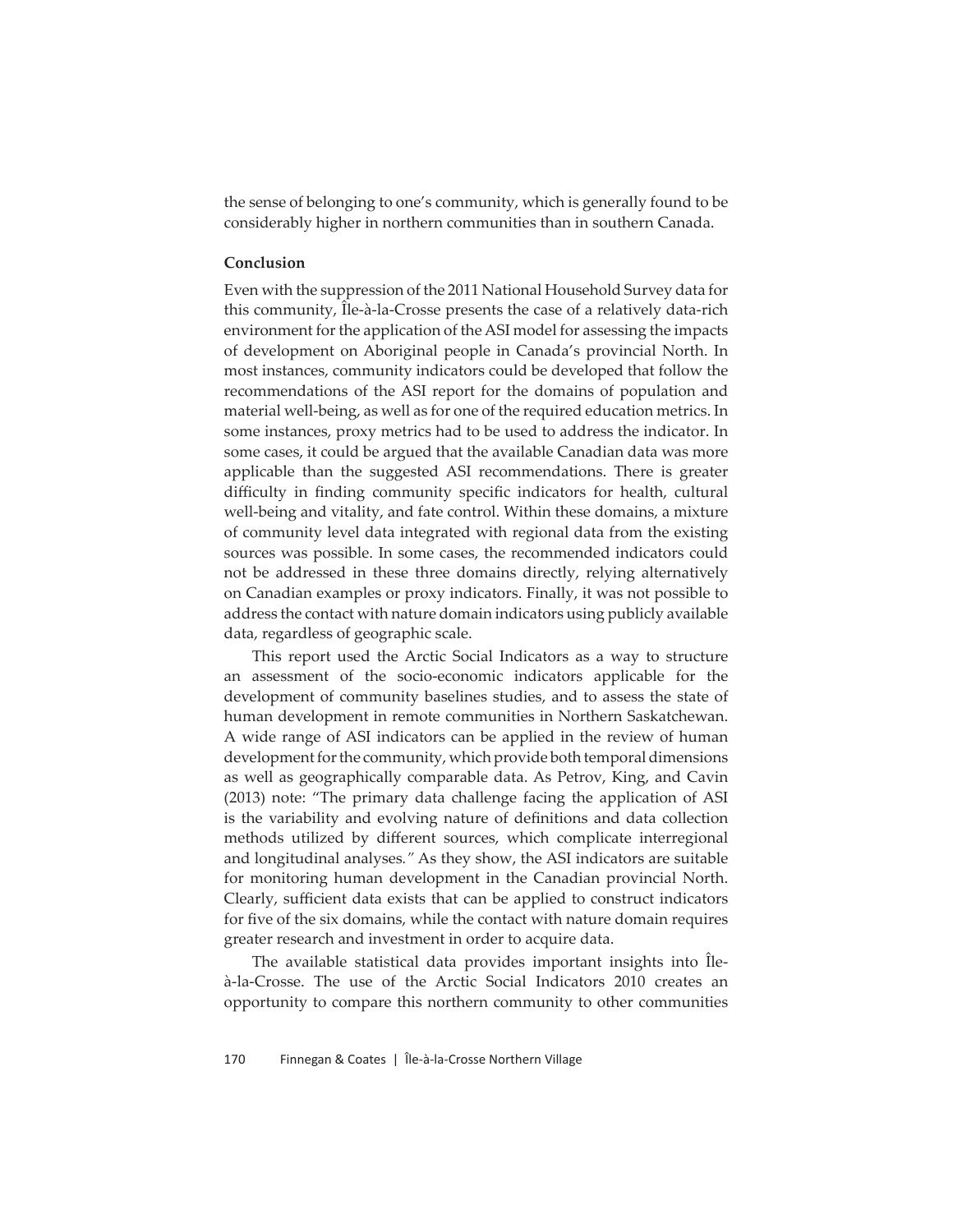in northern Saskatchewan as well as elsewhere in across the north—a more relevant comparison than the assessments against provincial and federal standards. The information tells us a great deal about Île-à-la-Crosse in terms of education, housing, poverty, and the like, but statistical precision is not the same as deep understanding. There is a great deal that remains unknown about such topics as cultural retention, community empowerment vis-a-vis external decision making, and the nature of traditional harvesting activities. The data provide a means of evaluating the impact of the past and offer a foundation for developing strategies for the future. With this information, a more detailed portrait is emerging of the nature of Indigenous and non-Indigenous life in northern Canada. Expanding the Arctic Social Indicators work into the provincial North is an important step toward empowering communities to take greater control of their futures.

## **Authors**

**Greg Finnegan**, PhD (Geography), is a research associate with the International Centre for Northern Governance and Development at the University of Saskatchewan, based in Whitehorse.

**Ken Coates** is a professor and Canada Research Chair in Regional Innovation in the Johnson-Shoyama Graduate School of Public Policy at the University of Saskatchewan.

## **Notes**

- 1. See http://www.svs.is/images/pdf\_files/Arctic\_Social\_Indicators\_II\_-May\_2013-Ministerial\_Meetingv.pdf
- 2. Gahine, R., V. Velva & M. Hart. 2003. "Do Indicators Help Create Sustainable Communities?" *Local Environment* 8(6): 661–666.
- 3. The data developed in this report could be used to design community dashboards that track a series of community-significant socio-economic variables that the community can monitor and influence through policy.
- 4. Proxy Measures: A proxy variable is a variable that is used to measure an unobservable quantity of interest. Although a proxy variable is not a direct measure of the desired quantity, a good proxy variable is strongly related to the unobserved variable of interest. Proxy variables are extremely important to, and frequently used in, the social indicators research because of the difficulty or impossibility of obtaining measures of the quantities of interest. Sage Research Methods, http://srmo.sagepub.com/view/the-sage-encyclopedia-of-socialscience-research-methods/n768.xml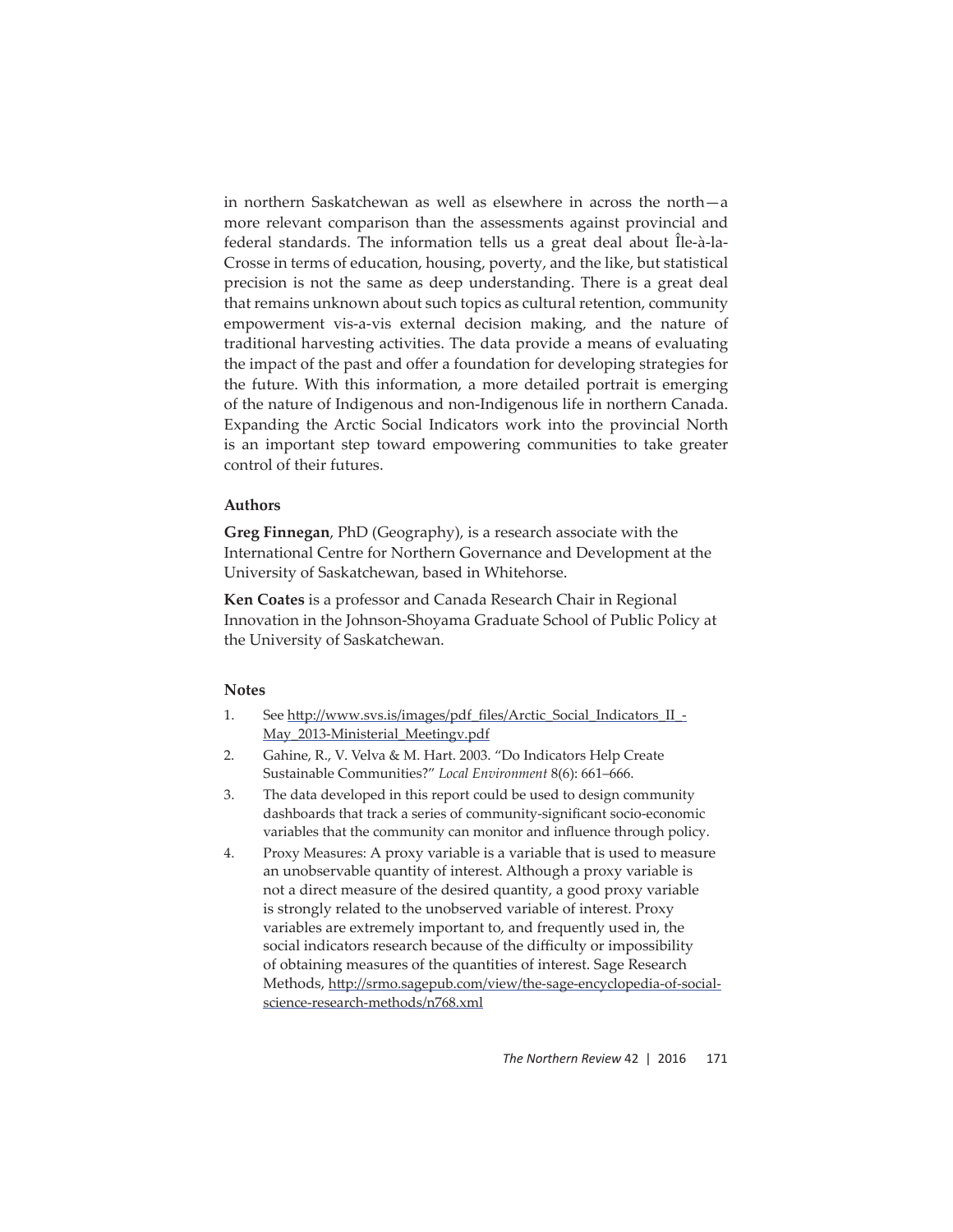- 5. The Global Non-Response Rate (GNR) has been calculated for all Canadian places for the NHS 2011 in order to rate the quality of data that was gathered. The GNR comprises surveys that were not fully completed and those not returned. In far too many northern communities, this rate can exceed 35%; for Ile a la Crosse it exceeded 50% and as such the NHS was not released. For the official definition see: http://www12.statcan.gc.ca/nhsenm/2011/as-sa/fogs-spg/Pages/GNR.cfm?lang=E&level=2&GeoCode=12
- 6. The ICNGD purchased data on "contact with nature" from Statistics Canada in order to populate this domain.
- 7. Statistics Canada, Table 051-0059. Estimates of population by economic region, sex and age group for July 1, based on the Standard Geographical Classification (SGC) 2011, annual (persons)
- 8. Most percentages in this text have been rounded up or down to closest whole number in order to increase accessibility for generalist readers (except where the percentage is .5).
- 9. See Statistics Canada, https://www12.statcan.gc.ca/nhs-enm/2016/ref/ questionnaires/questions-eng.cfm
- 10. This table does not include employment in mineral exploration nor in any oil and gas works active in the region.
- 11. See Government of Canada, Feb 09, 2012, http://pm.gc.ca/eng/ node/21788 and Mining.Com, April 15, 2015 http://www.mining.com/ canada-india-sign-historic-uranium-supply-deal/
- 12. We have not generated population projections for the community as these are not sensitive to, nor calibrated for, economic change. Yet economic change will be one of the largest drivers of demographics in the near future as mineral developments occur in the region.
- 13. Other small places being collectively reported within Census Division 18, Unorganized.
- 14. The Saskatchewan Health Care file provides yearly population estimates, which provide an alternative means of assessing population; these are discussed in the primary report. Correspondence between authors and with Mr. Curtis Woloschuk, Saskatchewan Bureau of Statistics (Curtis. Woloschuk@gov.sk.ca, Nov. 17, 2014)
- 15. Due to random rounding we have a total population of 101%.
- 16. See http://www.med.uottawa.ca/sim/data/Vital\_Stats\_e.htm
- 17. We would also expect to see high numbers of children living with grandparents, which was a reported metric in the NHS 2011, but is not available for Île-à-la-Crosse due to low-response-rate suppression.
- 18. In September 2014, and as part of an ongoing program of improving access to affordable housing in the north The Government of Canada and the Province of Saskatchewan, along with the Northern Village of Île-àla-Crosse and SDC Construction Ltd., started construction of five single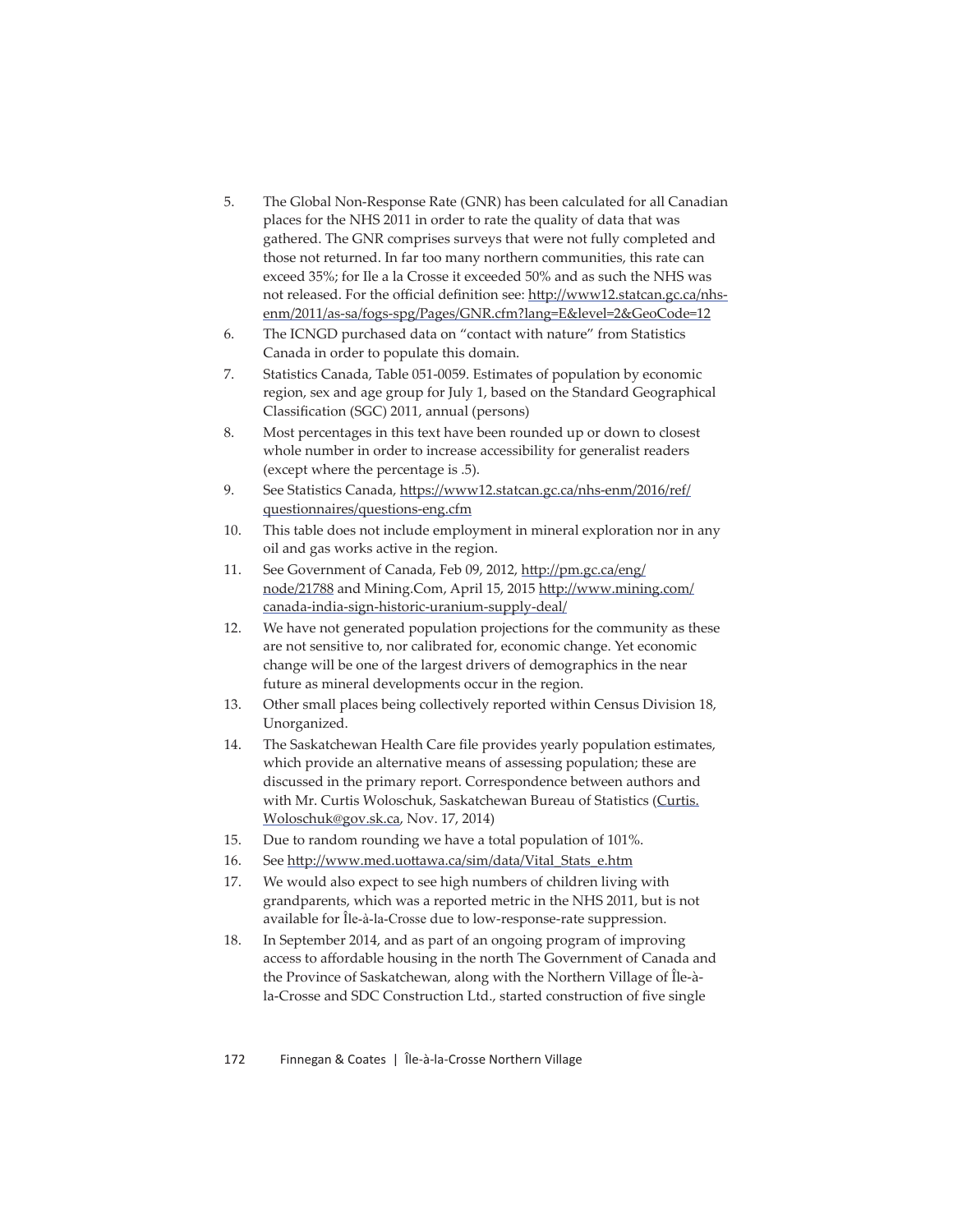family homes in Île-à-la-Crosse. While these five home will help relieve some of the pressure on crowding in the community we should note that in 2011 there were 45 single parent mothers with three or more children, so just based on this one proxy measure of low-income and housing needs the investment in five new homes, while much heralded by the government would represent only a 9% solution for this one group of low income residents. See Government of Canada news release: *Groundbreaking for New Affordable Housing in Île-À-La-Crosse, September 14, 2014; http://* www.cmhc-schl.gc.ca/en/corp/nero/nere/2014/2014-09-10-1200.cfm

- 19. The 2001 labour force population numbers had to be derived using the labour force percentages times the labour force size estimated as the population 20-64 from the 2001 Census, as we could not estimate 15-19 year olds still in school, as the community profiles only provide percentages for each of the three categories above. This means we are probably underestimating 2001 labour force population.
- 20. Due to random rounding we tally 300, not 305.
- 21. Human-capital theory: This is a modern extension of Adam Smith's explanation of wage differentials by the so-called net (dis)advantages between different employments. The costs of learning the job are a very important component of net advantage and have led economists such as Gary S. Becker and Jacob Mincer to claim that, other things being equal, personal incomes vary according to the amount of investment in human capital; that is, the education and training undertaken by individuals or groups of workers. A further expectation is that widespread investment in human capital creates in the labour-force the skill-base indispensable for economic growth. http://www.encyclopedia.com/doc/1O88-Humancapitaltheory.html, accessed May 24, 2015. The correspondence principle, or correspondence thesis, is a sociological theory that posits a close relationship between social standing and the educational system. Writers in this vein are in particular interested in the relationship between a person's social standing and the type of education that is received at school. In its most basic form the principle states that the social relations of the school can be directly related to those in the work-place, meaning that educational institutions prepare students for their future work roles. Apart from the formal curriculum that is offered by the school, the advocates of the correspondence principle argue that the structure of the school and also the personal experience given to each student (the hidden curriculum) is important to their future socialization. They also emphasize that there is a strong relationship between the child's education and the interaction they have with their parents at home. There is a significant intergenerational replication of consciousness and socialized inequality via the linkages among the authority relations experienced by fathers at work, transferred to childrearing styles, and replicated in school interaction with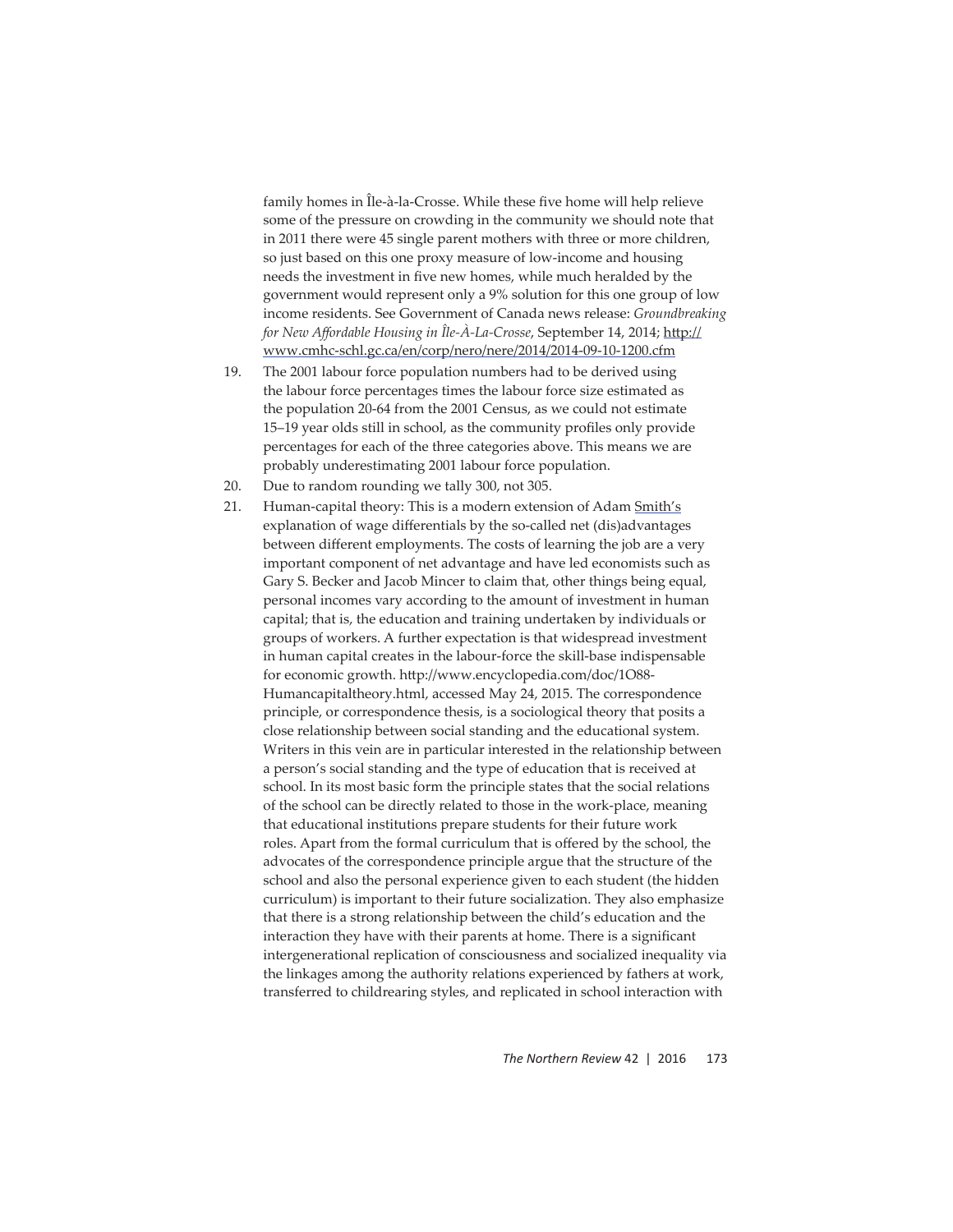teachers. Source: http://en.wikipedia.org/wiki/Correspondence\_principle\_ (sociology); May 24, 2015

- 22. Lower attendance rates could, though, be partially explained by time on the land hunting with family, which speaks positively to both the cultural vitality and contact with nature domains (see below). This is a metric which would require new administrative data gathering.
- 23. Robert Half, *The Specialist Economy, How Business and Professionals can prepare for the trend towards Specialization*, Robert Half International, accessed January 27, 2015, https://www.roberthalf.com/sites/default/files/ Media\_Root/Images/RH-PDFs/RH\_specialist\_economy\_whitepaper\_SEC. pdf
- 24. Statistics Canada: Skills in Canada: First Results from the Programme for the International Assessment of Adult Competencies (PIAAC) Tourism and the Centre for Education Statistics Division Main Building, Room 2001, Ottawa, K1A 0T6, Catalogue no. 89-555-X ISBN 978-1-100-22678-1
- 25. Île-à-la-Crosse was once dubbed the saddest and drunkest community in Canada by Fifth Estate and the Leader Post, *Eagle Feather News*, July 29, 2014, http://www.eaglefeathernews.com/arts/index.php?detail=635
- 26. Jason Warick, Canwest News Service January 21, 2010; Infant mortality is defined as babies who are born alive but die before their first birthday.
- 27. However, caution should be taken when comparing these rates between regions or over time as there can be large fluctuations in the three-year averages due to the small populations in the northern regions. Northern Saskatchewan Health Indicators Report 2011.
- 28. This data order has been placed with Statistics Canada and will result in a future publication.
- 29. In our community report we add three additional measures of community health assessment; these are life expectancy (74.1 years, which is lower than Canada and Saskatchewan); teenage pregnancy (4.6 times higher than the provincial rate); and self-rated health (10 percentage points lower than the provincial rate at 48.3% reporting very good to excellent health, compared to 58.1% provincially).
- 30. See Statistics Canada, Table 1: Population with an Aboriginal mother tongue by language family, main languages within these families and their main provincial and territorial concentrations, Canada, 2011. http:// www12.statcan.gc.ca/census-recensement/2011/as-sa/98-314-x/2011003/tbl/ tbl3\_3-1-eng.cfm
- 31. See http://216.174.135.221/michif/michiflanguage.html; We also find immigrant families from southeast Asia, numbering twenty in the 2011 Census, who speak four different langauges including Lao, Tamil, and Malayalam, suggestive of a recent influx of immigrants not captured in the 2006 Census.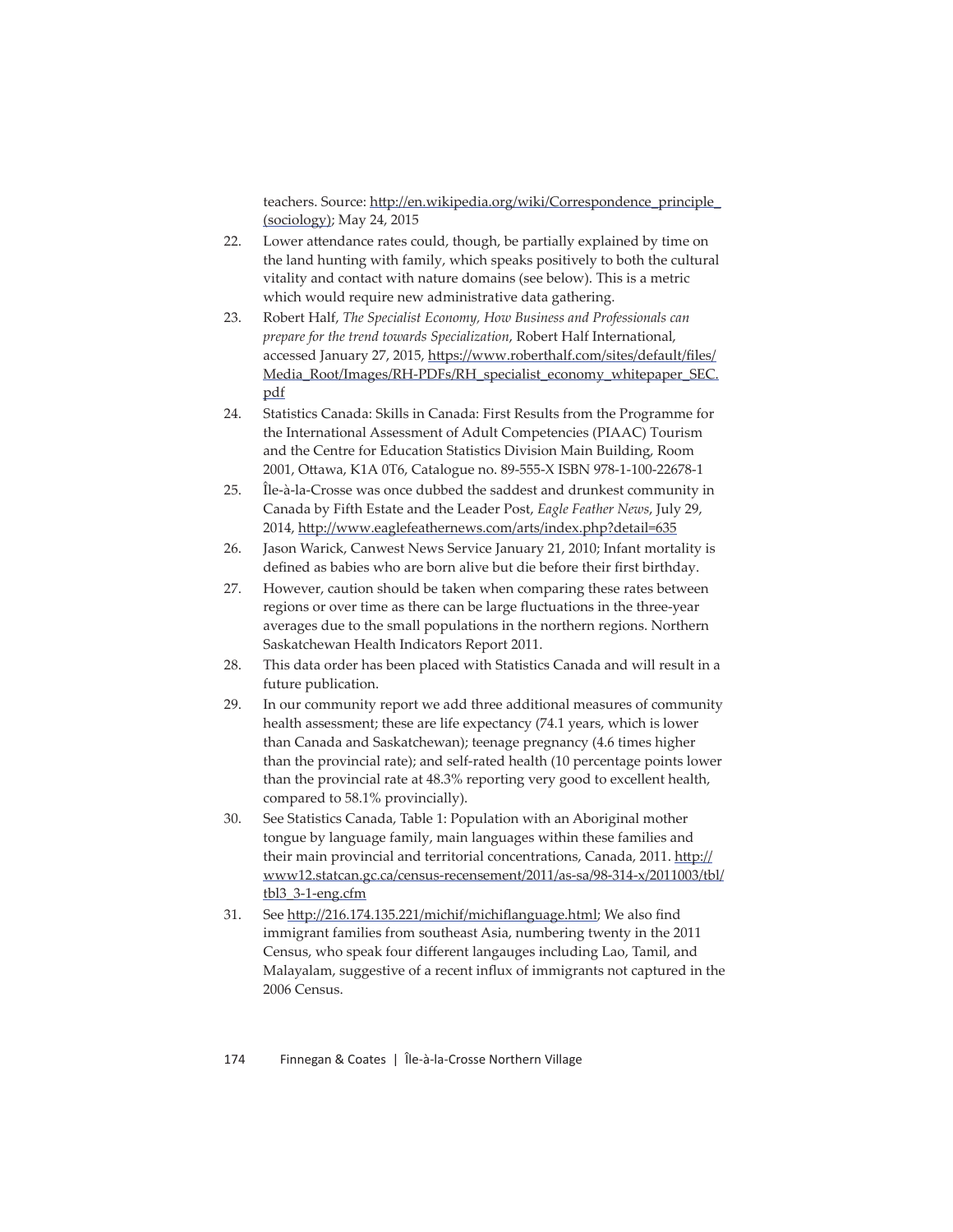- 32. We have not included a discussion on proportional representation, which is required by this domain, as it is not possible to collect ethnic origins of elected officials without ethics permissions. The ability of an Aboriginal people to elect their own officials should be in proportion to their percentage of the population.
- 33. It also includes language vitality, which has been reviewed in the cultural domain section.
- 34. See "Planning for Growth North, Saskatchewan Ministry of Government Relations, "Northern Village of Ile-a-la-Crosse" http://www. planningforgrowthnorthsk.com/icircle-agrave-la-crosse.html, last modified July 2014
- 35. See Indigenous and Northern Affairs Canada website for definition of Crown ownership on Indian Reserves: https://www.aadnc-aandc.gc.ca/eng /1100100034737/1100100034738; accessed March 26, 2016
- 36. Statistics Canada, Household Food Insecurity in Canada in 2007-2008: Key Statistics and Graphics
- 37. Northern Saskatchewan Health Indicators Report 2011. The average weekly cost of the nutritious food basket in the Far North was almost twice as expensive as a large city in the south. This could be the difference of nearly \$715/month
- 38. It would be advisable to carry out a business survey in the northern communities, which would include questions on labour force demand and the challenges of filling positions.
- 39. The duty to consult is founded on the honour of the Crown, which requires that the Crown (or an agent of the Crown) consult with and, if required, accommodate the interests of the Aboriginal peoples when the Crown is aware of real or asserted existence of an Aboriginal or treaty right and contemplates a decision that might adversely affect the exercise of that right. See Indigenous and Northern Affairs Canada, https://www. aadnc-aandc.gc.ca/eng/1100100014649/1100100014653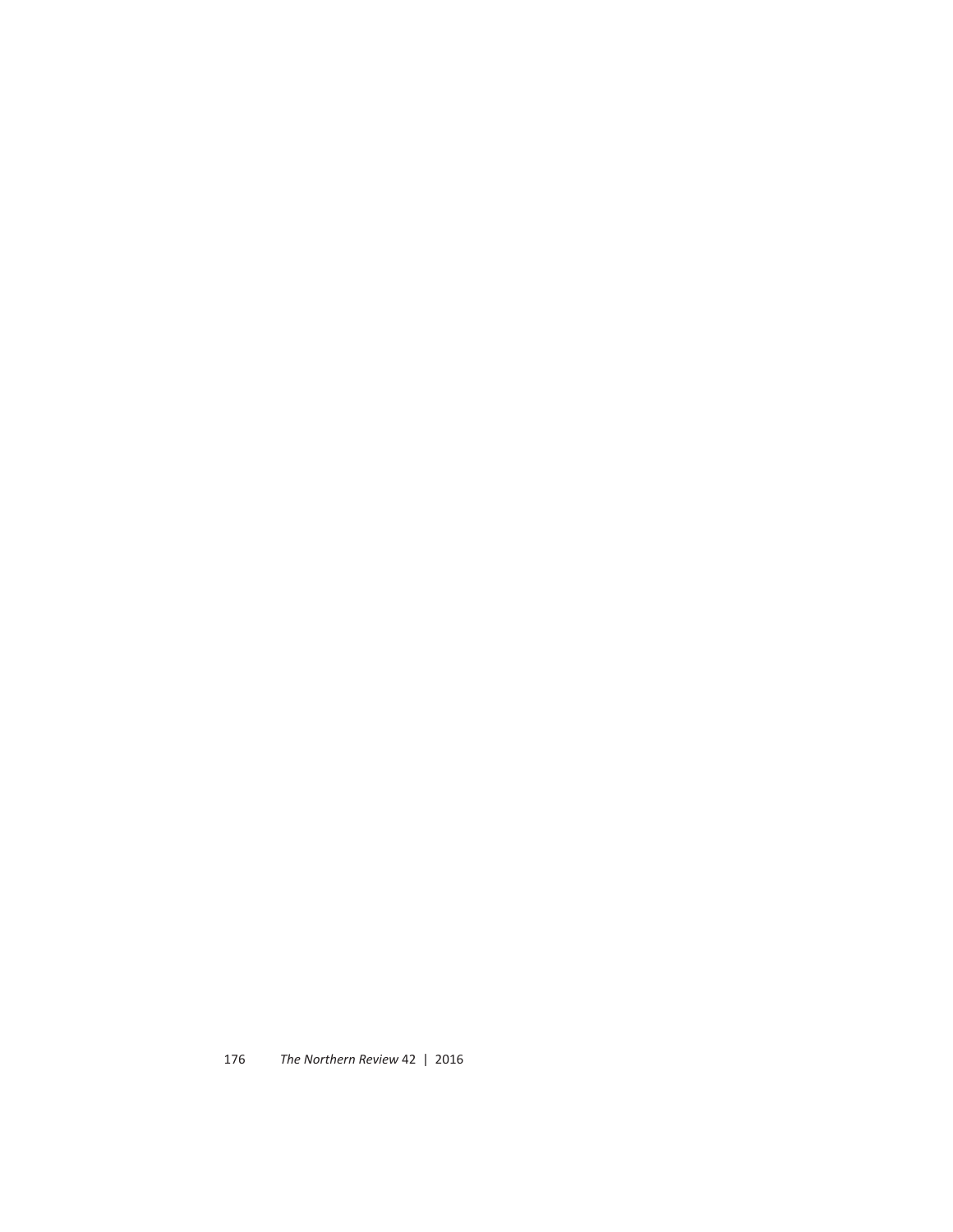# Book Review

## *From Treaty Peoples to Treaty Nation: A Road Map for All Canadians.*  **By Greg Poelzer and Ken S. Coates***.* **Vancouver, BC: UBC Press, 2015, 337 pp including index. Reviewed by Georgina Martin.**

Examining the political and social meaning of neo-liberal ideals in Canada consists of a focus on the market and the free movement of goods, while also considering how governments prefer to reduce spending on services such as education and health care. This book examines neo-liberal ideals and helps Canadians locate common ground within a neo-liberal discourse. Greg Poelzer and Ken Coates present a comprehensive overview of how Indigenous peoples can be considered in the restructuring of the political and economic landscape. *From Treaty Peoples to Treaty Nation: A Road Man for All Canadians* strongly lays out the debate to restructure Canada. Nonetheless, a central tenet of the discourse is the assumption that restructuring will ease the tensions between Treaty peoples and Canada, as a Treaty Nation, as a whole. I recommend that consideration from Indigenous perspectives will balance the debate.

The political, social, and educational considerations underpinning *From Treaty Peoples to Treaty Nation* is considering how the "debate over Aboriginal futures, if handled in a respectful and constructive manner, could build national awareness of the building blocks of Confederation and greater understanding of how a divisible Crown can operate" (278-9). In Part One, *Aboriginal Leaders and Scholars Point the Way*, the first chapter, "The Traditionalists," is comprised of five authors who "emphasize a critique of the status quo, but none … suggest how Aboriginal autonomy would work in practice" (45). That may be, but I admire the Indigenous scholarly views that are crucial for representing traditional practices drawn from lived experiences. The chapter "Treaty Federalism*,"* focuses on how "[t]reaty federalism represents an important constitutional and administrative option for Canada and could be the centrepiece of future efforts towards political reconciliation. The key to the concept is that Aboriginal peoples would be *consenting* to join Canada as full and respected partners in national federalism" (52). Much of this discussion offers alternatives and models for Aboriginal peoples to participate in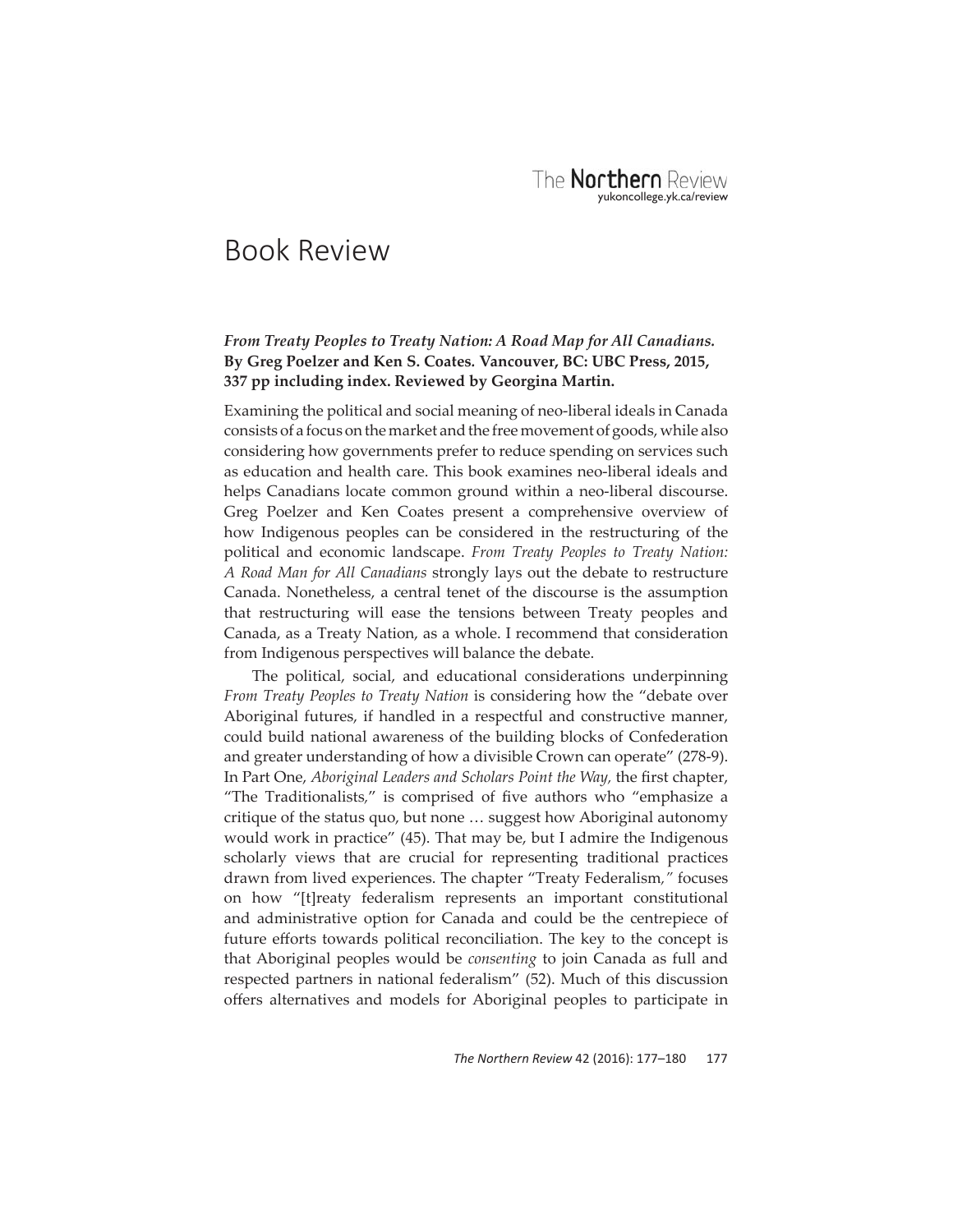the Canadian federal political system by securing Aboriginal rights, yet I see no direct route to satisfy all Aboriginal communities. The chapter "Bridging the Solitudes" concludes the first section with a call to "create" mutual understanding and to ensure respectful interaction between cultures in Canada" to find "the means to understand and accommodate Aboriginal people within society" (59). The ideas exposed in this chapter highlight the complex and controversial Aboriginal positions on legal, political, and constitutional entitlements as penned by Poelzer and Coates. As expected, the issues are intense and diverse, especially around the assertion of sovereignty.

Part Two considers *Non-Aboriginal Views on the Way Forward* in terms of "Legal Rights, Moral Rights, and Well-Being" and "Political and Institutional Approaches." In expressing these views, Poelzer and Coates concur that "there is no single Aboriginal position on the issues at hand" and "there is no single non-Aboriginal perspective or line of argument" either (79). Continuing with "Legal Rights, Moral Rights, and Well-Being," the strong debate separates into two camps—those who oppose special rights and arrangements for Indigenous peoples and those who support varying degrees of unfettered Indigenous autonomy. An addition to the discussion is that the "critique of Aboriginal self-government rests on firm commitment to the cultural survival of *Indians*" (101). This commitment appreciates the strengths of Aboriginal cultures as a refusal to being usurped by the priorities of the dominant society. The potential horror, according to Poelzer and Coates, would be replacing the non-Indigenous elite with an Indigenous ruling class.

In "Political and Institutional Approaches," it is affirmed that "the answer to current issues lies in the exercise of institutionalized political power" (102). The scholars in this debate emphasize the need to reform political structures and extend Aboriginal governments and organizations the powers they need. I recognize that the positions and ideologies among the scholars are acutely polarized with an agreement that the current situation is not plausible, yet it seems that decisive actions are emerging.

In Part Three, *Coming at It from a Different Direction-Aboriginal Success Stories*, the first chapter, "Culture and Education," begins by acknowledging the disparities and brings to the forefront the stark reality of Indigenous peoples' erasure of their languages. There is hope—although Aboriginal students are underrepresented in education, the situation is continuously improving. A recent example is a class of anthropology students who uncovered rich history at a heritage site on the Red River in Manitoba. The find contributes to the importance of First Nations during